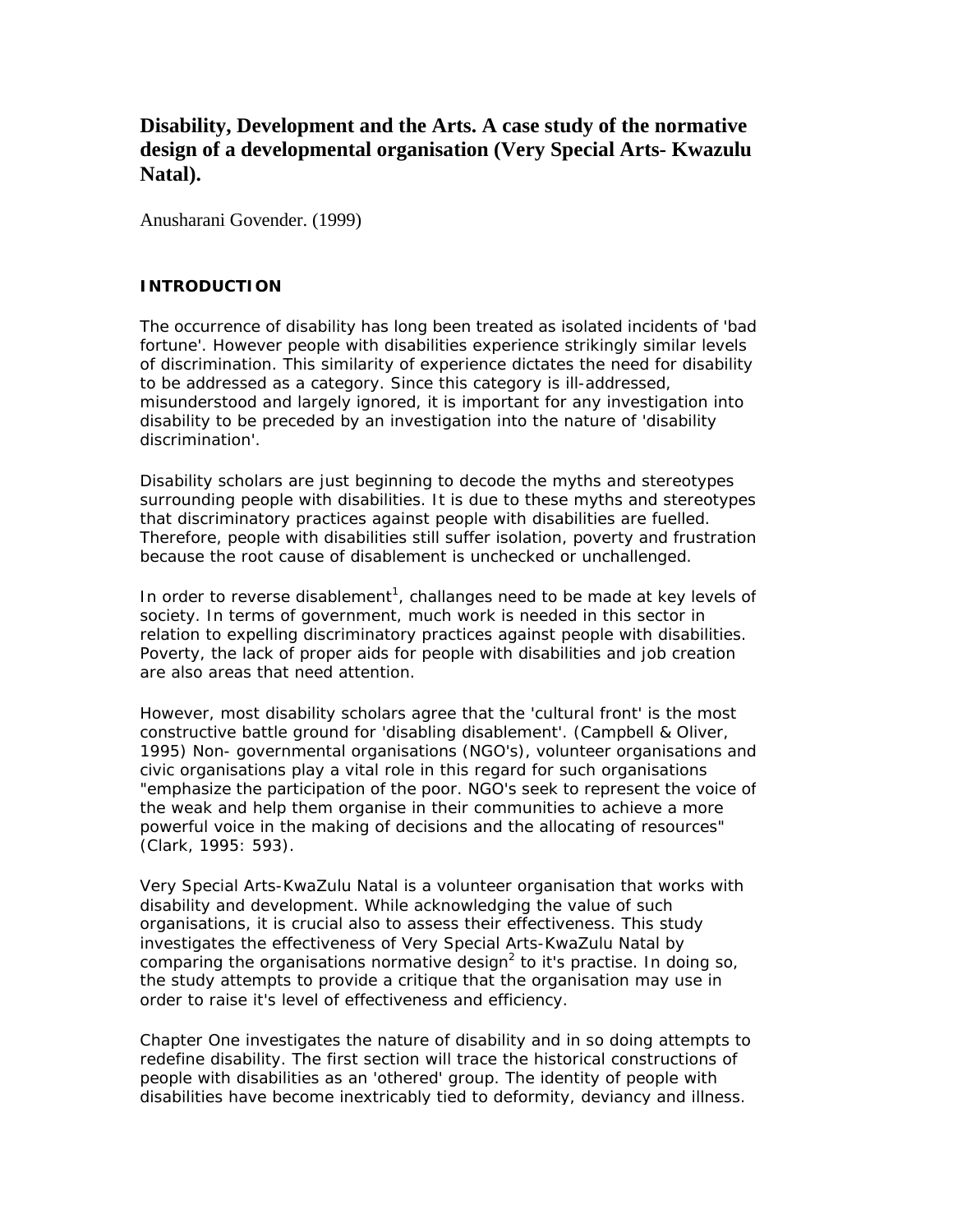This section employs a Marxist interpretation of disablement which will integrate a 'psycho-social' approach. The aim of this is to demystify the social construction of people with disabilities as 'deformed' 'deviant' and 'ill' people and thereby explode the myth that people with disabilities are 'useless, unproductive' bodies. The second section will be used as a space to clarify terms and aspects specifically related to disability. Actual terminology will be interrogated in relation to semantics and to related psychological implications. Images of disability and issues of 'normalisation' will also be investigated here. The third section contextualises disability in South Africa and in KwaZulu Natal. This section is relevant to the study because it provides a foundation for determining the effectiveness of Very Special Arts - KwaZulu Natal.

Chapter Two investigates the notion of development. The first section will sketch development paradigms from the early 1950's and will end with by endorsing the participatory paradigm of development. This section will also investigate and critique specific development techniques. The second section integrates disability, development and the arts. Here disability is ascribed with a development status and the medium of the arts is submitted as a crucial forum for the development of people with disabilities. The third section describes the organisation Very Special Arts in terms of the local and international context.

Chapter Three focuses on the study. The first section outlines the research methodology and methods used in this study. The second section provides a theoretical overview together with an analysis of the various issues investigated. The third section consolidates the analysis into a list of findings.

Chapter Four deals with tentative explanations and solutions, where the first section furnishes tentative recommendations based on the findings of the study.

*<sup>2</sup>Normative design refers to the plan that an organisation may have which gives it direction in terms of how it direction in terms of how it ought to operate and what it ought to do.*

The second section explores the lacunas in relation to this study and gives an overview of the possible directions that future research could take.

The Conclusion reiterates the plight of people with disabilities and urges organisations related to disability and development to constantly reassess their normative design in order to maximise their efficiency and effectiveness.

### **CHAPTER ONE: REDEFINING DISABILITY**

### **1.1. HISTORICAL PERSPECTIVES:**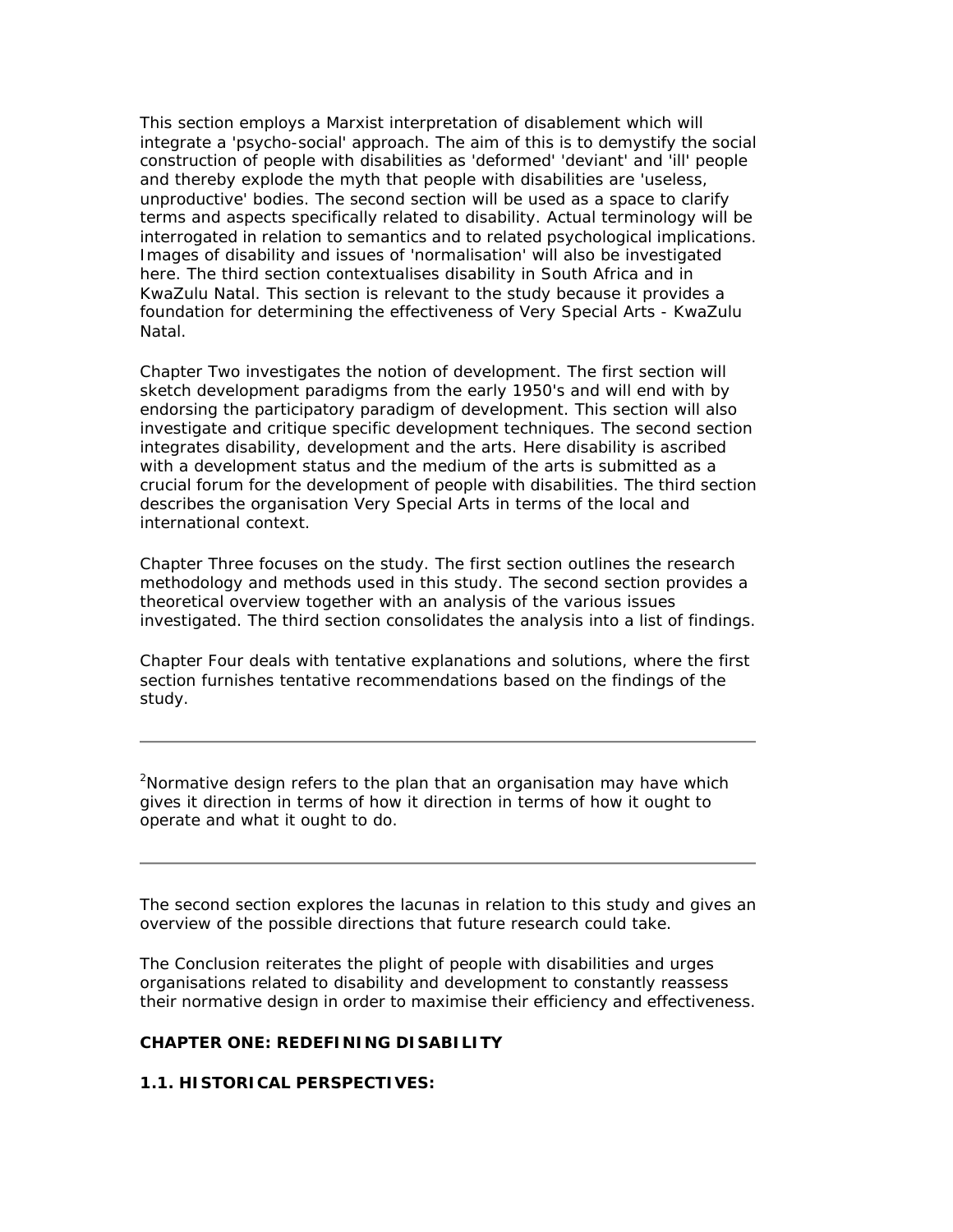When entering into the discourse of disablement,<sup>3</sup> it is significant to note that history has been silent on the matter of disability. Issues in relation to what disabilities were constructed as in the past, i.e. where people with disabilities were positioned in societies and the roles they have played remains either absent from or inadequately addressed in the current histories offered to us. This in itself is an important and telling factor in the attempt to reconstruct what disability meant in the past. In history as with academia, as with the political and social world, people with disabilities have been hidden away from most aspects of mainstream, public life. "Just as women and black people have discovered that they must write their own histories, so too with disabled people. Only then will we have an adequate framework in which to locate [ourselves]." (Oliver, 1990: xi)

Deconstructing disability is a difficult exercise, because the oppression of people with disabilities operates on so many levels and these issues have been concealed simultaneously. Issues of 'body', psychology, ability, medicalisation and a long list of related matters form a quagmire of terminology that requires strategic mapping. Hence we begin again at a paradoxical place: where chronology seems like a useful solution, but subsequent findings indicate that history is not disability friendly.

Brian S. Turner (1992: 16) deconstructs the body in the following way, "the body as organism, the body as potentiality, the body as a system of representation and the body as lived experience". In order to decode disability this is an invaluable deconstruction of the body. Using 'the body as a system of representation' (Turner, 1992: 16) and various religions' treatment of disability, a picture will be created of what disability was seen as and why it was so treated.

*<sup>3</sup>Disablement is a term used to clarify that it is societal ideologies that create and perpetuate myths of people with disabilities. These myths of people with disabilities being unable to function productively and therefore act as useless individuals, are constructs that heve a social, cultural and economic basis. Terms related to disability will be further clarified in section 1.2.*

For the Greeks, stigma referred to bodily signs that called attention to some moral failing on the part of the person bearing them. Signs, often cut or burned into the body, were intended to cause other people to avoid the bearer. (Ainlay, Becker and Coleman, 1986: 3)

This immediately sets up a link between stigmas and disability, since most disabilities are 'bodily signs'(Ainlay, Becker and Coleman, 1986: 3), that is perceived, for various constructed reasons, to connote evil, illness and subsequently inability.

Disability and illness are linked to causes of a negative, evil signification. To the ancient Hebrews, illness and physical defect marked a person as a sinner.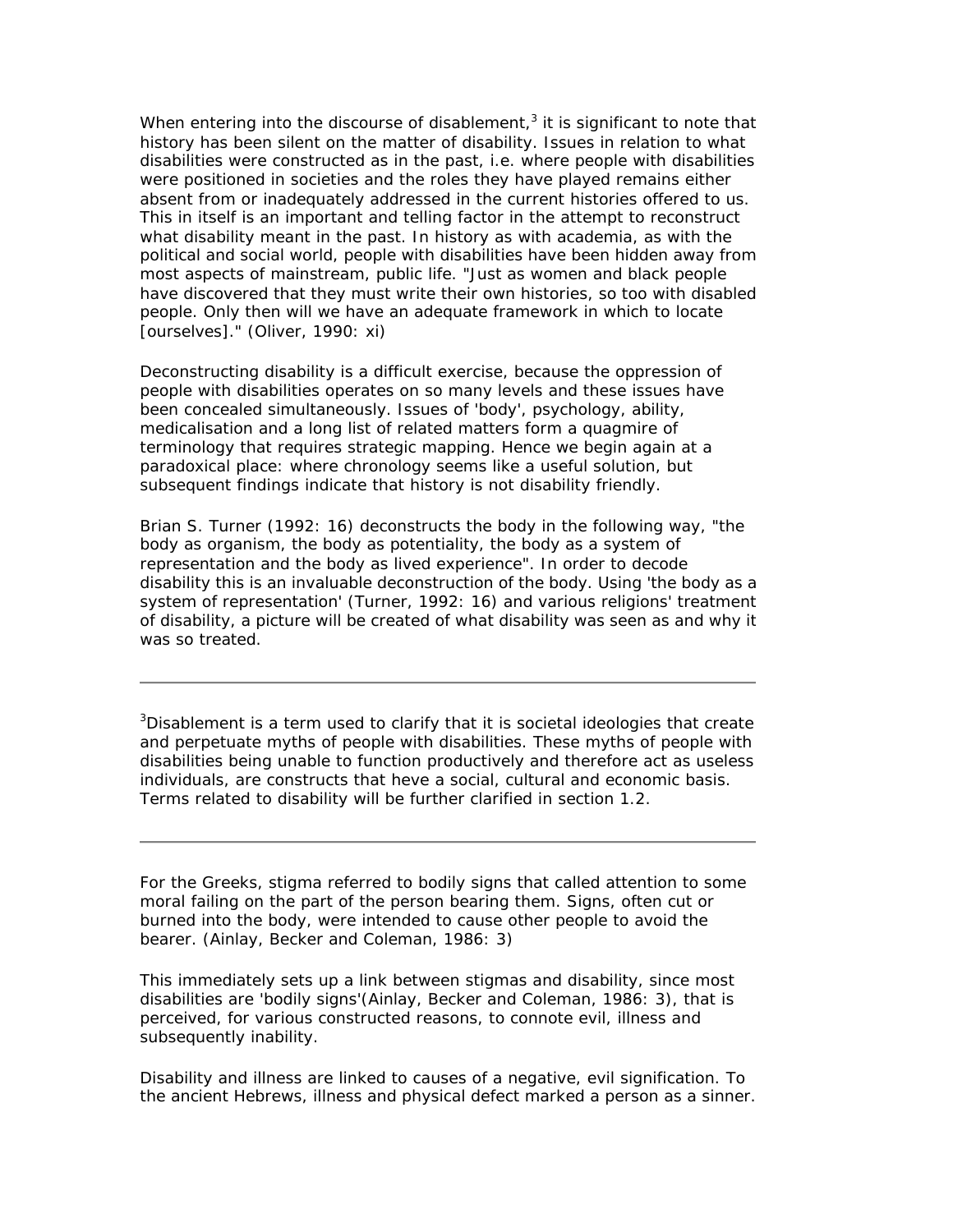Twelve blemishes are enumerated in the Bible that disqualified a priest from officiating. Among those mentioned are "a blind man, or a lame". It was a strict commandment of the Old Testament that "The blind and the lame shall not come into the house". Illness was considered both a punishment and a means of atonement. The Hindu theological concept of Dharma explains an existing personal condition as the inevitable result of past behaviour." (Wright, 1983:66)

As late as the seventeenth or eighteenth century parents of physically disabled persons in Europe were accused of delving with witchcraft. Even today in South Africa remnants of these attitudes still prevail. Within Zulu culture the living are required to maintain good relations with their ancestors. Failure to do so invokes misfortune, ill health and adversity. The Zulu people, therefore, do not regard sickness and suffering as natural, but rather as consequence of failure to maintain cordial relations with the dead. (Moodley, S., 1994: 18-19)

From this scant historical-cultural overview, it can be seen that disability, in and of itself, was not addressed. However, depending on the hegemony<sup>4</sup> existing at a specific time, disability was used in different ways as an icon or a signifier to mean or represent something else. In these cases, negative images of disability were constructed on the following premises.

Firstly, that the body was an outward representation of the mind and the soul and if the outward appearance was different or distorted from the 'normal' or 'typical' body, than the assumption was that the distorted body was an outward reflection of a distorted soul.

*4"Hegemony can be seen as the indissoluble unity of political leadership with moral and intellectual leadership. It is not simply a question of class alliances, but a manifestation of the dialectical relationship between coercion and consent, force and persuasion." (Tomaselli, R cited in Moodley, S, 1994: 20)*

Hence there is a connection of disability with evil and negativity.

Secondly, the idea that disability is caused through past misdemeanours indicates that disability is an unenviable and deserved state. The issue of blame crops up frequently in the arena of disablement, where disability is seen as the manifestation of somebody's error. This translates disability into a signification of punishment. 'Normalcy' is seen as a state produced by positive factors, i.e. by God, or by establishing good relations with ancestors or by establishing a good past life. However, Disability is seen as a state produced by negative factors, i.e. by some evil force, or by establishing bad relations with ancestors or by having bad past life track record. Therefore, given the 'religious history<sup>'5</sup> of disability, it is easy for notions of deformity, illness and deviancy to become conflated with the 'disabled state'. These fundamental notions related to disability form a strong foundation for how disability ie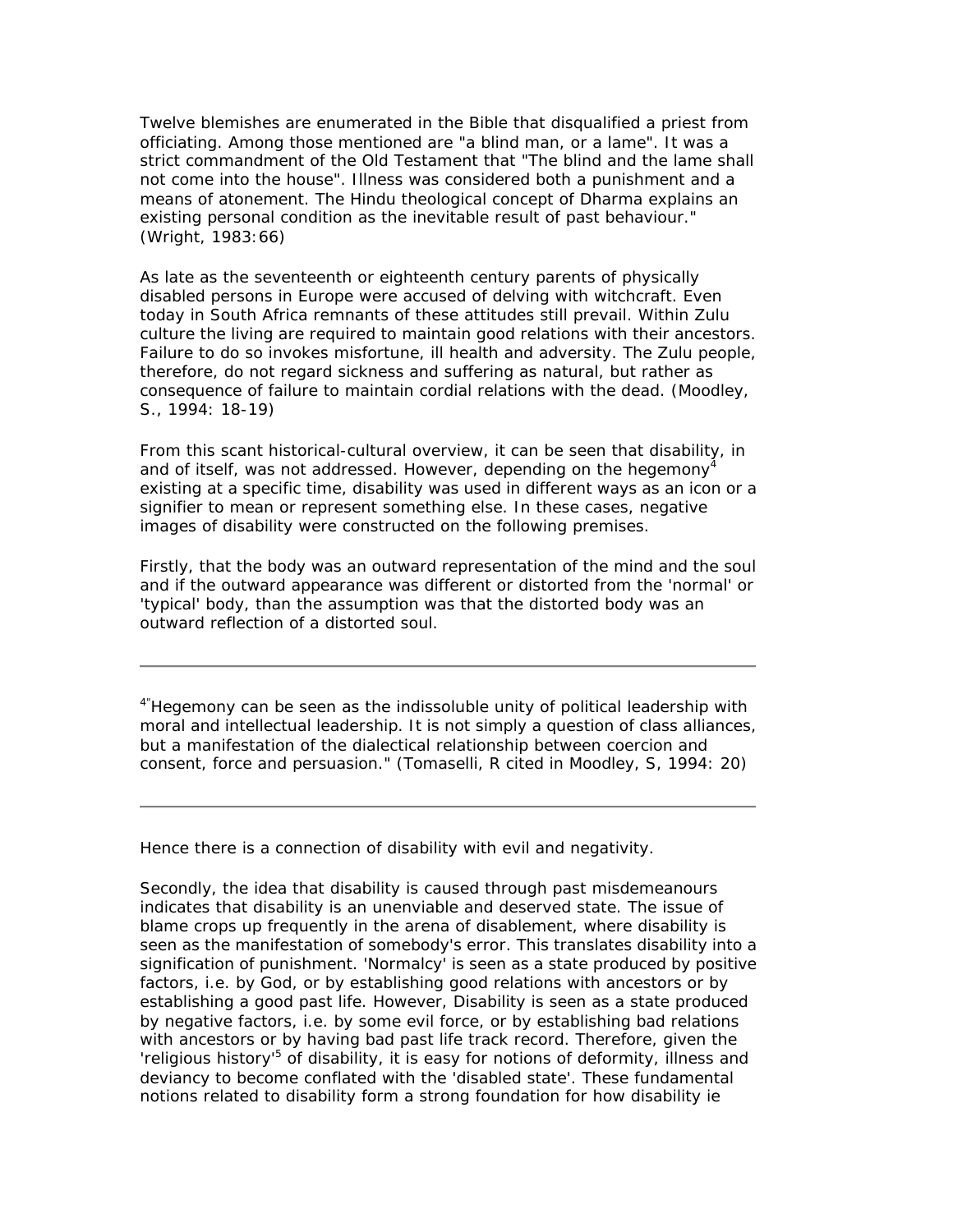perceived and constructed up until the present.

"Ideological conditioning structures of capitalism induce in the individual an acceptance of alienated labour as natural, rather than as historically constructed." (Leonard, 1984: 79) As Leonard indicates, a state of existence does not transpire naturally but is intricately tied up to historical, cultural and political constructed ideologies. Although disability theorists do not sanction any singular materialist explanation of disability, using a Marxist perspective as a starting point is useful in sketching a historical picture of how disability comes to be regarded as it is presently.

The next significant movement in West which brought a whole new set of variables to bear on disability, not only sustained previous notions but created 'new and improved' constructions of disability was the industrial revolution. The industrial revolution fundamentally changed Western society and irrevocably changed disability to disablement.<sup>6</sup>Marxist analysis of the industrial society revealed that people were predetermined by capitalist forces to fit into the capitalist hierarchy. Interfacing disability and Marxist theory produces very pertinet results that impinge on the current treatment and attidudes towards

 $5$ The phrrase 'religious hisstory' is meant to indicate the similar ways in which variuos religious treated disability or 'disabilities' encounter with religious.

<sup>6</sup>'Disablement' refers to the process by which people with disabilities, irrespective of their skills or potential, are stereo typically constructed as nonproductive, 'unable' and useless people in society.

people with disabilities. People with disabilities have not had good relations with capitalist economic practices simply because of the logic of capitalism. People with disabilities may have had more employment opportunities prior to the rise of capitalism. This was through easier absorption into rural working life, where repetitive chores and tasks focussing on tactile skills incorporated people with disabilities without much specialised training. (Oliver, 1990: 26- 27) The industrial age brought defined skills, congested living spaces and the formation of the 'productive-reproductive-consumptive' subject. This had dire consequences for people with disabilities. The transformation of "undifferentiated" (Stone, 1984: 179) casual labour to highly organised, "modifiable and manipulable human material whose yield could be steadily enlarged" resulted in the redefinition of subjects who were disabled. (Stone, 1984: 179)

In order to reorganise society into a productive and differentiated workforce, skills-based categories were developed to categorise the productive worth of individual subjects. People with disabilities were on the lowest rungs of productivity, if they were deemed employable at all. "The map of disability used by social programs implicitly matched individual capacities to the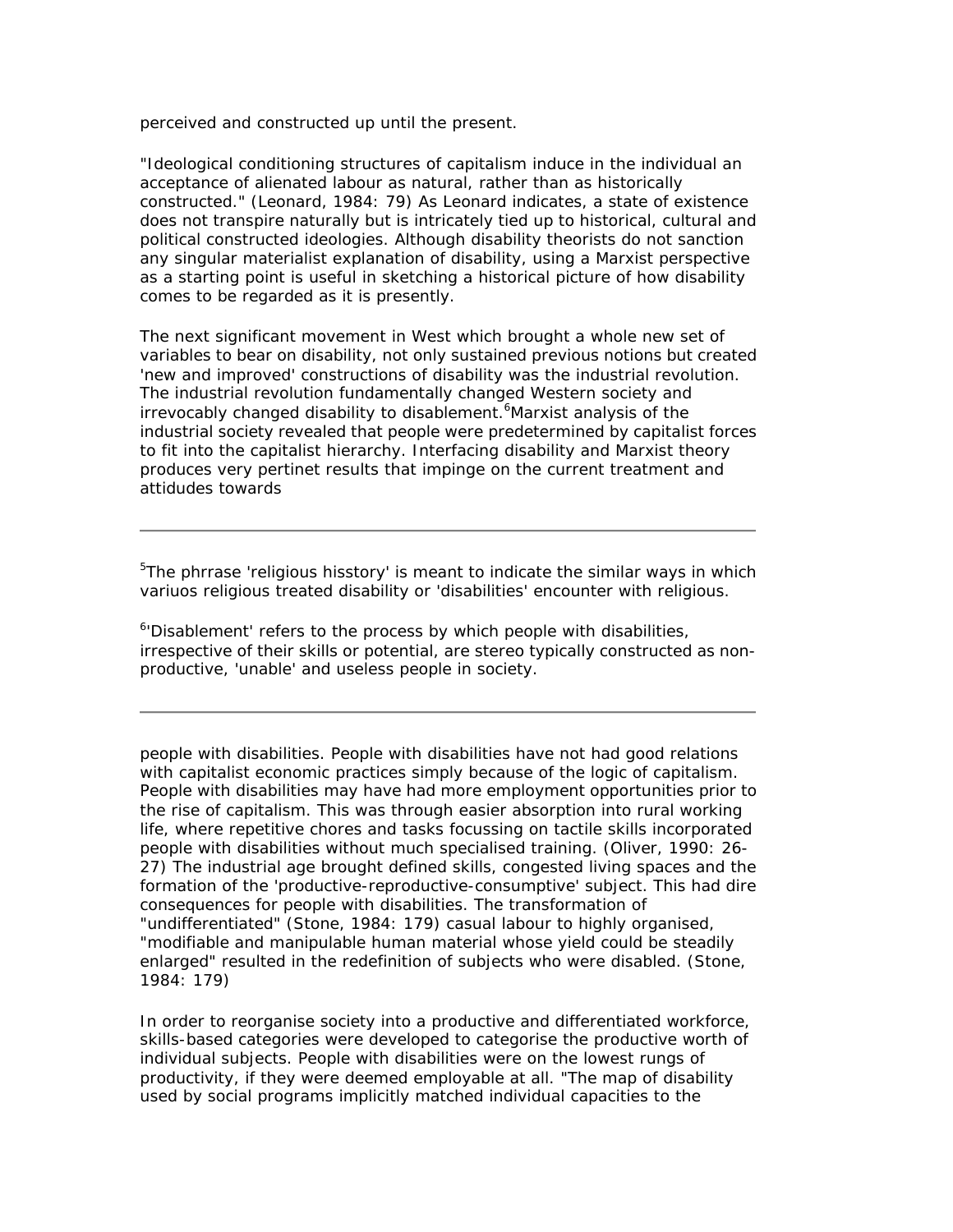physical and mental requirements of available work." (Stone, 1984: 179)

Leonard (1984) uses a Marxist perspective to give a materialist analysis of personality and determination. He argues that the three major social determinants were the economy, the family and the state. In relation to the economy - the first site of determination, people are determined by their 'production - consumption' role, where "productive, social reproductive and commodity consumption" are the main driving forces behind capital accumulation and individuals within society are forced into a 'productive role'. "Wage labour provides a primary means of material subsistence. Low levels of material subsistence have physically and psychologically damaging effects upon the individual: nutritional deficiency, anxiety and depression." (Leonard, 1984: 110-111) Consumption sustains capital accumulation and the consequence of an individual's consumption is to "link consumption to selfidentity and social status" (Leonard, 1984: 110-111).

The second determining site is the family where "hierarchies involving subordinacy and control" are legitimated through the process of psychological and ideological conditioning. This conditioning extends to the wider societal arena, where individuals are conditioned into accepting the existing social order. (Leonard, 1984:112)

The third determining site is that of the state which operates in the following way.

The state will overall further the long-tem interests of capital, the state's activities will reflect a contradiction between interests of the ruling classes and groups, and the concessions secured by subordinate classes and groups. The weakest groups politically will have their interests least represented in state activities. A major activity of the state which directly affects individuals is it's maintenance of law and order and the control of deviance. Ideologies of law, of the family, of mental health and of physical fitness underpin the material practices of medicine, welfare, education and the penal system. Individual deviants may be responded to by 'treatment', by containment in institutions or through segregation and ghettoisation, or by being `rehabilitated' to become agents' of control themselves. (Leonard, 1984: 112-113)

Applying these conceptual tools to analysing the historical contexts of disability, it can be seen that in the first instance of economy determining the individual, people with disabilities are 'productively' disabled. People with disabilities are rated as unemployable through the equation of skills with mental and physical capacity. The assumptions of capitalist discourses around the workforce are never really interrogated, therefore allowing erroneous perceptions of people with disabilities as having a lack of skills, mental and physical capacities to exist.

The result of this is that people with disabilities have no means of material subsistence and therefore they cannot be consumers. In these two ways, people with disabilities are pushed out of mainstream capitalist cycles of production and consumption. The collective ramifications of capitalism on disability will be addressed later in this section.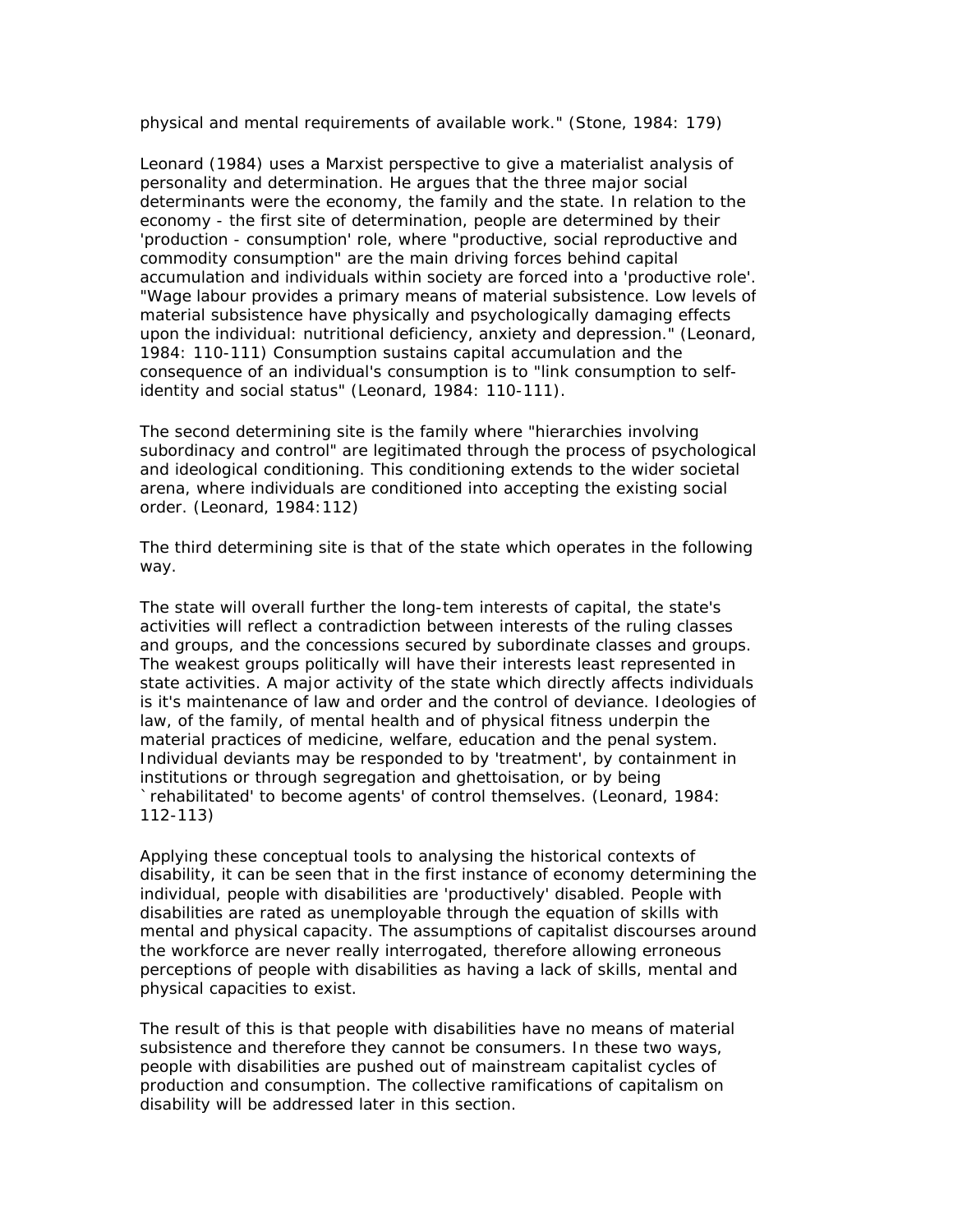As non-productive members of a now industrialised society, people with disabilities now are deemed as a burden. In the second instance of determination, the site of the family has been introduced and it is at this site that part of the burden of people with disabilities is carried. In the site of the family the socialisation process bolsters the existing social order. Besides reinforcing other patriarchal, capitalist ideologies, it teaches 'normalcy' as a preferred and enviable body condition and disability as the burdensome and horribly negative condition. The family is the site where the reproduction of the labour force occurs. (Althusser, 1971: 124-125) This has important implications for disability. Disability has been constructed as an unenviable disorder that promotes unproductivity. Although capital itself has played a major role in constructing disabled people as such, unproductivity has exigent consequences. Capitalism only tolerates unproductivity in certain circumstances.<sup>7</sup> People with disabilities are, in this second instance, pushed out of the reproductive role of economically determined societies because of the danger of reproducing members of society who might share similar impairments as their 'disabled' parent/s. Capitalist perceptions would reveal a danger of allowing this to go on unchecked. As such a situation would result in the reproduction of a 'contaminated' workforce that is unable to continue participating in an ever increasing production yield. This links directly to the third site of determination which is the state. Leonard's statement on the interest of the state is exposed clearly in this specific case of disability. "The state will overall further the long-tem interests of capital." (Leonard, 1984: 112-113) Here legislatures were introduced around disability and involuntary sterilisation, meaning that the reproductive capacity of the individual with a disability was decided upon by the state. This state intervention reveals its collusion with the dominant ideology - patriarchal capitalism, and that the weakest of its groups - the disability sector, has its interests least represented by the state. However, this group is paradoxically controlled by state apparatuses. This can be explained through an understanding of the intersection of two notions of disability functioning simultaneously, i.e. as a weak group within the society and as a deviant group in society, where the state acts on both those capacities.

A theory of ideology as a social process [that] '1interpellates' or speaks to us. Ideologies, both subject us to the social order and prepare (or `qualify') us for participation in it by telling us (a) what exists and what nature, society, men and women are like, (b) what us good, right, just, beautiful and enjoyable and its opposites, and what is possible and impossible. (Leonard, 1984: 107)

From this it may be determined that the ideology of patriarchal capitalism assigns roles for people to play. However these categorisations are not absolute in relation to providing central roles for the whole range of people that exist at any specific moment in time. Leonard (1984) argues that if one does appear in any central role, then one would be subjected to an "involuntary subordinate" status of "marginality".

People with disabilities, the aged, people who cannot work and those who will not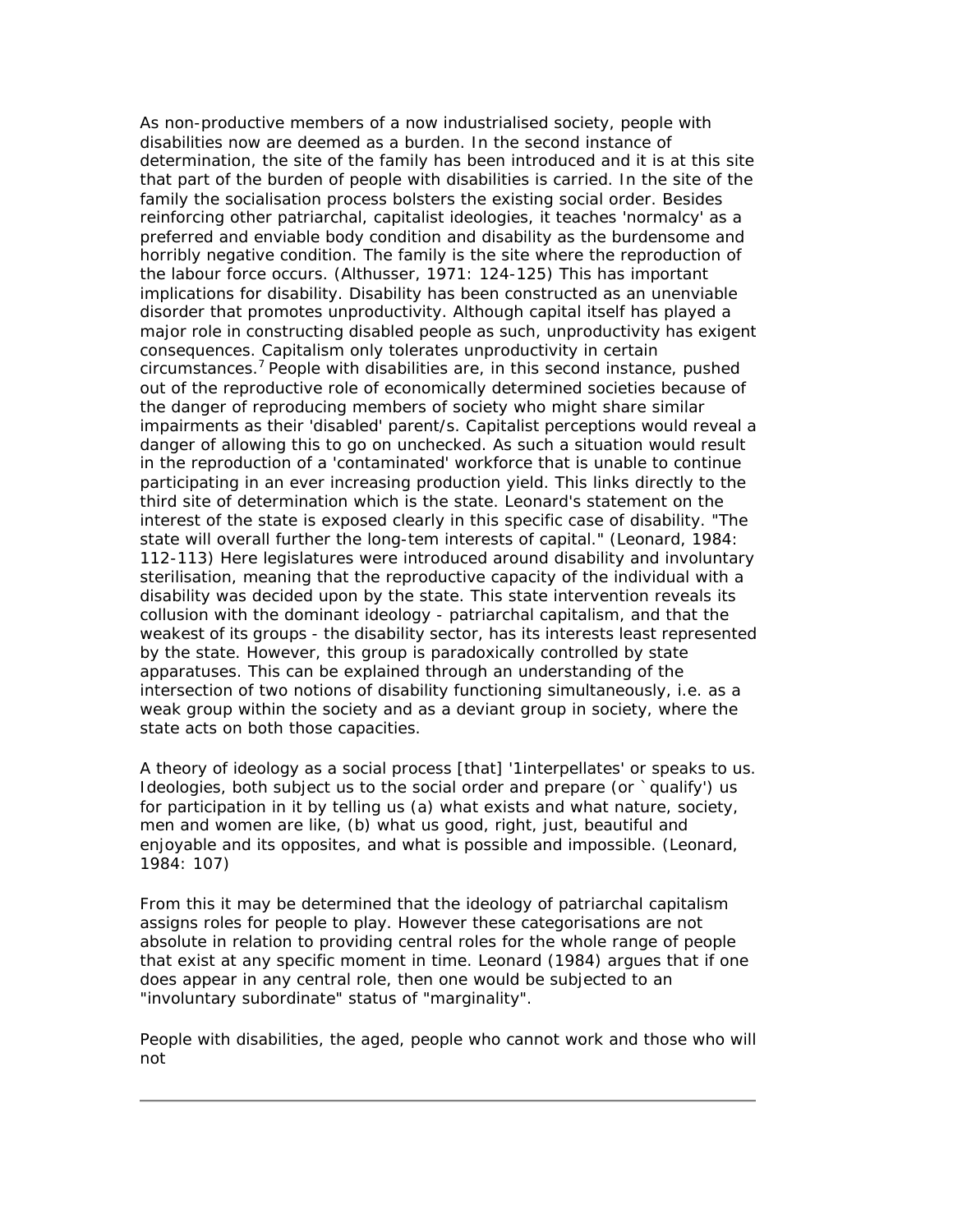*7 The ways in which capitalism tolerates unproductivity, i.e. as a reserve pool of labour to be pulled in and pushed out according to supply and demand of emergency situations will be discussed at length later.*

work form part of a group that experience this type of economic and social exclusion. This social and economic exclusion has serious consequences in terms of obtaining material sustenance and the result of it generally is poverty. "We now associate non-work with ageing, indolence and incompetence." (Topliss, 1982: 115) There is a very real connection between non-work and perceptions of burdensomeness to the institutions of the state and the family due the lack of economic activity. For people with disabilities this is enhanced because with the lack of economic activity disability also comes with needs<sup>8</sup> that may exhaust the amount that welfare is prepared to give. (It is assumed that people who are poor have very few, basic needs.) Hence the recreation of disability as an unenviable state and a curse due to societal pressure is sustained.

Finkelstein (in Thomas, 1982) describes the attitudes of the public towards disability going through three phases. The first was where disability was associated with low social status and blame was allotted to people with disabilities themselves. The second phase saw the industrial revolution and the creation of disability as a state that was needy and where people with disabilities were perceived to be passive. So the 'tragic theory' around disability begins with the redefinition of people. People with disabilities are constructed now as people who cannot be blamed for their state because they are concurrently innocent and suffering. This 'benevolent' ideology develops the 'victim hood' status of people with disabilities, which later became used as a tool to extract money from the public for people with disabilities. People with disabilities are now helpless and become the burden of the state to address. The state creates separate spaces for this category of people, manages them and thus begins the concept of social welfare, where problematic groups in society need to be taken care of and managed because they lack the capacity to do so themselves. However

The pluralistic view of the distribution of power in society and the notion of the impartial state, will tend to see social problems either as problems of deviance or as problems of social disorganisation. (George and Wilding, 1976: 5)

Therefore there is also a very real connection between notions of welfare, disability and deviance because of the negative connotations that have been built up around disability. Finkelstein is critiqued to be over simplistic in his approach, and to add to the critique, it may

*<sup>8</sup> These needs may include provisions like wheerchairs, crutches, interpreters and guides.*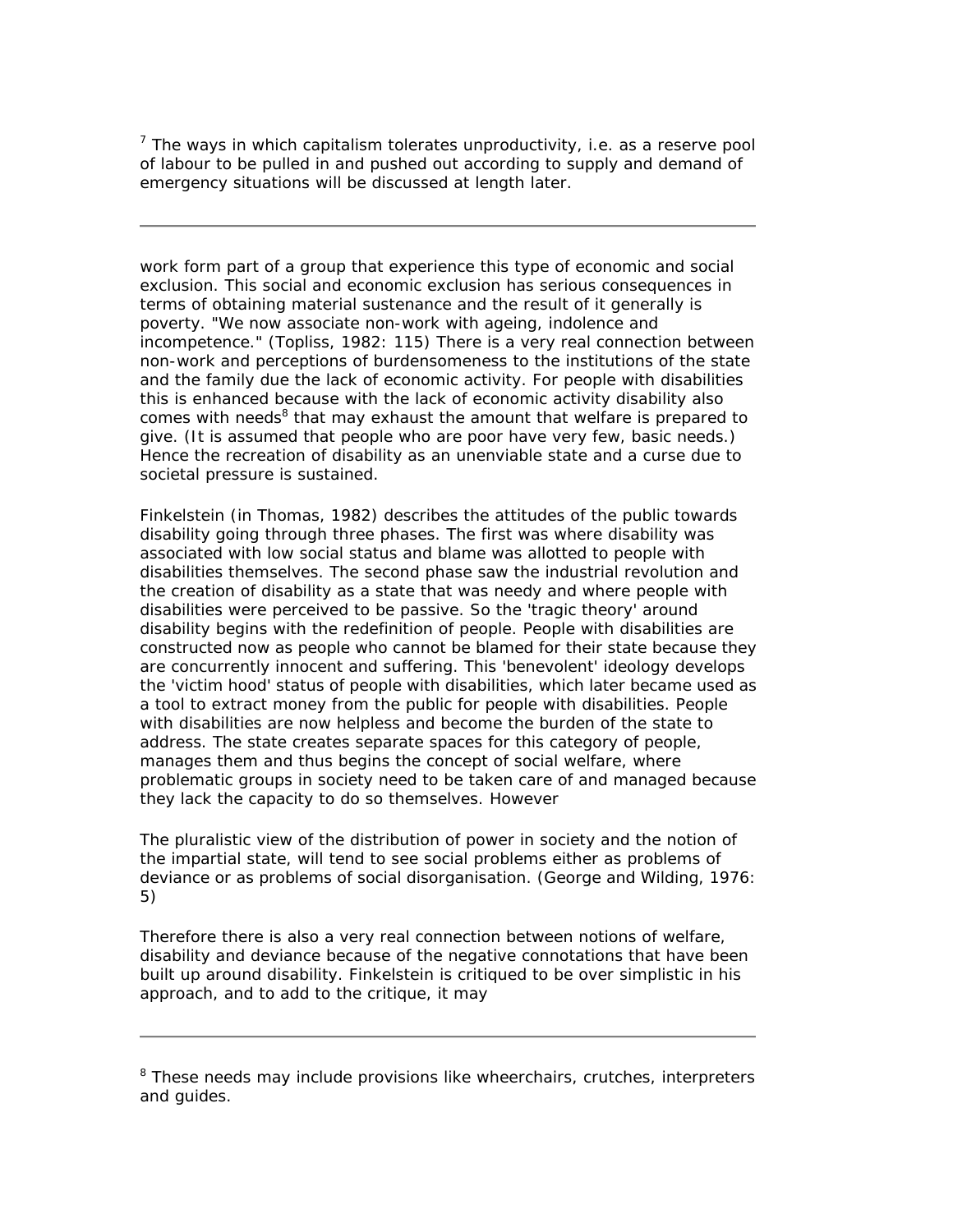be agued that disability was constructed as a state of helplessness and passivity in order to simultaneously justify and conceal the practical or actual 'control' of people with disabilities by the state.

People with disabilities have suffered a ghettoisation micro-cosmically and macro-cosmically. Individually, they endure stigmatization, isolation and exclusion in relation to immediate family and societal practices.<sup>9</sup> The state, in collusion with the medical and psychological fraternity, legislated upon and created isolated spaces that would deal with specific disabilities as defined by the above two disciplines. This was effectively a collective ghettoisation, where people with disabilities were 'rounded up' and hidden away from mainstream life. All of this is done within the ambit of the 'benevolent social welfare' framework, where the state and private sector institutions collude to 'take care' of disability and in that way becomes the conscience of society. So such an industrialised capitalist society also has the image of social responsibility by being the care takers of those they perceive or rather construct to be unable to take care of themselves.

However if one critically analyses the practice of such welfare endeavours and one compares that to the treatment of deviants, it is disturbingly similar.

What they (deviants) all have in common, however, is that their behaviour is proscribed or controlled by law. They also share the distinction of being increasingly sought out for "treatment" instead of "punishment". (Kittrie, 1971: 3)

There occurs some sort of more or less organised societal reaction to some of the primary deviation, a reaction usually involving elements of stigmatisation, punishment, and actual or symbolic segregation of the offender. These macro-cosmic, organisational forces of social control through which the public and private agencies actively define and classify people, impose punishment, restrict or open access to rewards and satisfactions, set limits to social interaction and induct deviants in to special, segregated environments. (Lemert in Scull, 1977: 5-7)

People with disabilities are defined as patients first due to the medicalisation of disability.<sup>10</sup>

*<sup>9</sup>Family practices refers to the practices that people are socialised into accepting and functioning in accordance, through interpellating ideologies.*

*<sup>10</sup>The medicalisation of disability will be dealt in section .1.2. because terminology and their various implications are more suitably placed in relation to debates around meaning.*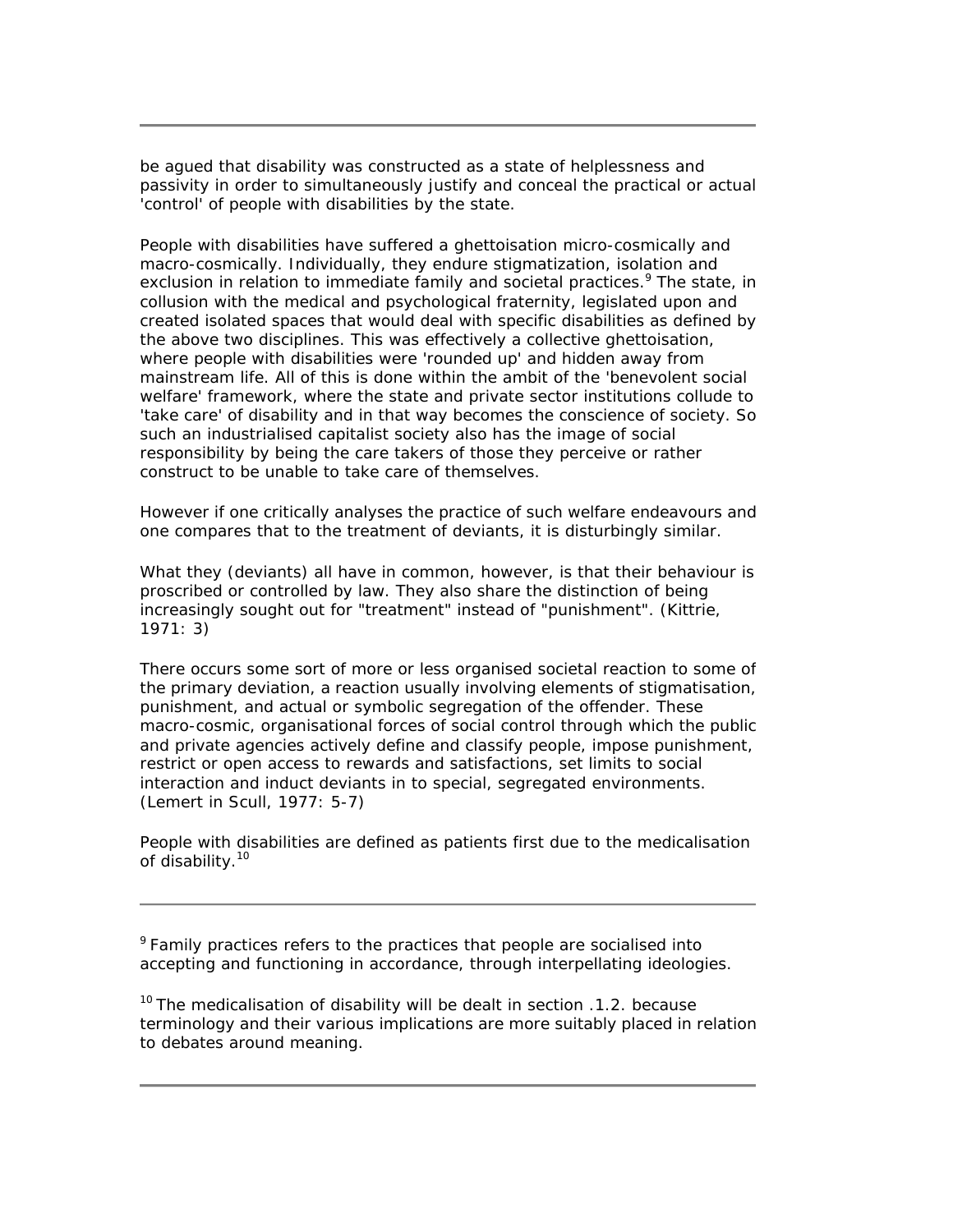They have been systematically stigmatised and segregated. They have restricted access to 'rewards and satisfactions' due to institutional barriers and spend their lives in segregated areas, often removed from their families. In terms of actual treatment, people with disabilities are directly equated to deviants.

It is societal reaction, as expressed through the activities of these agencies, which produces a crystallisation of the moral order, giving visible, concrete shape and form to the abstraction that is deviance. It is in these contexts that deviants come under regulation of hierarchy, impersonality, specialization and systematic formal rules. (Scull, 1977: 7)

This has grave implications for disability and the society that we inhabit. For this exposes the underlying ideology which seems to have as much respect for difference and disability as religious historical practices. If disability has been isolated and 'studied', the question may be posed: Why then are disabled people not a fully integrated part of our present society? In some instance's people with disabilities have been moved further away into deeper isolation. The first response could be that the fundamental shifts in thought around disability have not yet occurred.<sup>11</sup> "No questions are asked about existing social and economic systems which may be fundamentally connected with the prevalence of social problems" (George and Wilding, 1976: 6), thereby promoting disability to be erroneously 'treated',<sup>12</sup> addressed and retained in isolation. To segregate disability in any way translates into ghettoisation. The issue of disability must be fully integrated into society on all levels.<sup>13</sup>

*<sup>11</sup>A critique of the medicalisation of disability will follow in section 1.2. and the, a more comprehensive analysis of exactlty what should shifts should occur will be done.*

*<sup>12</sup> Treatment refers both to the way disability as a whole has been handled and the way in which medicine and psychology attempt to cure or 'treat' disability.*

*<sup>13</sup>Proposals and future challenges appear in the last chapter, therefore this aspect will not be dealt with here in any further detail.*

The second response which could throw some light on the ghettoisation of groups is offered by Stone (1984) who uses a Marxist interpretation. Stone argues that the logic of capital necessitates reserve pools of labour that do not play a vital role in the centre of capitals activities. This means that they may be pulled in times of labour shortages or emergencies (eg. war) and then pushed out when such a need diminishes. Because of their status as societies less-desirables or deviants, their expulsion from active participation in the economy is justified on two levels. Firstly the status of deviancy allows society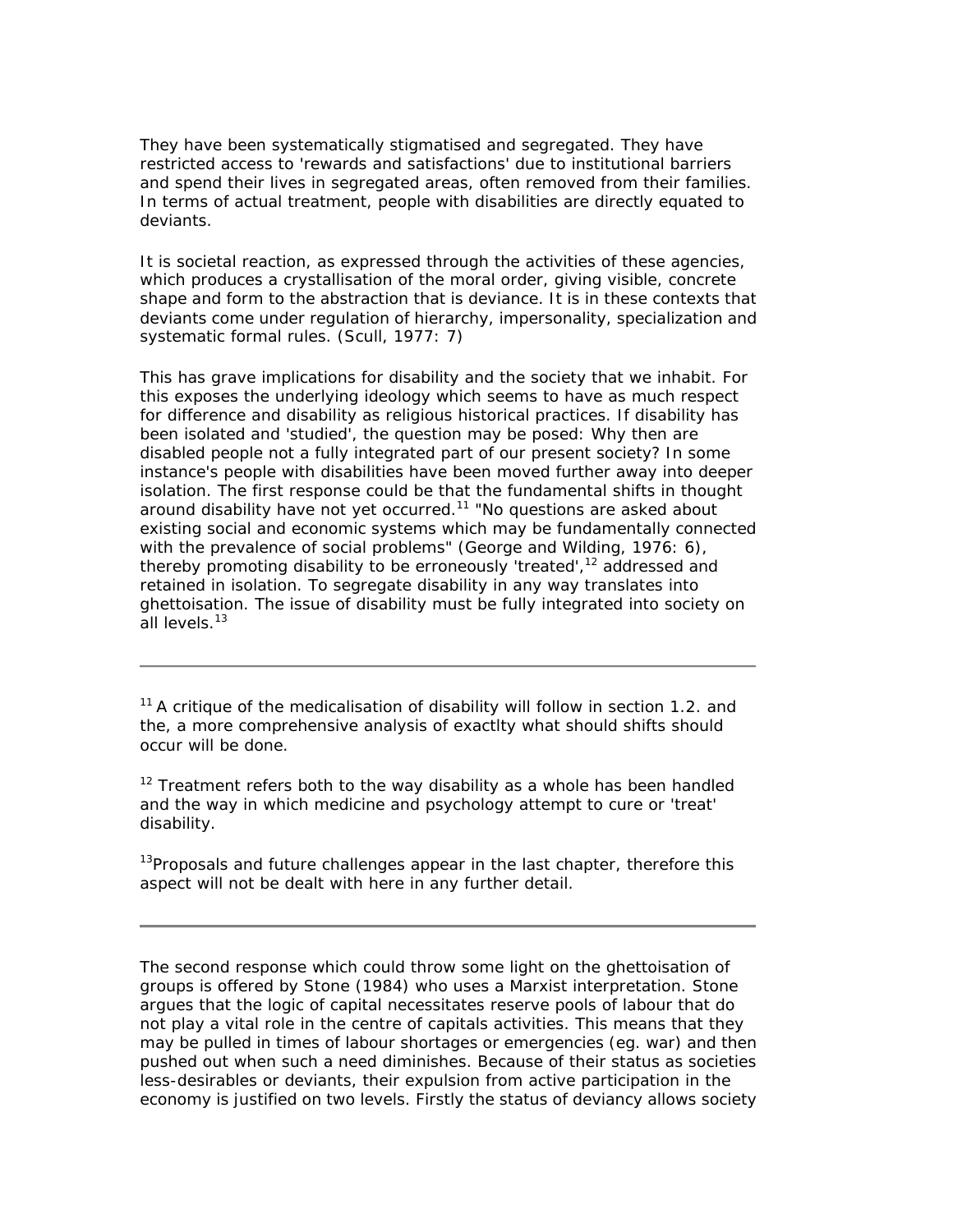the right to determine that such individuals are not capable of holding jobs due to their status. This is irrespective of whether these 'deviants' have already proved that they can be productive and responsible. The second justification is that the reserve pools of labour that is pulled into active participation, when not participating actively, most probably are integrated into welfare programs, their erratic employment remains hidden.

A standard Marxist argument about welfare programmes holds that they are used by employers and the state to absorb excess labour in times of high unemployment when the unemployment show signs of political unrest; in times of labour shortage, welfare programmes are contracted, pushing people back into jobs and restoring the disciplinary effect of low welfare benefits on the wage demands of the employed. (Stone, 1984: 181)

A third response to the above dilemma perhaps could relate to the changing nature if commodities and the 'cultural logic of late capital' (Jameson, 1984). In this instance commodities change from tangible to take on symbolic forms. Here mass media plays a large part in codifying enviable images, roles and positions in society and functions much like a major part of a social process [that] '1interpellates'or speaks to us. Ideologies, both subject us to the social order and prepare (or'qualify') us for participation in it by telling us (a) what exists and what nature, society, men and women are like, (b) what is good, right, just, beautiful and enjoyable and its opposites, and what is possible and impossible (Leonard, 1984: 107).

The mass media is particularly guilty of ignoring disability on many levels. This is probably because it sells images that need to be parallel to the dominant ideologies.

The social and occupational pattens which predominate in our society are geared to rational strategies for economic development, and these favour the energetic, intelligent, independent and ambitious individuals with vigourous good health. (Topliss, 1982: 109)

In contemporary consumerism, the growth of a consumer culture and the fashion industry in the twentieth century have given a spacial emphasis to the surface of the body. In the growth of a consumer society with its emphasis on the athletic/beautiful body, we can see a major historical transformation of Western values from an emphasis on the internal control of the body for ascetic reasons to the manipulation of the exterior body for aesthetic purposes. The body has become a fundamental feature of taste and distinction in which the management of the human form becomes part of the major aspect of cultural or physical capital. (Turner, 1992: 47)

As a result people with disabilities become ignored and isolated from contemporary culture and in effect from contemporary life. For, if physical capital, consumerism in relation to the fashion industry and physical fitness and thinness are the dominant hallmarks of contemporary culture, then by implication, disability does not exist in contemporary culture and is seriously alienated from it.

It is not just special emphasis that is given to the surface of the body, it is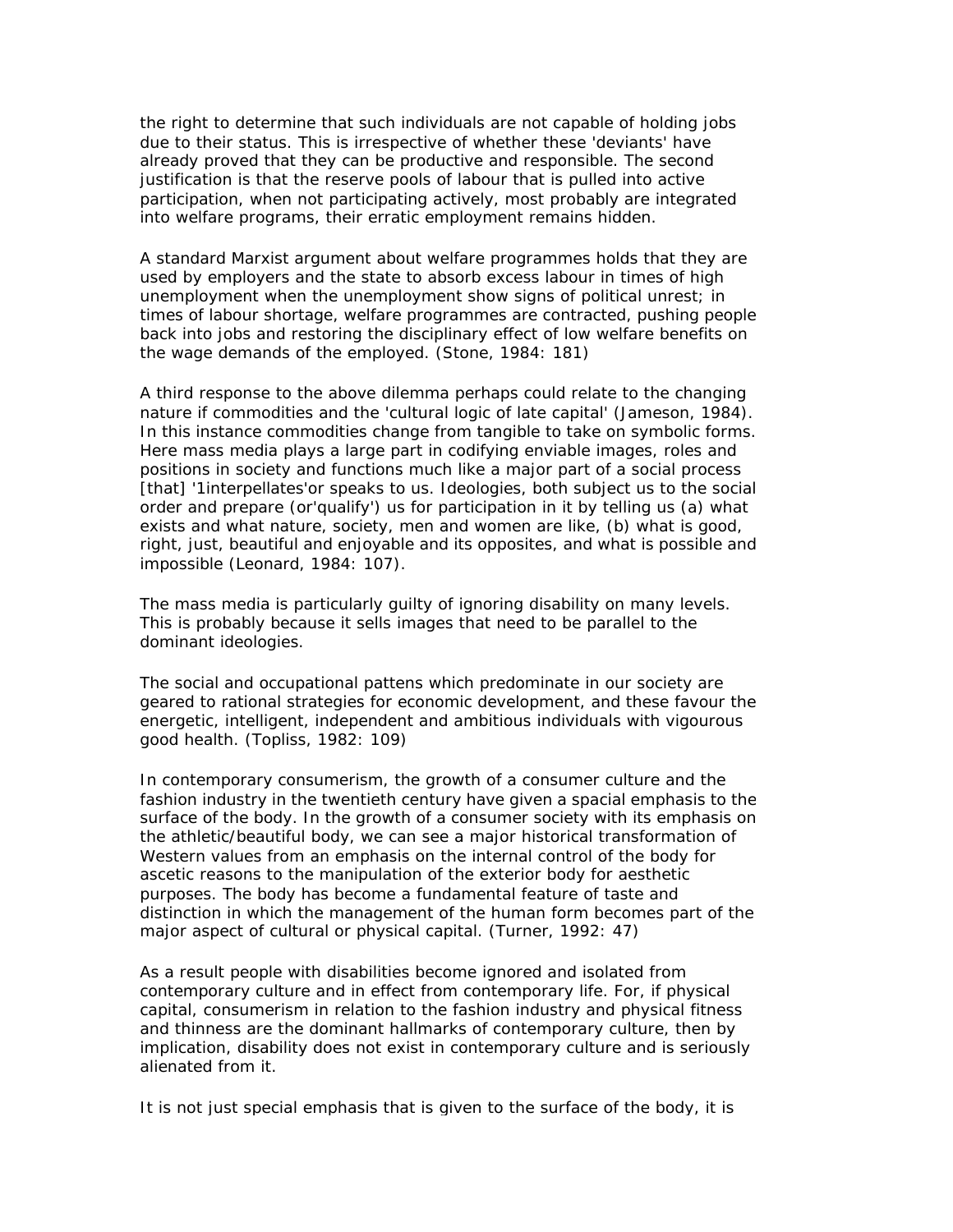special emphasis given to the surface of particular bodies that are all similar, i.e. bodies that are tall, thin, 'blemish free' and healthy with all limbs and sensory organs intact. "Consumerism has emphasised the virtues of thinness and self-regulation in the interests of looking good." (Turner, 1992: 47) These body types are sold by the media, concurrently as the norm and as enviable types to aspire to. However this view does not take into account the range of bodies which exist in the world. Further the fashion industry has not even begun to conceptualise what bodies with disabilities need, i.e. in terms of clothing at least.

In relation to sexuality, the Marxist interpretation on reproduction and disability informs the position that disability is constructed as an asexual condition. Due to the dangers of possibly creating other people with disabilities, the right to sexuality is denied from people with disabilities. In this respect they are not all integrated into the dominant hallmarks of culture and its purposes and are effectively othered. This does not mean that people with disabilities are not sexual beings. However, this exploration reveals the extent of alienation that people with disabilities experience in relation to the dominant cultural practices.

Cultural or physical capital only favours those who appear similar to media images of thinness and fitness etc. Such bodies are given the status of being 'perfect' while bodies that are different are perceived as distortions of a preconceived notion of the perfect body. People with disabilities therefore have little or no cultural or physical capital. Within the range of communities with disabilities, people who are Deaf and partially sighted enjoy a higher status in relation to people with other disabilities due to their physical mobility and the close relationship with the dominant cultural hallmarks.<sup>14</sup>

People with disabilities have never been centre-stage in any 'scene' and due to having a disability immediately, by the rationale of cultural capital, occupy a lower class position despite other factors. Historically people with disabilities have been discriminated against in an infinite number of ways. This discrimination continues in a more sinister and masked form but it is important to expose this in order to address and redress the imbalances that are prevailing currently. Disability has been traced historically in relation to 'religious histories', Marxist deconstruction of society, culture and consumerism. The historical perspective ends here and what will follow is an exploration of the psychological implications of disability discrimination through the use of semantics and medicalisation debates.

### **1.2. THE POLITICS OF MEANING AND THE CONSEQUENCE OF 'BEING'**

A myth is, of course, not a fairy story. It is the presentation of facts belonging in one category in the idioms belonging to another. To explode a myth is accordingly not to deny the facts but to re-allocate them. (Ryle cited in Scull, 1977: 3)

Predicated on the notion that disability is socially, culturally and economically produced, an attempt will be made to 'explode' the mythical nature of disability. However a holistic approach is needed in order to 're-allocate' the facts about disability. This holistic approach necessitates an investigation of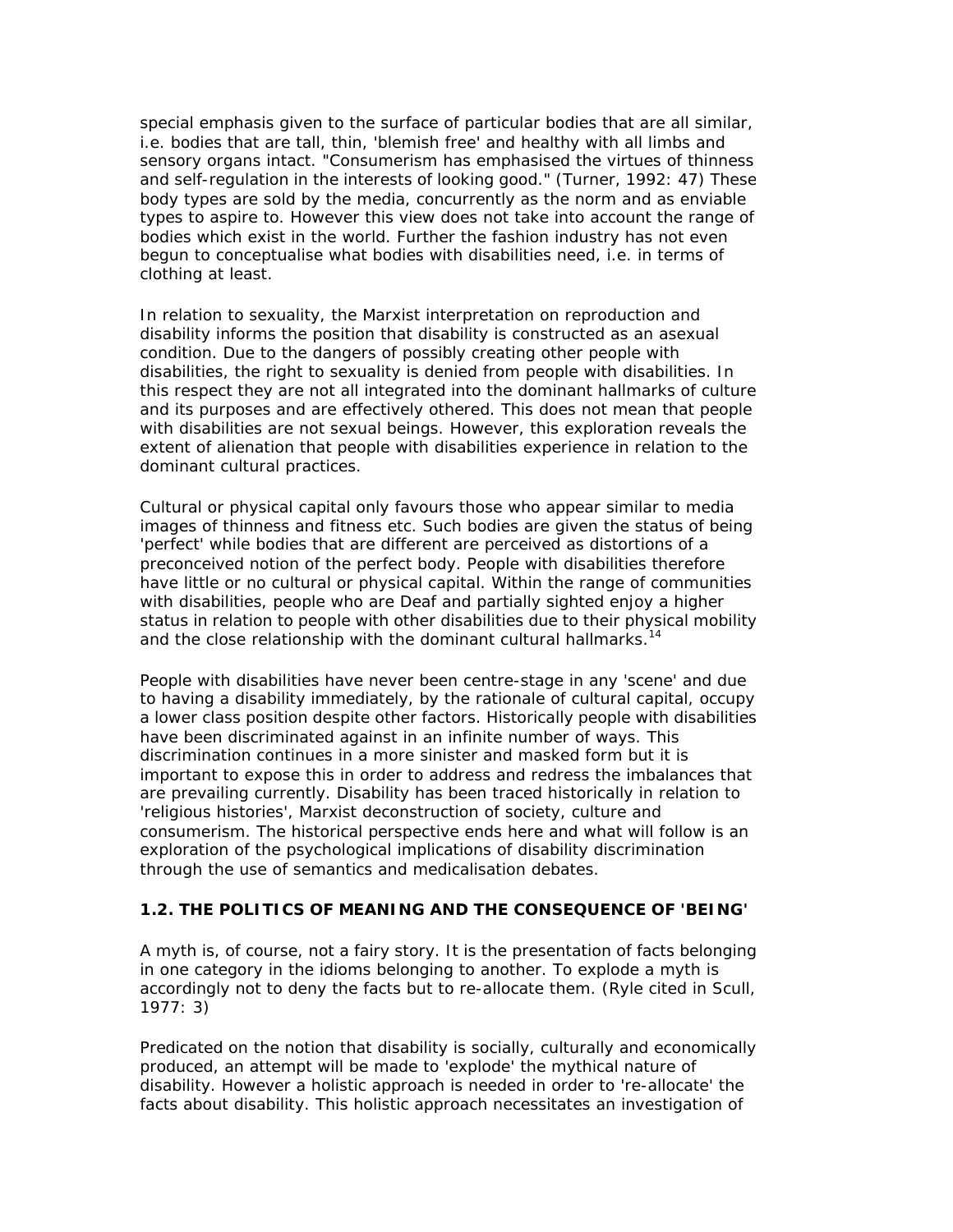semantics and psychological aspects related to disability.

In relation to semantics, there are many levels on which to enter the disablement debate. On the first level one can address actual words and terminologies that relate to disable people. On a second level, one can address the field of meaning (or idioms) these terminologies generate. On a third level one can address the 'consequence of being', which alludes to the resultant experiential aspects of such significations. In another way, Turner's

*<sup>14</sup>This does not mean that within these communities, all people necessarily fit neatly into the mould of having a high amount of physical capital. This is only in relation to other disabilities and the cultural capital is therefore relative in that Deaf people generally have all limbs intact therefore they are more able to enjoy cultural products as opposed to people from other disability sectors who don't have the 'normal' body type and therefore cannot fit even into mainstream clothing.*

(1992: 16) deconstruction of the body is again, useful and "the body as organism, the body as potentiality, the body as a system of representation and the body as lived experience" gives a good way of fragmenting the 'body with a disability'.

The 'body as organism' may be related to the medical condition of the body, 'the body as potentiality' may be related to the ability of the 'body with a disability' according to the individual and society, 'the body as a system of representation' may refer to the ideological baggage the society imposes on bodies and 'body as lived experience' any be related to how 'bodies' experience life in relation to the particular baggage allotted to them by the hegemonic ideologies at particular times in history. It is very difficult to deal with each aspect in isolation for all are inextricably linked. Therefore, in this section, these aspects will be addressed concurrently.

The medicalisation of disability simply indicates a systematic categorisation that occurred where disability was pushed into the ambit of medicine. The hegemonic ideology<sup>15</sup> indicated that people with disabilities were not productive and were therefore not useful to the capitalist system. This was due to distortions of the body and the senses, which necessitated the intervention of medicine to 'cure' or 'fix' the problem so that they could become 'actively' involved in capitalist production and consumption.

Only in the disciplines of medicine and psychology has disability been afforded an important place. Unfortunately this has, itself, been counter-productive because it has resulted in the issue of disability being seen as essentially a medical one and the experience of disability as being contingent upon as variety of psychological adjustment processes. (Oliver, 1990: x)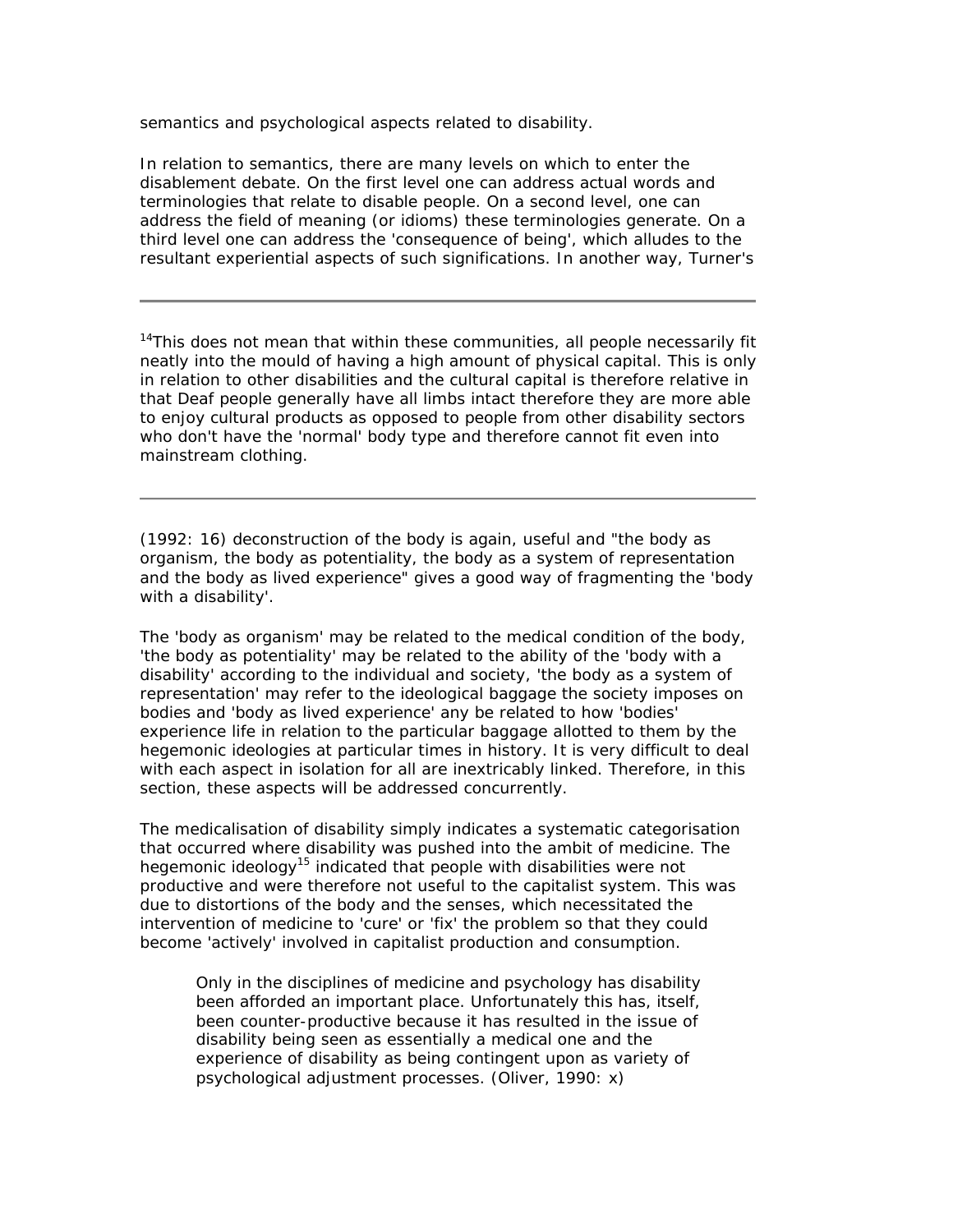Consequently, people with disabilities are directly associated with their own disability, in the first instance. When having any contact with a person with a disability, the disability becomes the first reference point. Examples are, 'blind, deaf, wheelchairs, quads, athetoids', hemi's, morons, idiots, imbeciles' (Wright, 1983: 9-10) which is meant to indicate types and levels of disability. This medical definition of the self with a disability is problematic because, besides being offensive, it removes the human element from critical selfconcepts and also devalues personal characteristics. Wright (1983: 9-10) explores this by questioning people who had

*<sup>15</sup>In this instance, it refers to patriarchal capital that defined people in terms of their relation to production.*

medical conditions to discover if they preferred being referred to by the condition they had (eg. arthritics, amputees or cardiacs' etc.) or as people who had had amputations. The response was unanimously in favour of the latter which makes people the first reference point rather than their medical histories. This is not to deny disability but to 're-allocate' the facts in order to establish, "a semantic signal of human dignity" (Wright, 1983: 9). Therefore, the term 'people with disabilities' instead of 'handicapped' or 'isabled' is important as a reference point because in focuses on the human element first and the disability second.

An important factor to bear in mind is to not remove the human element in redefinitions. People with disabilities are often perceived to be passive receivers, however one sector has dispelled this myth. People within the sensory or hearing impairment, have taken ownership of their own definitions and 'isability' terms, and have allocated new meaning to them. People with hearing impairments prefer to be called Deaf with a capital D, because they argue that Deaf people share a common culture because of a shared language and the term Deaf refers (with a capital D) to this culture and specific cultural practices in this instance. (Steinberg: 1998)

Another problematic connotation that results form the medicalisation of disability is that disability is associated with illness due to the perception of continuous 'treatment'. This association leads to the development of the 'personal tragedy theory of disability' which spawns a 'methodological individualism'. Methodological individualism refers to the way in which an individual who is discriminated against is dealt with exclusively as a personal consequence and not in relation to societal ideologies oppressing that individual. "As far as disability is concerned, if it is seen as a tragedy, then disabled people will be treated as if they are the victims of some tragic happening or circumstance." (Oliver, 1990: 2) The discipline of medicine has treated disability on the basis of individuals. This is where each individual person with a disability was seen in light of the above tragedy theory. The 'victim' of disablement was seen as a result of that individuals tragic lot in life rather than complex social, cultural and economic forces engineering situations of disablement. This 'methodological individualism' has made it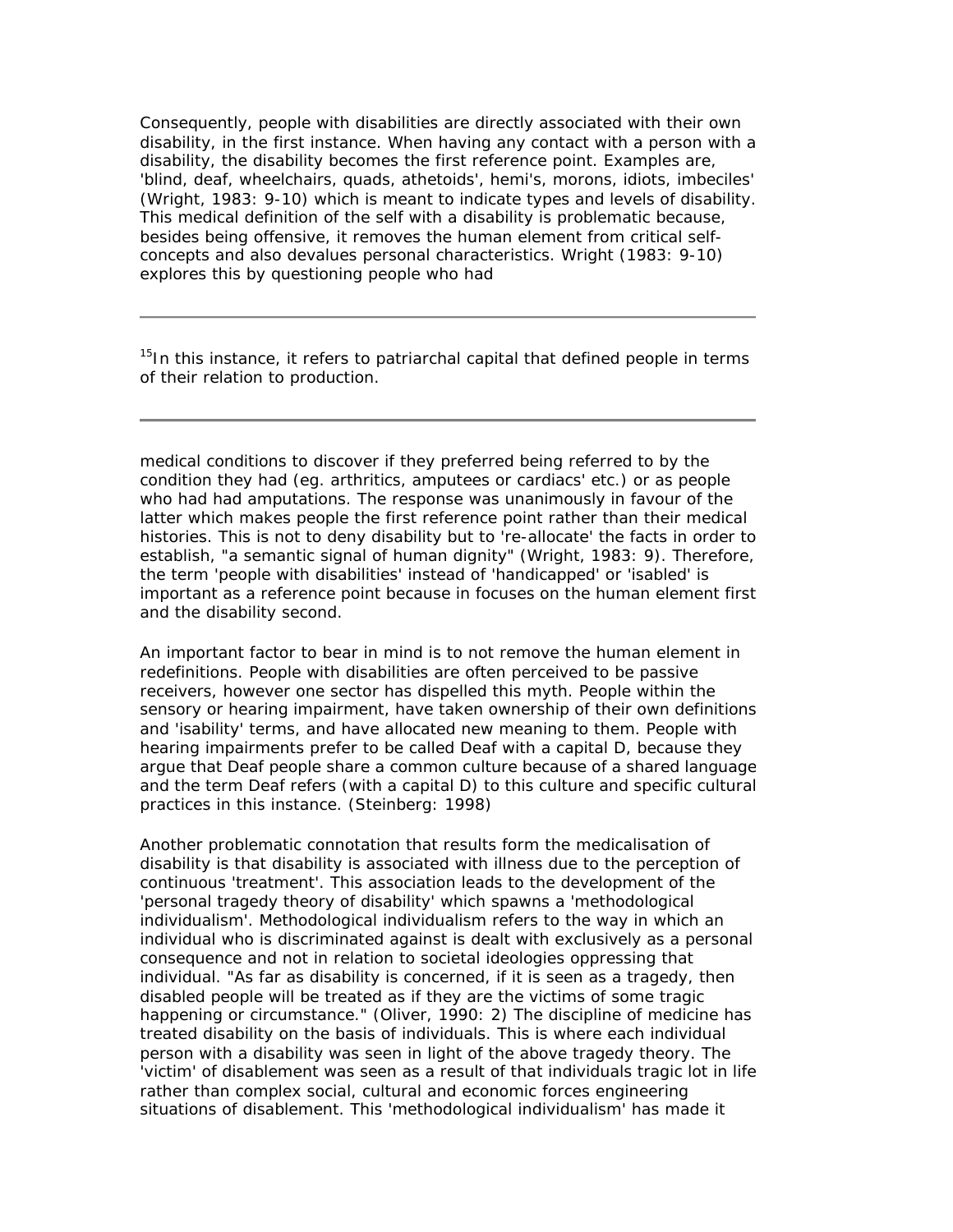very difficult for people with disabilities to belong to a social group or class and thereby decode and understand their disablement by society for it isolates them as individuals, yet there are many similarities in the treatment of such individuals,"To become disabled is to be given a new identity, to receive a passport indicating membership of a separate tribe." (Thomas, 1982: 39)

The medicalised and 'methodological individualistic' approach are problematic because state policies in relation to disability are defined along the lines set by the officials or 'experts' on disability, within the medical field. Thus, policy is often inadequate resulting in individual compensations but never really addressing fundamental causes of disability oppression.

Much of the work which has already been done on definitions has been carried out by people who do not themselves experience the daily problems of disability. This directly affected the solutions, and in turn has often served to perpetuate discrimination against us as well as wasting resources on an enormous scale. (Davis cited in Oliver, 1990: 5)

The 'personal tragedy theory of disability' produces multifarious responses to disability from different sectors. The development of the 'welfare state' that graciously, benevolently takes care of those who are unable to do so for themselves, is founded on the notion that disability is a fatalistic condition<sup>16</sup> that people get through no fault of their own. This generates many connotations, i.e. innocence and suffering and high moral worth. (Stone, 1984: 172) This reveals a paradoxical situation because people with disabilities simultaneously straddle positive and negative images. On one hand they are held in high moral esteem but on the other hand, they are seen to have an affliction that is horrible and unenviable. Society has not yet cleared up this paradox. Perhaps the two images work together to mask the real causes of disability oppression.

Another problem crops up in relation to welfare and disability and that is the ever widening definition of disability. More and more is disability being defined along 'work capacity' lines. This is problematic for it allows terminal illness and other illnesses to be integrated into the disability definitions. "One important way in which the disability category is expanded is the establishment of consensus that certain incapacitating conditions are socially caused." (Stone, 1984: 174) With this rationale, factors such as stress and occupationally caused illness also fall under disability definitions.

*<sup>16</sup>This merely indicates that people with disabilities are seen to have a unenviable condition but this is not due to their own fault. This blamelessness that people with disabilities enjoy qualifies them, above others, for welfare.*

The problem is that there is no end to a continually expanding definition of disability to encompass everybody. There are more people, in addition to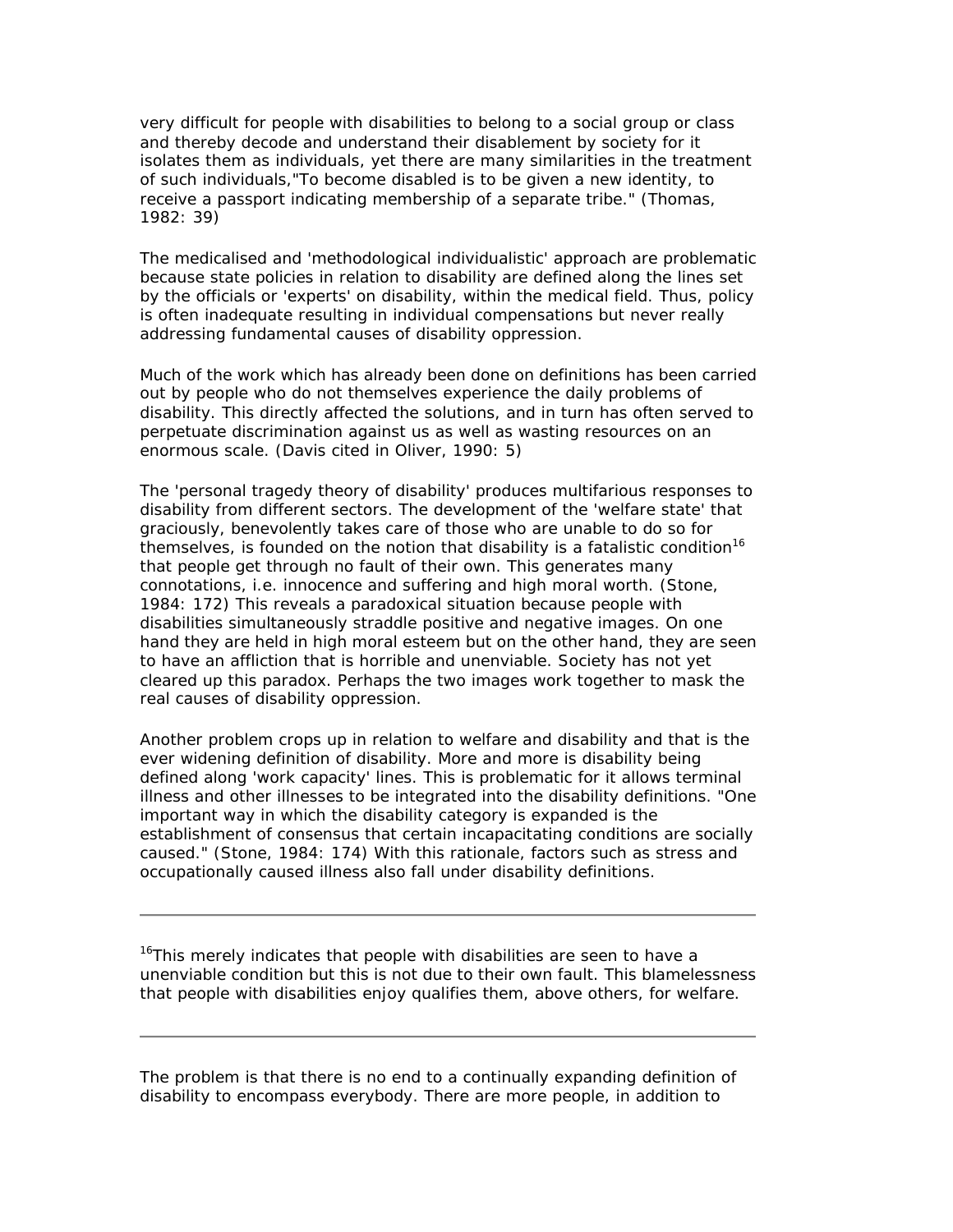people with disabilities, that could have a claim on compensation from society however only certain 'claims' are more 'morally weighted' than others.

Why should not child-rearing, creative but unpaid endeavours, or voluntary labour count in the grand tally of moral worth? Why shouldn't contributions to one's own savings and retirement plan constitute a demonstration of fiscal responsibility, why shouldn't any employment caused by structural factors generate an entitlement to aid on the same terms received by the disabled. (Stone, 1984: 177)

Stone (1984: 177 - 181) goes on to illustrate that the reasoning behind this 'all- encompassing' definition of disability benefits only the economic structure - capitalism - in the following ways. The disability sector acts as a convenient pool of reserve labour, which now encompasses people who were once productive, but for socially caused reasons, no longer are productive. This is a very problematic expansion of definition because non-productivity, illness and lack of worth to the economy are still equated with disability and these are the very equations that the disability sector seeks to dismantle. This 'definitional expansion' of disability also causes new problems in that it introduces another term - incapacity - which also has a definitional expansion dynamic to it. Incapacity must be measured against some sort of preconceived construction of capacity, which is neatly unarticulated. Incapacity also expands to incorporate psychological, emotion and physical factors. This is all very problematic for in this frantic search to describe disability and detect just who deserves disability grants, no deconstruction of the political and economic orders is done. Therefore the root cause of disablement goes on to never be discovered./

Wright (1983) quotes countless examples of people with disabilities suffering attacks of their self-confidence and self-concept when dealing with society in which these 'master narratives' are operational and where people with disabilities have no substantial place. The result of these attacks are feelings of shame, pity and inferiority and in dealing with this, people with disabilities either accept the disability or hide or weaken their identification with the disability sector, thereby denying their connection. The 'normal standards<sup>'20</sup> { become idolized to the extent that: "unrealistic and even fantastic attempts to overcome disability are clung to tenaciously due to a deep emotional need for their promised effects" (Wright, 1983: 119).

In that people with disabilities suffer a cruel fate and crucial issues, microcosmically and macro-cosmically are in disarray is disturbingly revealing. Key issues concerning the self are warped to the extent that they destroy individuals abilities to live quality lives. Issues related to value, self-worth in society and productivity are marginalised when related to disability and definitions of disability are kept vague and indistinctively expansive in order to service the powerful capitalist interests in society. The collective effect of these factors is the generation of disability as a blight on society, and the subsequent problematic internalisation of these ideologies by people with disabilities. This further results in people with disabilities believing that can only 'do less' and therefore development with the disability sector should be premised on deconstructing disability in this sector itself.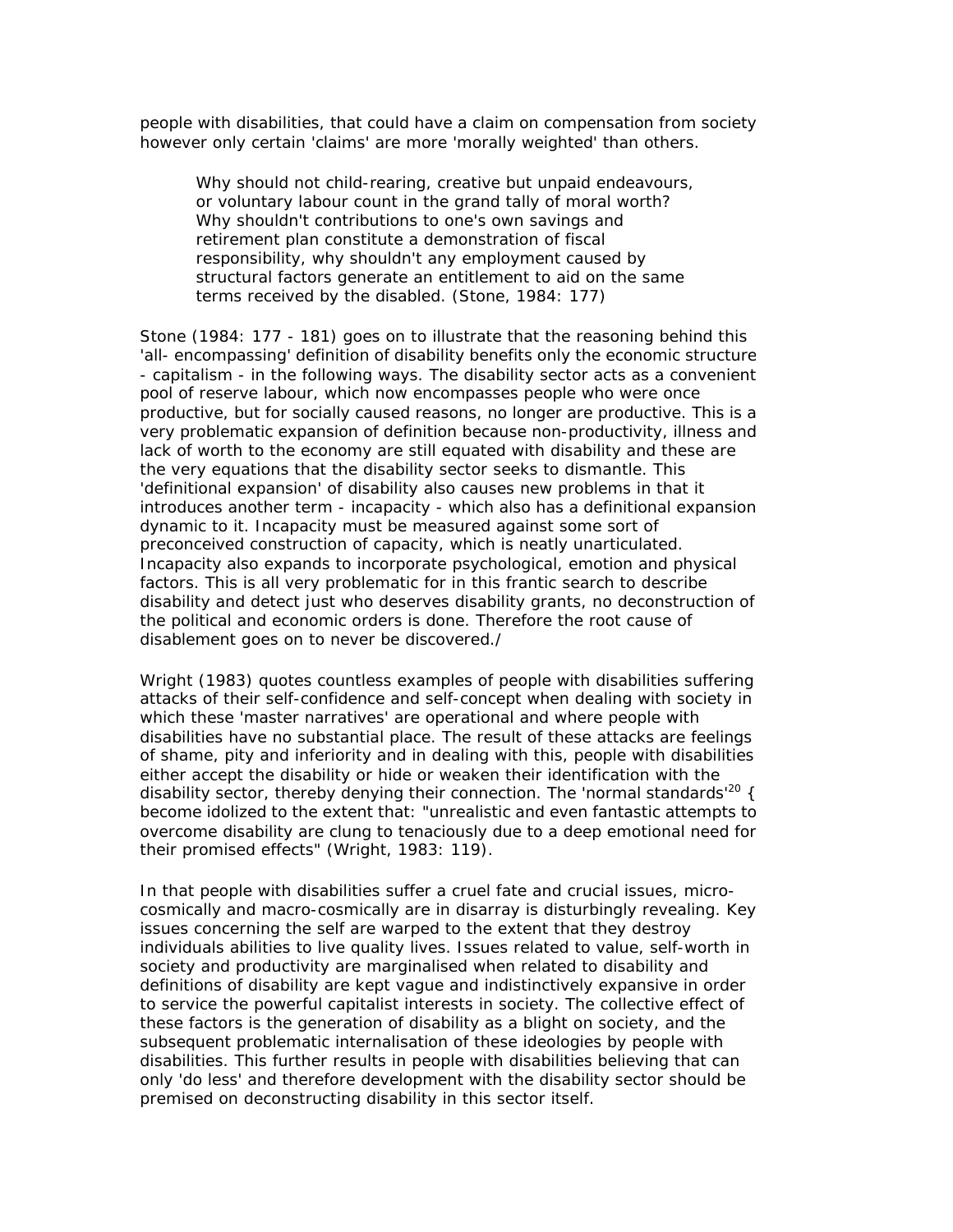Given that disability is constructed in these many ways, society rather than accepting

*<sup>20</sup>The 'normal standards' refers particular body types that are constructed to be 'normal'. These bodies are with no sensory or physical impairment.*

disablement as a socio-economic construction, demands that people with disabilities 'normalise' their condition by assimilating themselves as much as possible into the able-bodied world. This means that rigorous demands are made of people with disabilities should they crave integration with the mainstream and people with disabilities are forced to behave as if their impairment is absent and 'as able bodied as possible $^{21}$ . "The cause of disability is not the absence of 'normality', but the result of the ways in which notions of 'normality' negate the existence and acceptance of 'difference', and create oppressive social relations as a result." (Moodley, G., 1997:16)

Beatrice A Wright (1983: xi-xii) provides a good understanding of how disablement could be addressed:

Physical handicaps can be reduced by eliminating architectural barriers, interpersonal handicaps by overcoming devaluing social attitudes, educational handicaps by providing educational and training facilities, economic handicaps by extending work opportunities and emotional handicaps by enhancing family and group support.

# **1.3. CONTEXTUALISING DISABILITY IN SOUTH AFRICA**

In South Africa, disability issues are circumscribed by race, class and disabilities themselves. Apartheid structures ensured that people with disabilities were separated according to race which further resulted in governmental or institutional provisions for people with disabilities being unequally weighted in favour of white people with disabilities. Further, a structural inheritance of capitalist apartheid has been a vast difference in the amount of resources available to urban people with disabilities as opposed to the lack of resources for rural people with disabilities, where these services are most needed.

*<sup>21</sup>A key example is with the case of Deaf people. In Deaf schools, 'old school' teachers still persist in using the 'Oralist Approach' which forces Deaf people to use their voices and speak rather than use Sign Language. This destructive approach only caused frustration among the Deaf and is an approach designed to assimilate rather than accommodate Deaf people into the mainstream (i.e. make them 'normal speaking people'). Accommodating Deaf people in the mainstream would be trying to facilitate more people learning Sign Language in order to communicate with Deaf people. ( Steinberg, 1998:*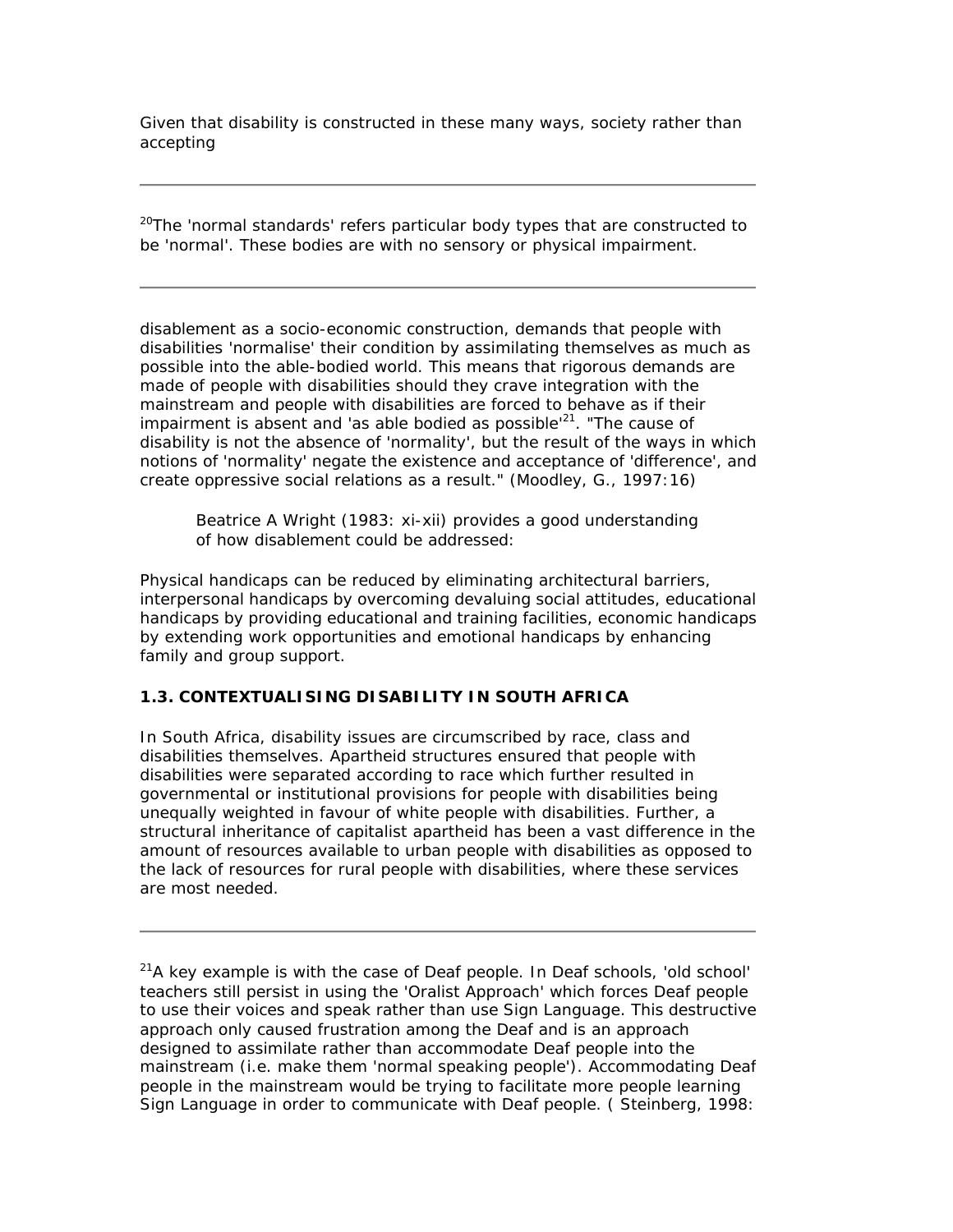The context of disability has also been predicated on the medicalisation of disability, which by definition necessitated the separation of people with disabilities into'smaller manageable groups' that shared disability traits. Different disabilities 'themselves' were kept separate from each other and this action spawned pockets of state institutions and community organisations defined by race and disability who sometimes worked at odds with each other when vieing for limited resources.

People with disabilities in South Africa experience an 'involuntary subordinate status of marginality' (Leonard: 1984) which means that they are not the centre of any mainstream activity. The lack of centrality is in relation to productivity as defined by capitalism and the familial roles as defined by patriarchy. In addition the dominance of the state in its relationship with people with disabilities, where the state acts as a benevolent guardian caring for individuals who cannot care for themselves, exacerbates their feelings of uselessness and being burdensome to the society they inhabit. They are effectively ghettoised because of the deviant (though 'medicalised') status assigned to them and thus become 'tragic victims' who have no real recourse available to them because of the methodological individualistic  $22$  manner in which society tends to deal with disability. The root causes of disablement are never really addressed or redressed.

The overview of the context of disability in South Africa will be extended in the following two ways. The first component will deal with state identification, policy and strategies with regards to disability as derived from the White Paper on an

*<sup>22</sup>Methodological individualism refers to the way in which an individual (particularly a person with a disability) who is discriminated against, is dealt with exclusively as a tragic personal consequence and not in relation to societal ideologies oppressing that individual.*

Integrated National Disability Strategy (1997:1).

The White Paper on disability is fairly extensive in relation to articulating, firstly the context of disability in South Africa, secondly the needs of people with disabilities and thirdly, policy guidelines and recommendations for the development of people with disabilities. Disability in South Africa has more often than not been strongly linked to poverty. (Oliver, 1990: 13) This has been due to "the political and economic inequalities of the apartheid system; social attitudes which have perpetuated stereotypes of disabled people as dependent and in need of care; and a discriminatory and weak legislative framework which has sanctioned and reinforced exclusionary barriers" (White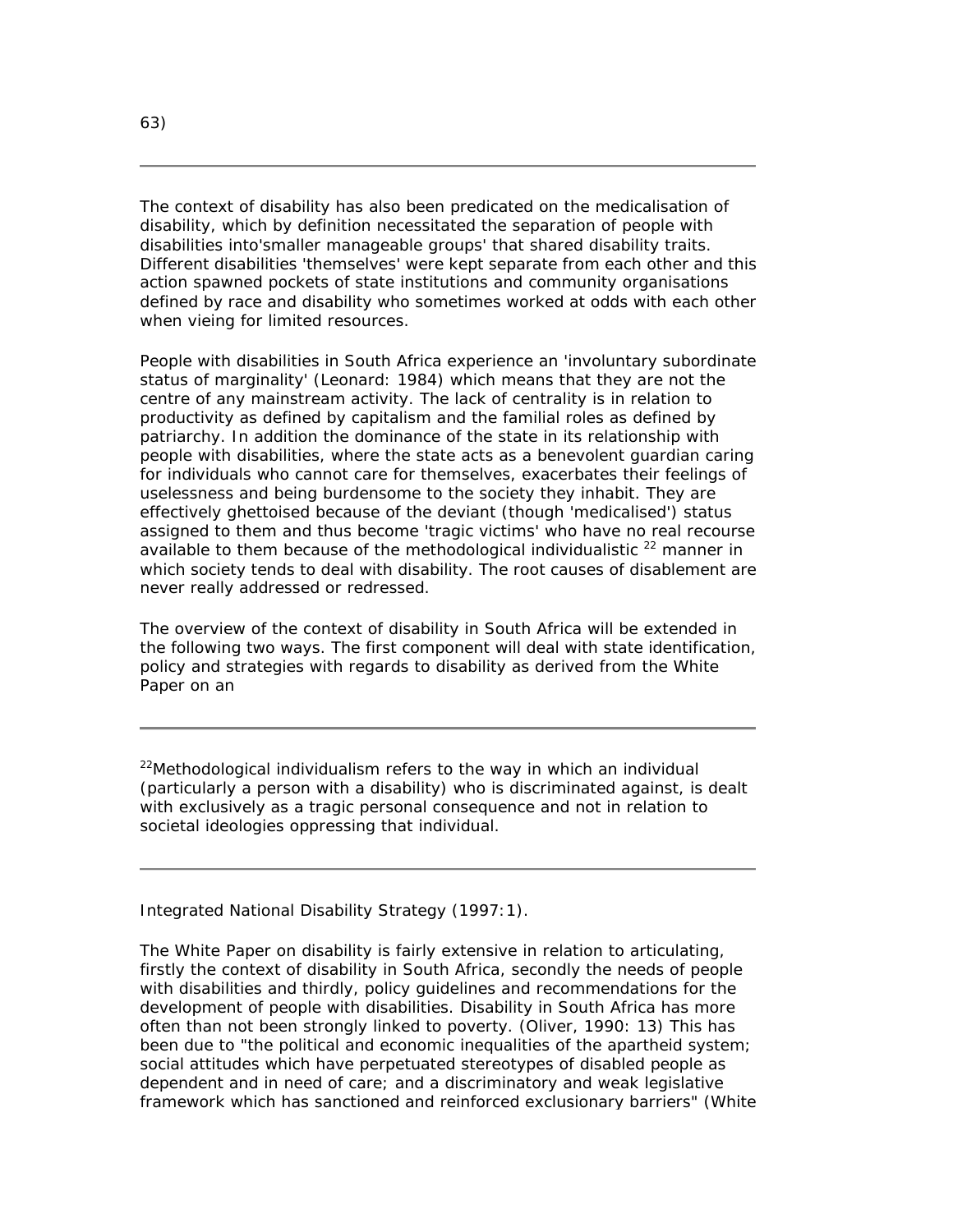Paper on an Integrated National Disability Strategy, 1997: I).

The White Paper indicates the governments recognition of the need to move away from the 'medical model' of disability (White Paper, 1997: 9) and acknowledges that there is a difference with disability and disablement, where the latter is socially caused therefore structural changes need to take place in order to redress or 'rehabilitate<sup>123</sup> people who have experienced disablement. It is encouraging to see the government perceiving disability in this manner for it affords people with disabilities some recourse. However, problems arise in the actual implementation of such 'comprehensive policies or recommendations'. The legislative arm of government is slow improving and as yet, "there is at present, no coherent or comprehensive legislation pertaining to people with disabilities and their rights" (White Paper, 1997: 57).

The White Paper defines disability in the following way: "An individual whose prospects of securing and retaining suitable employment are substantially reduced as a result of physical or mental impairment"(White Paper, 1997: 78). This definition presents many difficulties. A person with a disability is defined solely in relation to production which is very problematic on many levels. People with disabilities are discriminated against on multifarious levels. If solved, their forced isolation from 'production', does not necessarily guarantee integration into the mainstream of other aspects of life. Together with economic integration, the whole question of 'social citizenship' needs to be addressed.

*<sup>23</sup>According to the White Paper (1997: 79), rehabilitation refers to, "a process aimed at enabling persons with disabilities to reach and maintain their optimal physical, sensory, intellectual, psychiatric and/or social functional levels, thus providing them with the tools to change their lives towards a higher level of independence".*

By the social element I mean the whole range from the right to modicum of economic welfare and security to the right to share to the full in social heritage and to live the life of a civilised being, according to the standard prevailing in the society. (Marshall cited in Moodley, G., 1997: 21)

Therefore in terms of 'redressing' inequalities, the employment aspect is certainly one important part of the process but by no means is it allencompassing as the White paper erroneously implies. People with disabilities who are 'suitably employed' still bear stigmatization, isolation and deviancy status. Their economic empowerment does not necessarily buy them full integration into societal activities and their 'social citizenship' is denied.

A further problem with this definition is that it cites disability as the impeding factor. "An individual whose prospects of securing and retaining suitable employment are substantially reduced as a result of physical or mental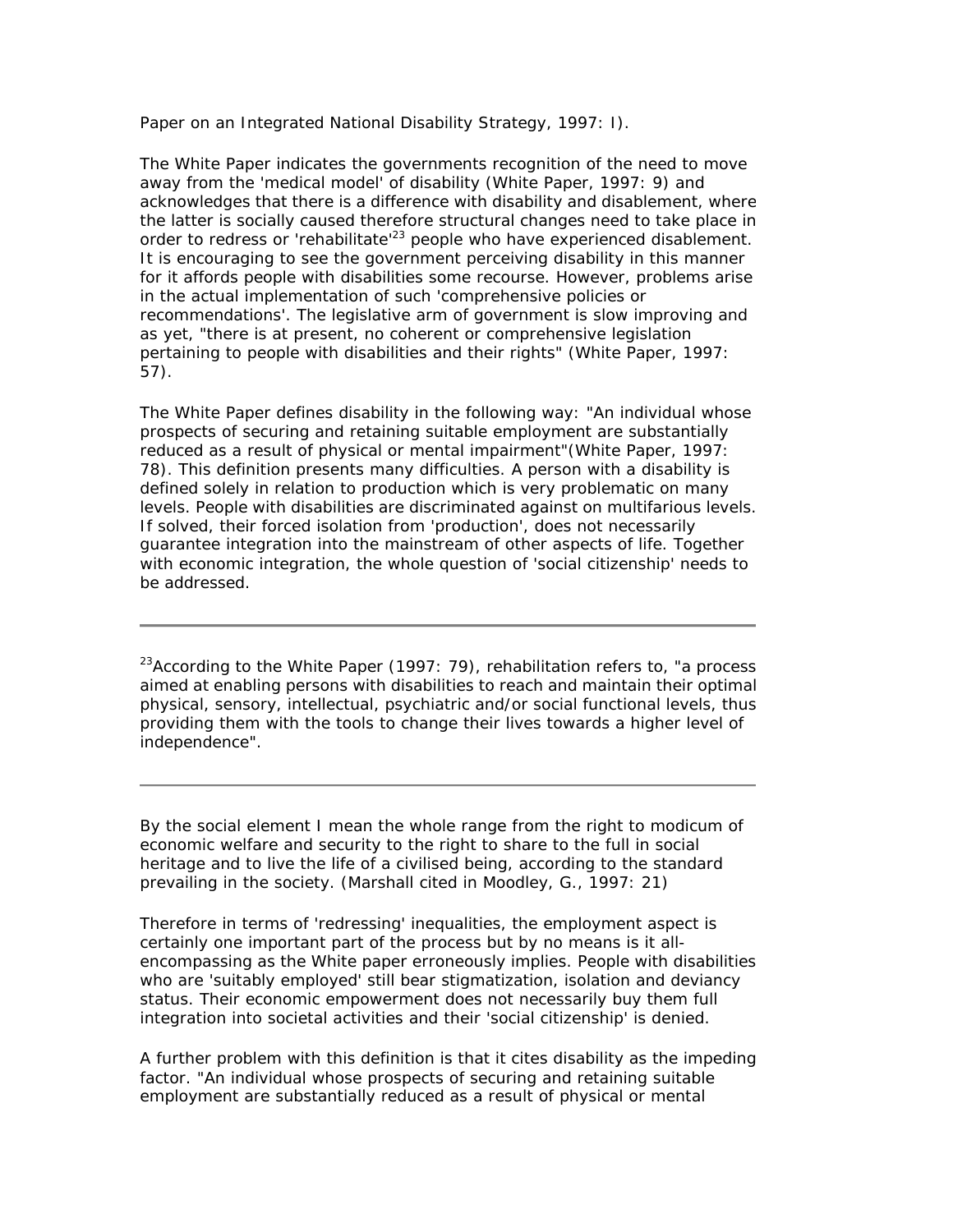impairment." (White Paper, 1997: 78) [my emphasis]

The definition constructs disability as the problem preventing people with disabilities acquiring employment, rather than leaving space to acknowledge that it is the problematic construction of institutions in society that 'make disability unproductive' by rating people with disabilities as valueless." Economic and social barriers that disabled people face are so pervasive that they are prevented from ensuring themselves a reasonable quality of life by their own efforts." (Moodley, G., 1997: 21) "No questions are asked about existing social and economic systems which may be fundamentally connected with the prevalence of social problems." (George and Wilding, 1976: 6)

Although people with disabilities and people who are HIV positive (people with AIDS) share similar treatment by virtue of the deviant status allotted to both groups by society, it is problematic to equate the two groups into one category. People who are HIV positive are terminally ill and have a different relationship to the medical field. Disability has had a long struggle to disentangle itself from the medical model as the major defining factor, and if these two groups are conflated then the result could become a 'remedicalisation' of disability.

It is recommended that the [all relevant parties:] develop national guidelines on the relationship between HIV Positive, AIDS and disability with regard, amongst other things, to definitions, employment equity, access to education and social security. (White paper, 1997: 75) [my addition]

This relationship between AIDS and Disability that the government is seeking to build could result in the medicalised and 'methodological individualistic' approach to disability and this is very problematic because government policy is often inadequate. This results in individual compensations but never really addresses fundamental causes of disability oppression.

Oliver (1990) exposes the problematic nature of social welfare and how it supports and protects dominant economic relations. The problem in this instance is that deep structural changes can therefore never occur.

Social Policy has been assigned to the role of intervening in a natural order of economic relationships to modify the outcome in the interests of 'social' goals. In both capitalist and state socialist societies, social policy has operated as a 'handmaiden' to the economy. (Walker cited in Oliver, 1990: 97) Hence the chances of tackling this economic basis for the creation of dependency amongst disabled people 'are slim because the same societal forces which manufacture disability also mitigate against a structural response'. (Borsay cited in Oliver, 1990: 97)

Hence governments attempt to 'provide' for disability and AIDS victims seem to be counter-productive because rather than liberate people within these 'categories of oppression', without deep seated structural change, these categories and subsequently the oppression - are reinforced.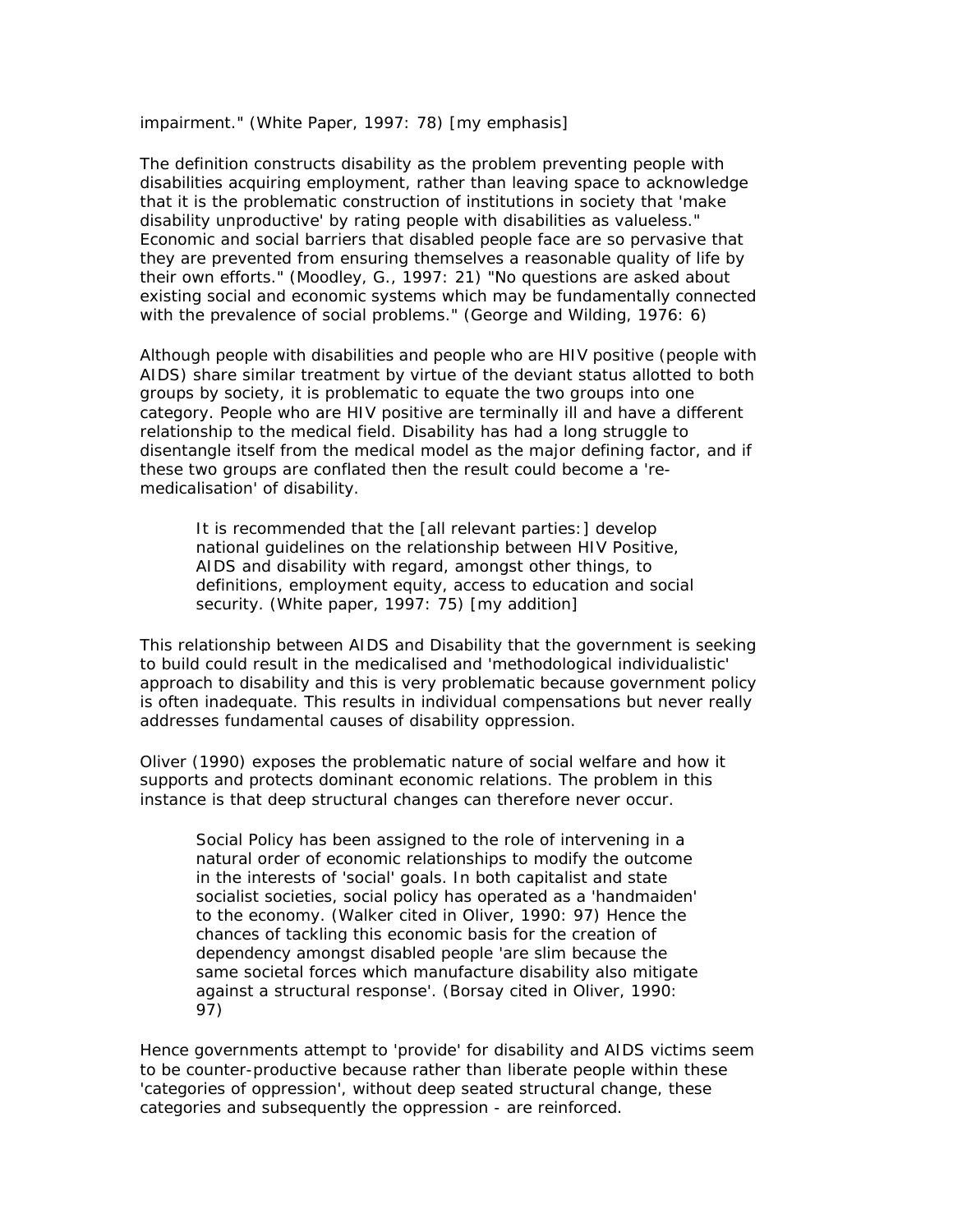The integration of AIDS into the ambit of disability is problematic because illness and disability, once again become conveniently tied together under the banner of work 'in/capacity'. This does not benefit people with disabilities but seems to service capitalist ideologies that function on the construction of a welfare state that harbours reserve pools of labour and defining people who fall within this pool as unproductive people.

The conflation of illness and disability promotes an equation of disability with non-productivity, illness and lack of worth to the economy will in this way (through the equation with illness and unproductivity) still be equated with disability and these are the very equations that the disability sector seek to dismantle. Allowing disability definitions to expand causes a frantic search to describe disability and detect just who deserves disability grants in so doing no deconstruction of the political and economic orders is done. Therefore the root cause of disablement goes on to never be discovered.

Observing that this definition is emerging from the government, it may be deduced that the government appears to be supporting and propergating capitalist discourses for these definitions are beneficial only to capitalism. This is very problematic for people with disabilities because they have never enjoyed good relations with patriarchal capitalist production and consumption cycles and the problems that people with disability have suffered have been due to the hegemonic (patriarchal capitalist) pressure/ forces that have defined disability in the way that it has come to be known. Therefore it is counter-productive to define disability solely according to relationships with production.

Perhaps an alternative definition could be that which Oliver (1990) articulates:

> *Impairment* lacking part of or all of a limb, or having a defective limb, organism or mechanism of the body; *Disability* the disadvantage or restriction of activity caused by a contemporary social organisation which takes no or little account of people who have physical impairments and thus excludes them from the mainstream of social activities. (UPIAS [Union of the Physically Impaired Against Segregation] cited in Oliver, 1990: 11)

This definition is less problematic because it does not deny the existence of the physical impairment and also includes an understanding of the social discrimination that manifests in societal behaviour toward disability. An important aspect of this definition is that it is not delineated solely by economic activity. Thus such a definition can be used to more easily to contest discriminatory behaviour toward people with disabilities across the range of human or societal activity. This is significant to what development practitioners seek to do in relation to disability and development, and in addition what could serve them is this notion of social citizenship, "the idea of [social] citizenship has been used not simply to consider the social integration of the majority into society but also as a yardstick to measure the extent to which certain groups are not socially integrated"(Moodley, G., 1997: 21) [my addition]. Issues related to economic activity, the definitions of value in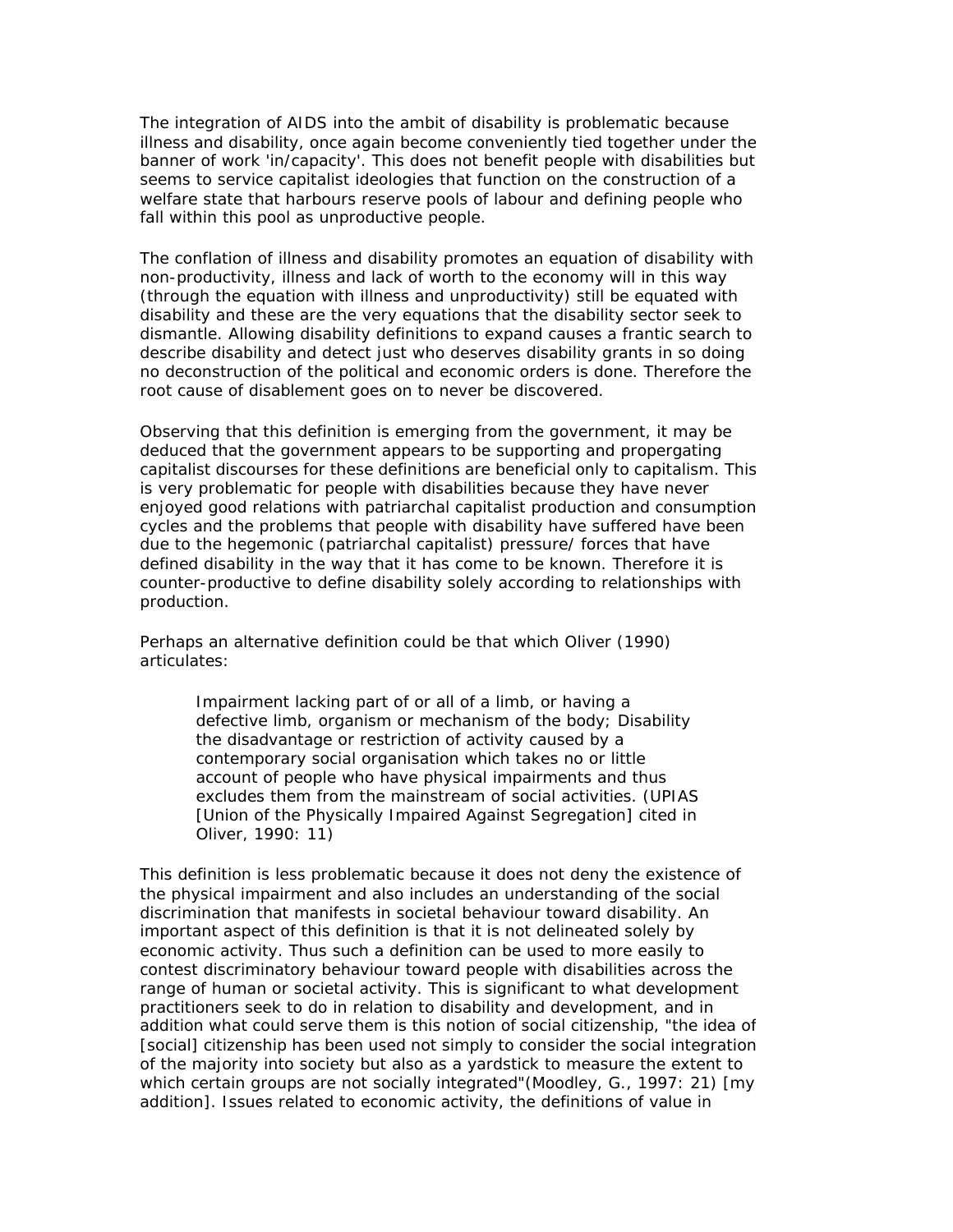society and quality of life will be discussed in greater detail in the chapter two under the development framework.

Policy objectives for public education and awareness raising include: The raising of awareness of disability as a human rights and development issue, the development of disability awareness projects aimed at journalists and the public broadcaster, Increased visibility of people with disabilities in the media. (White Paper, 1997: 24)

The major institutions, i.e. the local government in KwaZulu Natal are particularly guilty of neglecting or undervaluing disability issues. Although the disability sector has made great efforts to secure the attention of local government and the media, they have largely been ignored.

The media are particularly guilty of neglecting or under valuing news relating to disability issues. $^{24}$  This illustrates clearly how disability issues are relegated to an "involuntary subordinate" status of " marginality" and so people with disabilities become excluded from the mainstream of societal activity through no choice or fault of their own.

In relation to the world of broadcast television, images of disability hardly ever appear on television and if they do (with respect to advertising) they are directly related to insurance or medical issues. Programmes never seem to feature people with disabilities in them and people with hearing impairments are only catered for in two instances: the *News* and *Signature*. <sup>25</sup> Asha Udith, a Deaf South African had the following comments to make on programming in South Africa: "At the moment many programmes on *East - Net* are captioned and on Sundays Signature is anxiously awaited by all the Deaf in South Africa. What a blessing. We hope everyday was a Sunday." (Appendix C1)

Therefore it can be seen that language is a key issue in this sub-sector of the disability sector in South Africa. Language is crucial to the Deaf cultural context and the television which could be used a tremendous educative and entertaining medium is lost on Deaf viewers.

In terms of raising awareness around Disability issues, the media has been woefully

*<sup>25</sup>An example was a press conference organised by disability organisations in Durban (30th September 1998) to discuss the programme for the IDDP (International Day for Disabled Persons). No member of the press attended even though the media (print, electronic etc.) was given ample and repeated notice.*

*<sup>26</sup>Signature is a half- hour magazine programme that focusses on Deaf community issues and achievements. This programme is presented by Deaf presenters and the medium of communication is Sign Language. Steinberg (1998: 59) asserts that South Africa needs to accept, "the Deaf community as*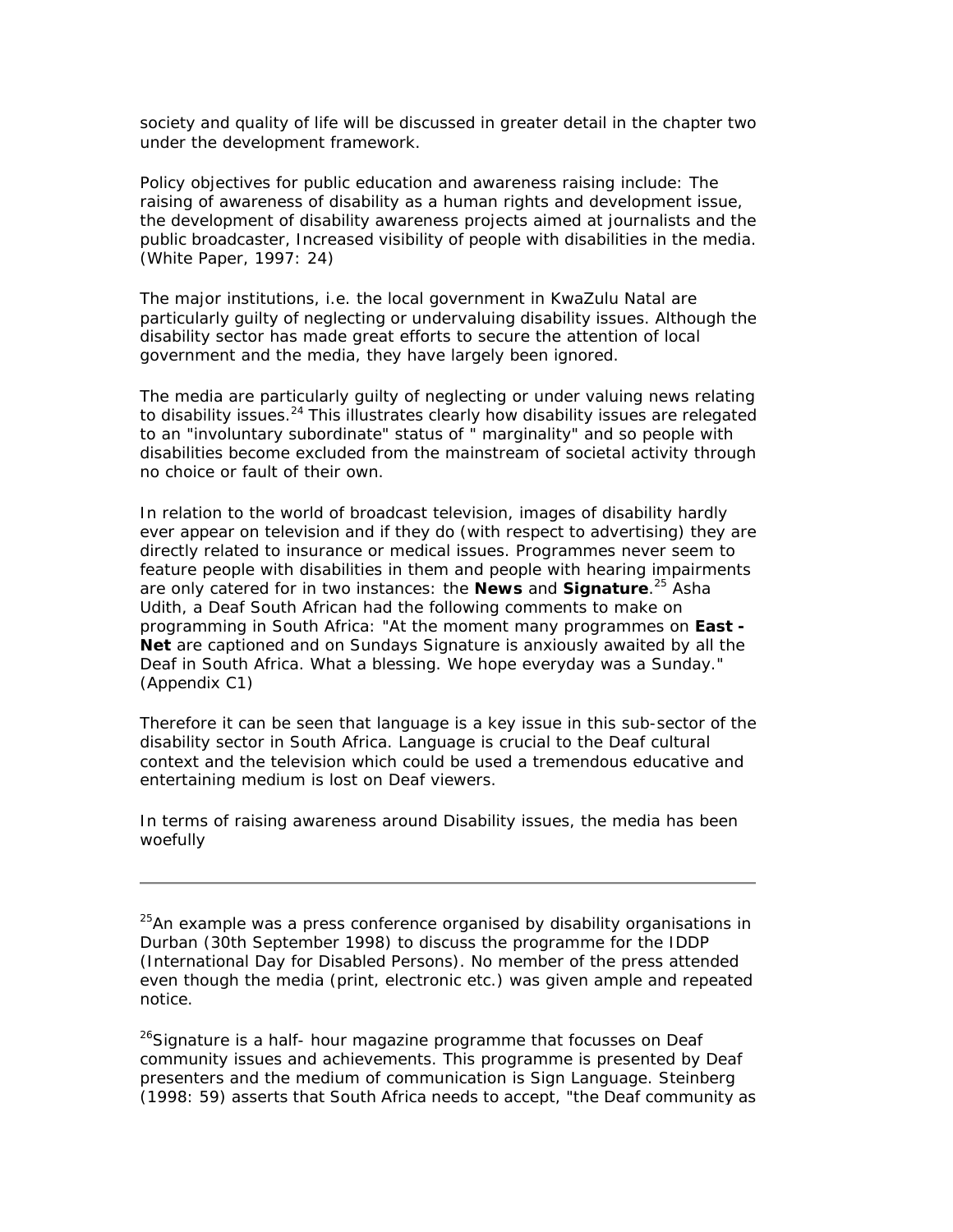*a minority linguistic group with its own distinctive subculture". Therefore all services that are extended to other minority groups need to be extended to the Deaf as well. The public broadcaster needs to take special note of this in its' programming and a widened access to television for the Deaf sector must be provided for.*

inadequate and has not supported disability rights. One becomes sensitised to the 'disability world' only when carefully considering the full impact of the collusion of societal institutions in isolating disability. Steinberg (1998: 63) offers the following insights:

Most of the pupils said that they simply accepted that they grew up 'alone' in the company of hearing parents and siblings.The hostel dwellers 'hate' weekends and schools holidays because they go home to 'emptiness'.The pupils also expressed their initial resentment of the fact that their parents 'are ashamed of our Deafness' but have come to accept this as part of being Deaf.

The following extracts, in addition to Steinberg's descriptions, expose the experiences and frustrations of people with disabilities in K.Z.N. "People don't believe that I am Deaf and they think that I was rude or stupid. It's hard to understand when people talk because they talk fast and I can't lip read well." (Zamo Zamu- Deaf Scholar, 1998: Appendix A8)

Ravendran Moodley, a cerebral palsied matriculation student at the Spes Nova School, sums up the results of being handicapped: Since we find it difficult to visit places and friends we restrict ourselves to our homes where we have very few people to talk to. With the result we feel inadequate when it comes to socializing, interrelating and communicating with other people. We slowly become enclosed in a world of silence. (cited in Moodley, S., 1994: 48)

The issue of isolation that these experiences bring up, need to be adequately addressed. The White Paper (1997) is good starting point, however it is only that. A serious effort must be made to realise all of the ideals that it articulates. There are vast contrasts in government perspectives, in relation to the White Paper (1997), and other instances in reality.

The government will design, in consultation with disabled people, a comprehensive programme for the disabled which will enhance their engagement in society and remove discriminatory practices against them, especially in the workplace. Government will also discuss means to reintegrate mentally and physically disabled people into their communities. (White Paper, 1997: 17)

Lewis Nzimande, the Secretary General of the K.Z.N. Federal Council of Disability asserts that although there are direct structural relationships established between 'local' government and disability organisations, the relationship remains 'structural' and not 'operational'. "In relation to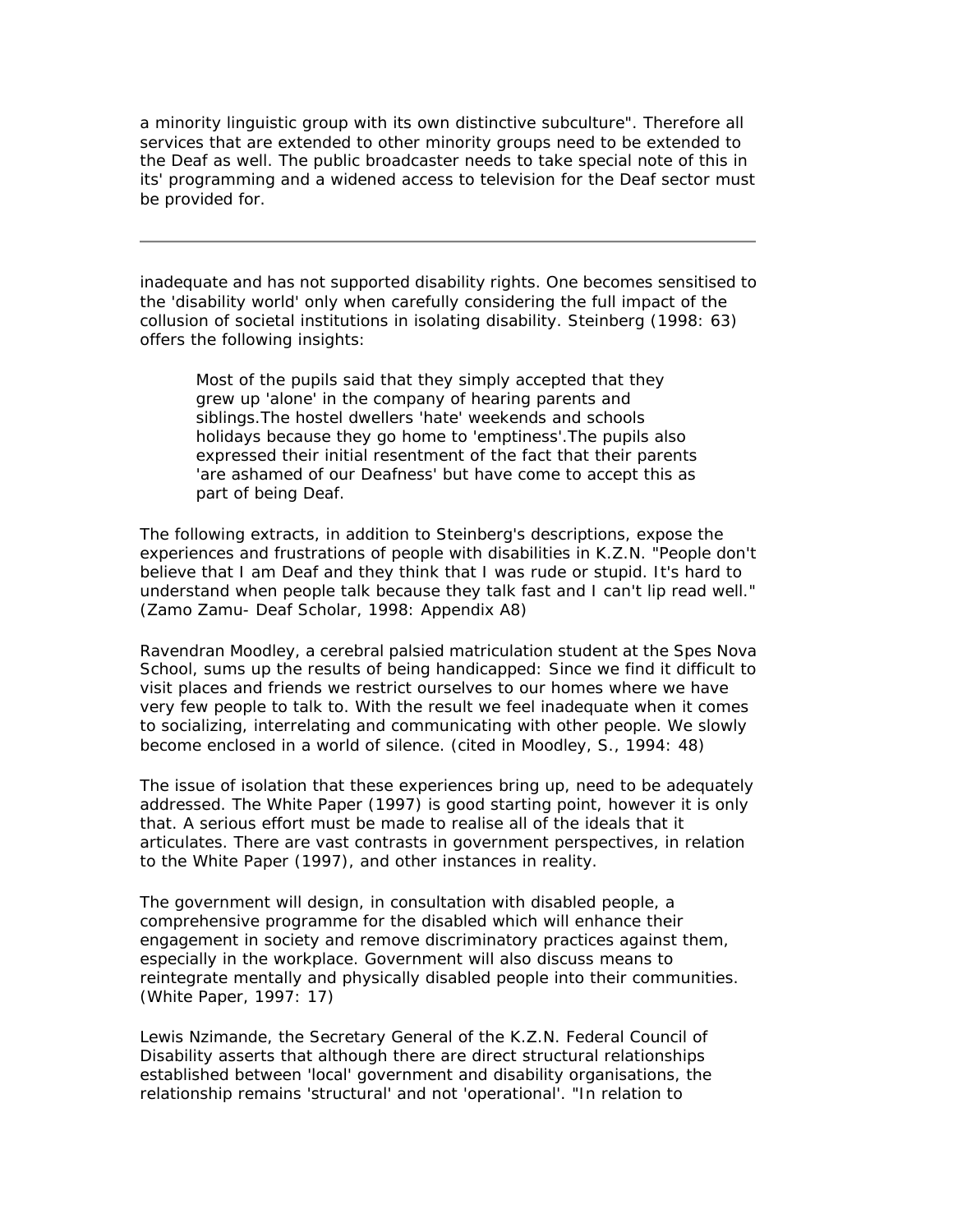government, they haven't even began to attend any of our meetings, even though they are invited and even though the Provincial Forum of Disability is chaired by the Premiers office." (Nzimande, 1998: Telephone Conversation)

This indicates that disability organisations have a wealth of innovation and have very valuable contributions to make and people with disabilities are very prepared to be productive 'social citizens'.

The Government will be able to save Millions of Rands in Grants and medical Bills, as the person who is able to work should be with every respect be encouraged to earn their income, and feeling part of Society, and not feeling rejected, as what the case is. (Masango, 1998: Appendix C2)

The levels of underdevelopment of disability in KwaZulu Natal cannot easily be articulated. Key questions relating to access, employment, isolation, integration, culture, identity, exposure, basic provisions and the precise nature of underdevelopment and disability need to be addressed in any development agendas focusing on the region of KwaZulu Natal and disability. Development organisation attempting to address disability need to pay a special, inclusive attention to disability organisations. After all, the Federal Council is one organisation that is managed by people with disabilities and who better to understand and articulate the needs of people with disabilities other than people with disabilities themselves. To conclude this contextual sketch, Cedric Hedgcock's (who is the Media Coordinator for the International Day for Disabled Persons - IDDP) words seem apt:

The attitude of exclusion that exists towards the disabled in South African society urgently needs to be changed to on of 'inclusion'. If attitudes are not changed at "grass roots" level, the disabled will never be able to take their rightful place, and "stand tall" in a truly integrated and inclusive society. (1998: Appendix C3)

A detailed account of the context of disability in KwaZulu Natal has be given because this aspect is central to this study. A comparative study will be done with the context in relation to the normative theory of Very Special Arts - KwaZulu Natal. Aside from poverty, one of the major aspects of the experience of disability is exclusion and isolation. Therefore, in this province, it may be deduced that the cultural development of the disability sector is a crucial facet to the development of disability as a whole.

#### **CHAPTER TWO: DEVELOPMENT: WHAT, WHO, WHERE, WHEN, WHY, HOW**

The concepts of development<sup>26</sup> and disability are fundamentally linked. The purpose of this chapter is to ascribe disability with a 'development status' and thereby to understand how disablement may be addressed from a development perspective. The first sub-section provides an interrogation of the conceptual and theoretical underpinnings of development itself. Thereafter an overview or outline and critique of development paradigms and models of development/ processes within these paradigms from the 1950s to the present is submitted. As a framework this outline will be used later to critique current 'disability development organisations' ideologies and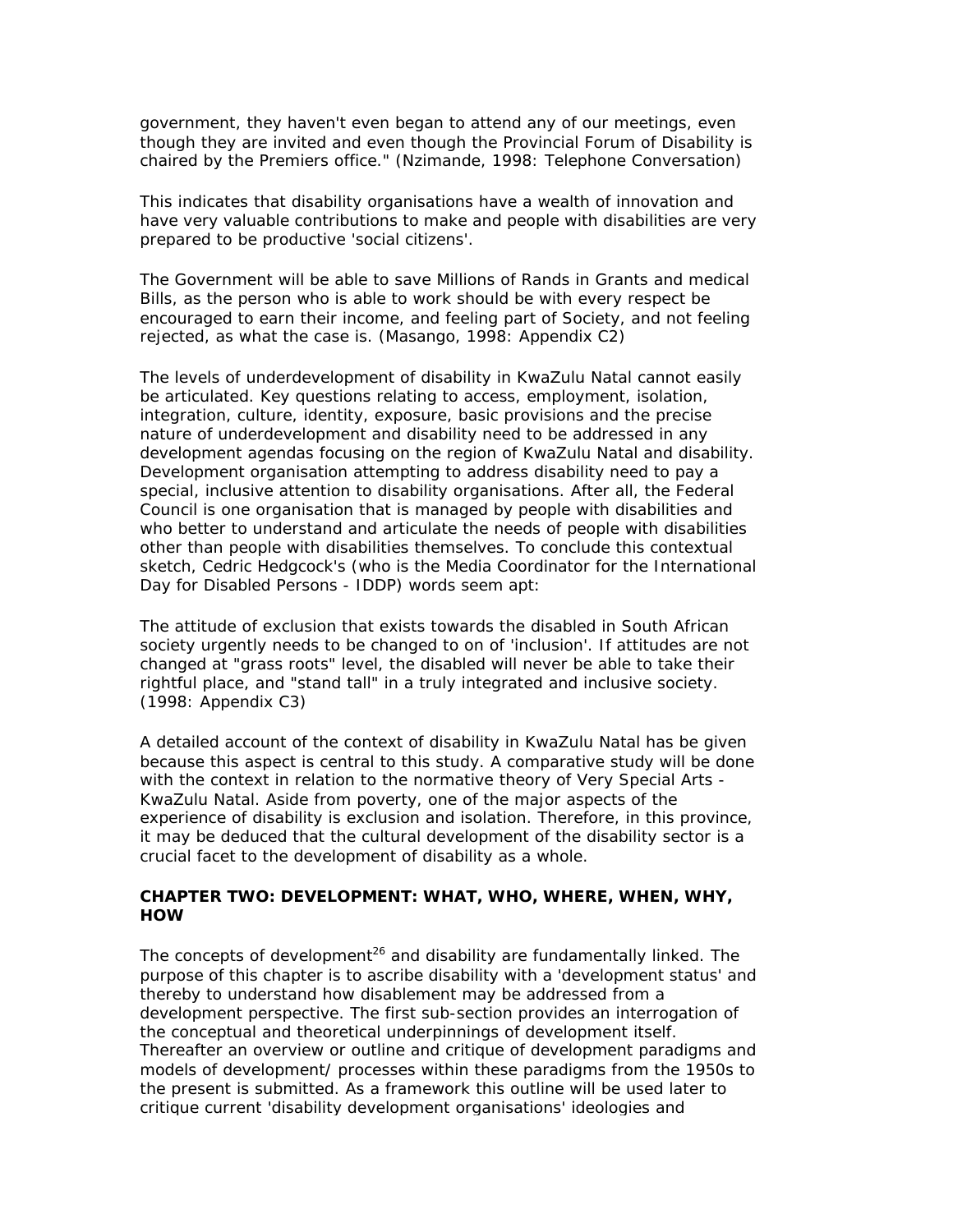practices. In the following section, the submission of disability as a development category will be considered. The focus here will be on the 'what? where? when? who? how?' of development, disability and the arts.

#### **2.1. DEVELOPMENT PARADIGMS FROM THE EARLY 1950s TO NOW**

Gustavo Esteva (1992) generates a genealogy of development that is particularly useful in deconstructing ideological underpinnings of different development paradigms. Esteva travels back to the 1930s to illustrate how development emerged out of a colonialist context and acquired its meaning through the conquerors promise of economic and political custodianship of specific regions that they took control of. (Esteva, 1992: 10) After the

*<sup>26</sup>The term development is used in full knowledge of its\'92 problematic nature. This term will be interrogated later in this section.*

Second world war development initiated a more tenacious hold on countries economic and political systems. The Cold War intensified and politicised the race for 'spheres of influence' between the capitalist and (what was thought to be) communist states, with the USA playing a particularly 'front-line' role. The context of post world war two USA facilitated the maturation of development ideology from being colonialist to that of being couched in sympathetic, econocentric, paternalistic terms and 'disguised' as an 'invention' solely for the sake of the '*poor* underdeveloped' nations.

Expansionism categorised economic policy in the west for many reasons. The first was the realisation that the west would soon become an over-saturated market, hence the need to 'expand' and find new markets which were previously colonial, peripheral territories in relation to the north Atlantic nations. To create these peripheral nations into viable markets, a restructuring of those nations political, social and economic order was needed. Hence the birth of **development**, "the magic word with which we will solve all the mysteries that surround us" (Esteva, 1992: 10). Esteva forwards another reason for the creation of that which has come to be known as development:

At the end of the World War II, the United States was a formidable and incessant productive machine, unprecedented in history. It was undisputedly at the centre of the world. But the Americans wanted something more. They needed to make entirely explicit their new position in the world. And they wanted to consolidate that hegemony and make it permanent. For those purposes, they conceived a political campaign on a global scale that clearly bore their seal, the day on which President Truman took office, [he said] 'We must embark on a bold new program, for the improvement and growth of underdeveloped areas'. By using for the first time in such a context the word, underdeveloped', Truman changed the meaning of development and created the emblem, a euphemism, used ever since to allude either discreetly or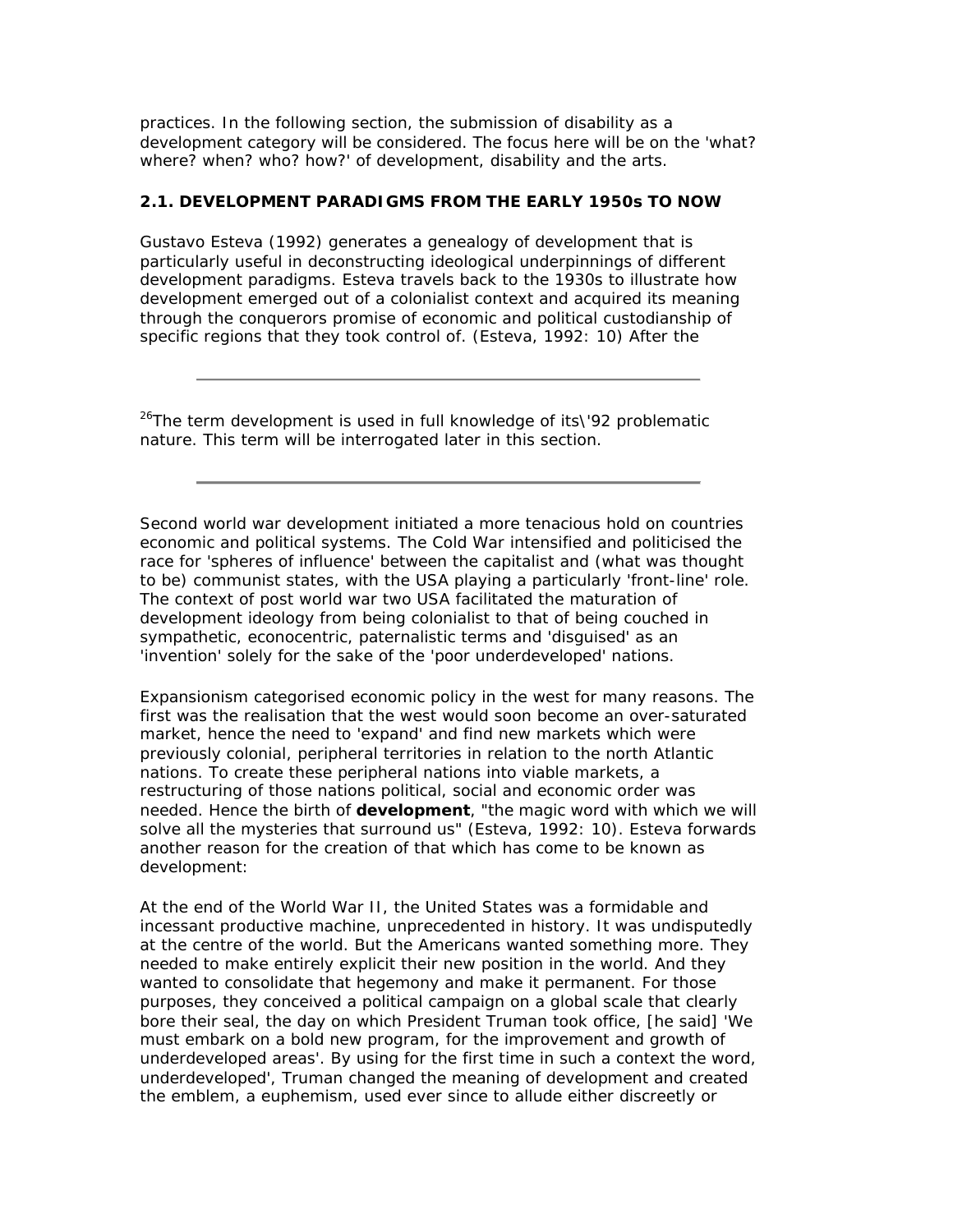inadvertently to the era of American hegemony. The metaphor of development gave global hegemony to a purely Western genealogy of history, robbing people of different cultures of the opportunity to define the forms of their social life. (Esteva, 1992: 6-9)

Hence the origination of the 'development era'. A resultant movement to codify, quantify, understand and explain the phenomenon of underdevelopment also emerged and spawned many development paradigms which will be investigated following a further deconstruction of 'development'.

In saying 'development', By using uncritically such a loaded word, and one doomed to extinction, they are transforming its agony into a chronic condition. From the unburied corpse of development, every kind of pest has started to spread, when they and so many others qualify development and the use of the word with caveats and restrictions as if they are walking a minefield, they do not seem to see the counter-productivity of their efforts. The minefield has exploded. (Esteva, 1992: 6-7)

Although Esteva seriously problematises 'development' itself and points out the hazards involved in the use of such a term, finding a useful meaning of development is crucial in order to understand the complex nature of the inequities that govern our society. This understanding should also enable us to address or rather, redress these inequities. Hence the persistence in attempting to clarify the parameters of development in this particular context.

Taking as a premise, Esteva's supposition that development started out as a re-articulation of colonialism and perhaps a way into maintaining "the era of American hegemony", it is not difficult to understand why development has ever since borne the burden of econocentricism. (1992: 6-7) Colonialism as an economic policy was extended after the second world war into development as an economic policy.

The USA played a dominant role in articulating early development discourses. The organic ideology in the USA at the time exhibited monopolistic tendencies which in practice pivots on the economy and economic development. In fact "development was seen as economic growth" and the USA through development discourses was developing transnational corporations which were operating in the developing world. (Servaes, 1995: 41) Therefore development discourses were influenced heavily if not totally conceived in capitalist economic policies and practices. As Coetzee (1989) suggests, these practices were not always in the interests of what was categorised as 'underdeveloped' nations.

The initial paradigm of development was labelled the 'modernisation' paradigm of development. Modernisation was characterised by the assertion that western notions of civilisation, progress, change were the 'natural, inevitable' end of all societies. The process of development was therefore merely a 'catching up' period and western societies were by that rationale more advanced and more developed and the non-aligned $27$ countries were deemed to be underdeveloped because of their lack of similarity to the west.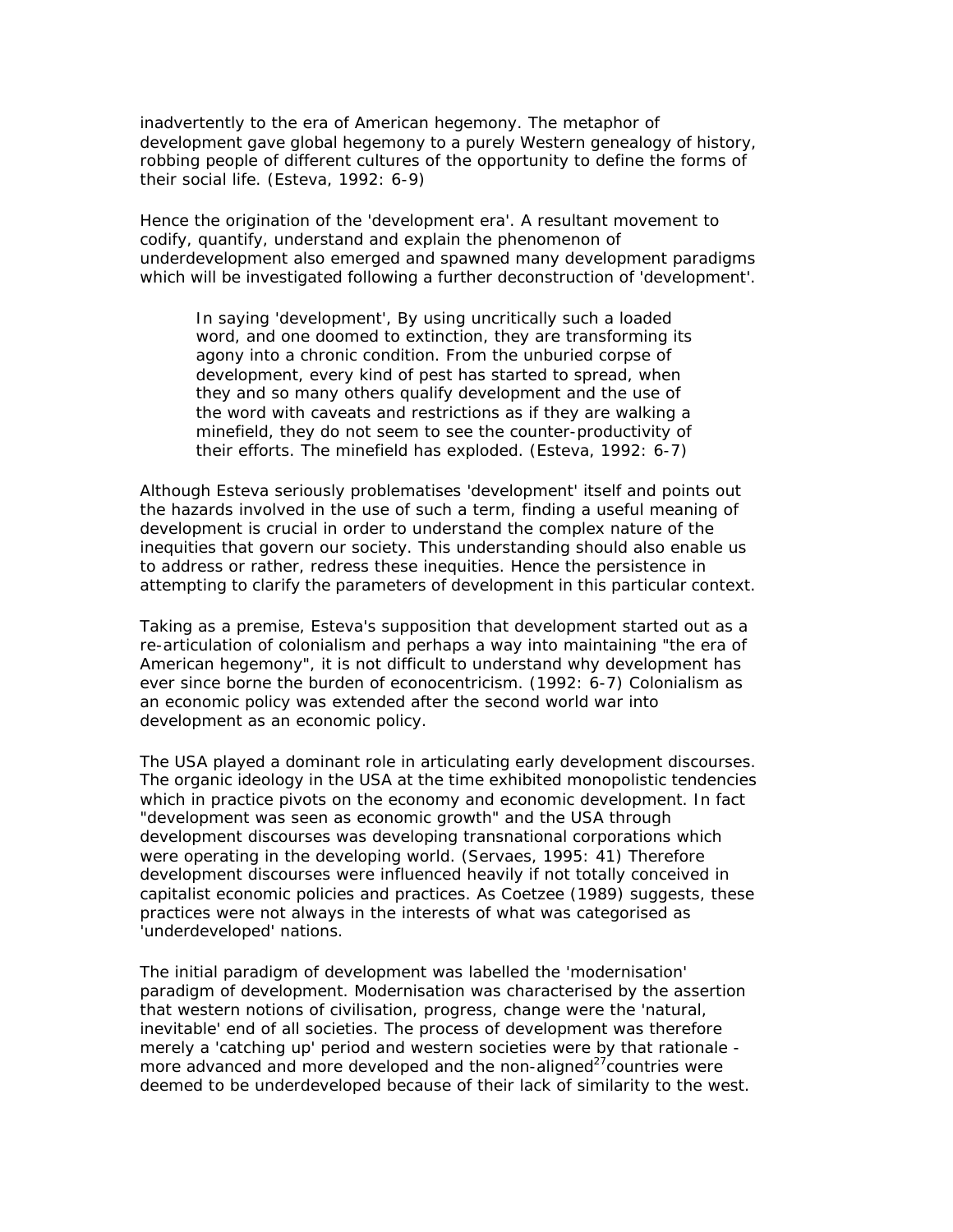*<sup>27</sup>The race for spheres of influence between the USSR and USA prompted the developing nations to create a space where they could focus solely on their own problems and generate their own solutions. Hence the Non-aligned countries were united under the Non-Aligned Movement (NAM) in order to challenge the economic and information dominance of the North Atlantic nations.*

It was generally assumed that a nation became truly modern and developed when it arrived at the point where it resembled Western industrialised nations in terms of political and economic behaviour and institutional attitudes toward technology and innovation, and social mobility. (Fjes cited in Melkote, 1991: 38)

Following from this discourse of development, the 'whole-sale' diffusion of western political, economic, social and technological systems were believed to be key strategies in alleviating poverty and social 'problems' in the 'underdeveloped' world. However, Kumar, K.J. (1994: 76-78) asserts that there was a very clear economic/capitalist motivation to 'develop' the underdeveloped world, in order for the west could to 'peddle modern technologies' to the underdeveloped for self gain. The cycle was completed by the evaluation or measurement of development in abstract econocentric terms. "The means of modernisation were the massive transfer of capital, ideology, technology. The measures of progress were GNP, literacy, industrial base, urbanisation and quantifiable criteria." (Servaes, 1995: 40)

Diffusion theory, central to the modernisation theory of development was based on the idea that "objects and ideas brought in from the outside exert greater influence on a culture than factors emanating from within the culture itself"(Hederbro, 1982: 25).

Development theorists both in the developed and the developing world have come to critique severely this paradigm of development. Thus subsequent development paradigms emerged. Each new articulation of a development paradigm encompassed a critique of the preceding one. For the purpose of this study, the Dependency-Disassociation, Another Development, NWICO (New World Information and Communication Order) and Participatory Development paradigms will be conflated in 'their' collective critiques of the modernisation paradigm of development.<sup>28</sup>

Firstly, modernisation programmes had 'disastrous' consequences. Diffusion techniques had not really worked and 'trickle-down' economics; the economic logic of modernisation had more often than not, benefitted the rich rather than poor and the gap

*<sup>(</sup>NAM) in order to challange the economic and information dominance of the*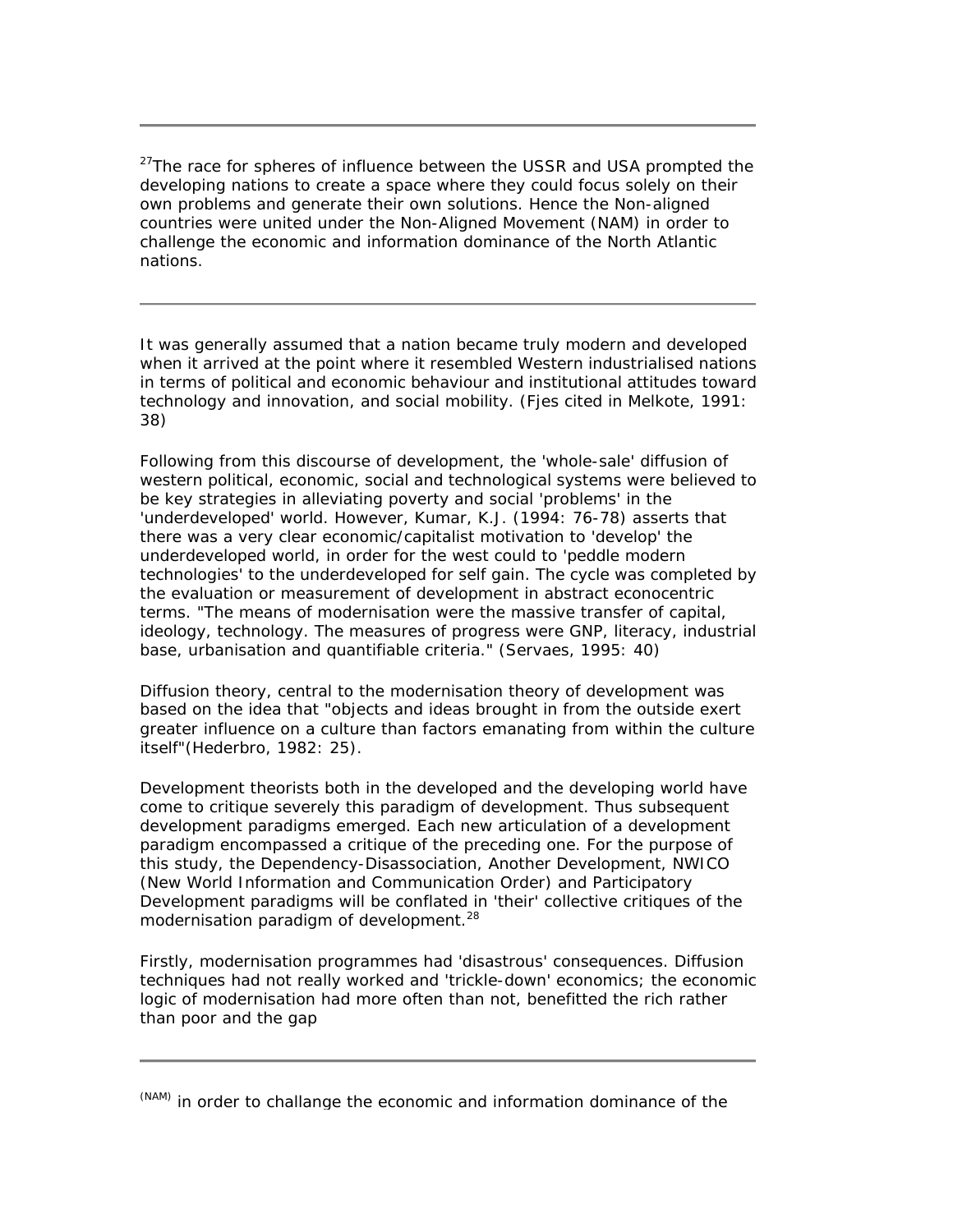*North Atlantic nations.*

*<sup>28</sup>The critique is offered with an understanding that the 'modernisation' of development is not at all exhaustive and is selective in order to service the needs of this particular case-study.*

between the two had widened. (Kumar, 1994: 83)

Therefore tradition philosophies and methods of development have been reassessed because they appeared to be inadequate. The following theorists critique developmental techniques in a very detailed way and this critique is extremely significant to this study because the tools that these theorists offer will be used in analysis of the case study.

Protz (1994: 102) provides a useful path into understanding why diffusionist techniques had not been very successful. Protz's theoretical starting point is "Schutz's phenomenological theory of commonsense knowledge". Schutz was a sociologist who developed a theoretical framework which illustrated how daily life shapes and constructs knowledge used in communication. Communication is possible between two 'partners in communication' because it is taken for granted that they share a certain knowledge of the world and this is understood as 'commonsense'. Two assumptions work at the 'subconscious commonsense level':

1. Reciprocity of perspectives: I take for granted and assume that the other does the same that if we change places with each other, I shall be the same distance from things, or experience them the same way, with the same relevance.

2. Idealization of the Congruency of the system of relevance: I take for granted and assume the other does the same, that the differences in perspective originating from our unique situations are irrelevant for the purposes at hand. (Protz, 1994: 103)

If all of the above assumptions are true and when the purpose of a communication effort is identified by all involved, then meaningful communication is the result. Protz asserted that according to Schutz, the commonsense world is taken for granted because our thoughts are based on 'typifications' or 'simplifications' of reality and are socially constructed and are rooted in a particular 'socio-cultural milieu'. Behaviour and codes of conduct that is decided by the group that one belongs to (the 'In-Group') becomes typified also. There are two social groupings in this context and they are: (a) existential groups which are those that we are born into and (b) voluntary groups which are those that we choose to belong to. "Members of the same 'in-group' share the same typifications as commonsense, and orient their behaviour according to the rules of their particular group."(Protz, 1994: 104)

In order to get a less typified or stereotyped perception of a person and to get a more accurate, precise understanding of another person requires a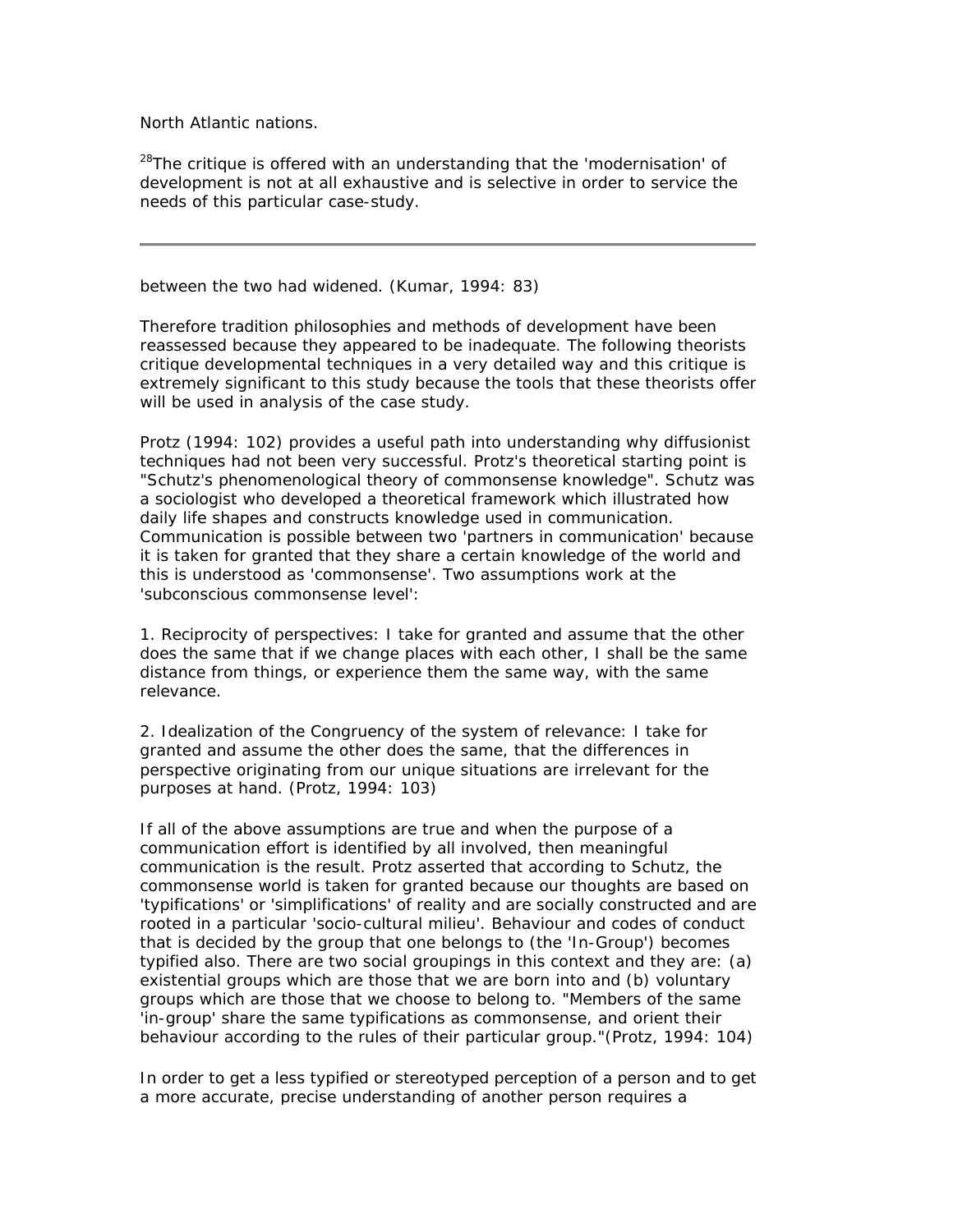relationship of 'consociates'. This is a relationship where communication operates on a level that uncovers and discovers individuality and uniqueness and does not rely on stereotypes. "A venture into human communication, therefore, presupposes that a system of relevances is shared that is sufficiently homogenous in structure, scope and content for the purpose involved." (Protz, 1994: 104-106)

Commonsense differences have emerged during attempts at cross-cultural communication in development. Traditional development efforts have relied on the relationship between 'types' when situations really needed a relationship of 'consociates'. Early diffusionist efforts reveal the problem of the commonsense dynamic. Communication was based on the assumption of the 'reciprocity of perspectives' and therefore problematic assumptions that were taken for granted by development agents, resulted in development efforts failing.

The modernisation paradigm of development was defined largely along economic lines. Many development theorists problematised this construction. "Why do we confuse development with economic growth? One explanation is that the national income is a very convenient indicator. Politicians find a single comprehensive measure useful, especially one that is at least a year out of date." (Seers, 1994: 9) Coetzee expands Seers point: "an illusion of bettering of their living conditions, supported by irrelevant and insignificant figures such as an increase per capita income, often conceals their need" (1989: 2). So the issues of the 'underdeveloped' never really get addressed. Thus theorists have recognised the need to redefine development, underdevelopment and the measurement thereof . In typical post modern style, Mikkleson (1995) dismantles the 'grand development theory' which characterised the modernisation period. "' Grand development theory' has ben replaced by an understanding of development and underdevelopment as discrete but interrelated 'development issues'." (Mikkelson, 1995: 34) Therefore underdevelopment is now viewed as a 'multifaceted experience of subordination' (Pilar, 1994: 32), that is no longer viewed exclusively in terms of economics.

Rather than exclusive econocentric implications, being underdeveloped has very strong psycho-social implications. Redefining development means an acceptance that 'development' is a normative concept that is value-laden (Seers, 1994: 10) and that people involved in development must be placed radically in the centre. Development must be grounded in consciousness. Development indicators such as per capita income, literacy and life expectancy are not ends in themselves but the indispensable means for enriching the quality of human life. Esteem will therefore be an important goal of development. All development efforts have to be based on an assumption that all people value respect and want to be treated as worthy individuals (Coetzee, 1989: 4-8).

The participatory development paradigm accommodates this kind of ideology i.e. putting people into development. The work specifically of Paulo Freire is particularly pertinent in this context. Freire was a 'radical educationist'. In the *Pedagogy of the Oppressed* (1972) Freire furnishes an analysis of the nature of oppression and showed that methods towards liberation had to be within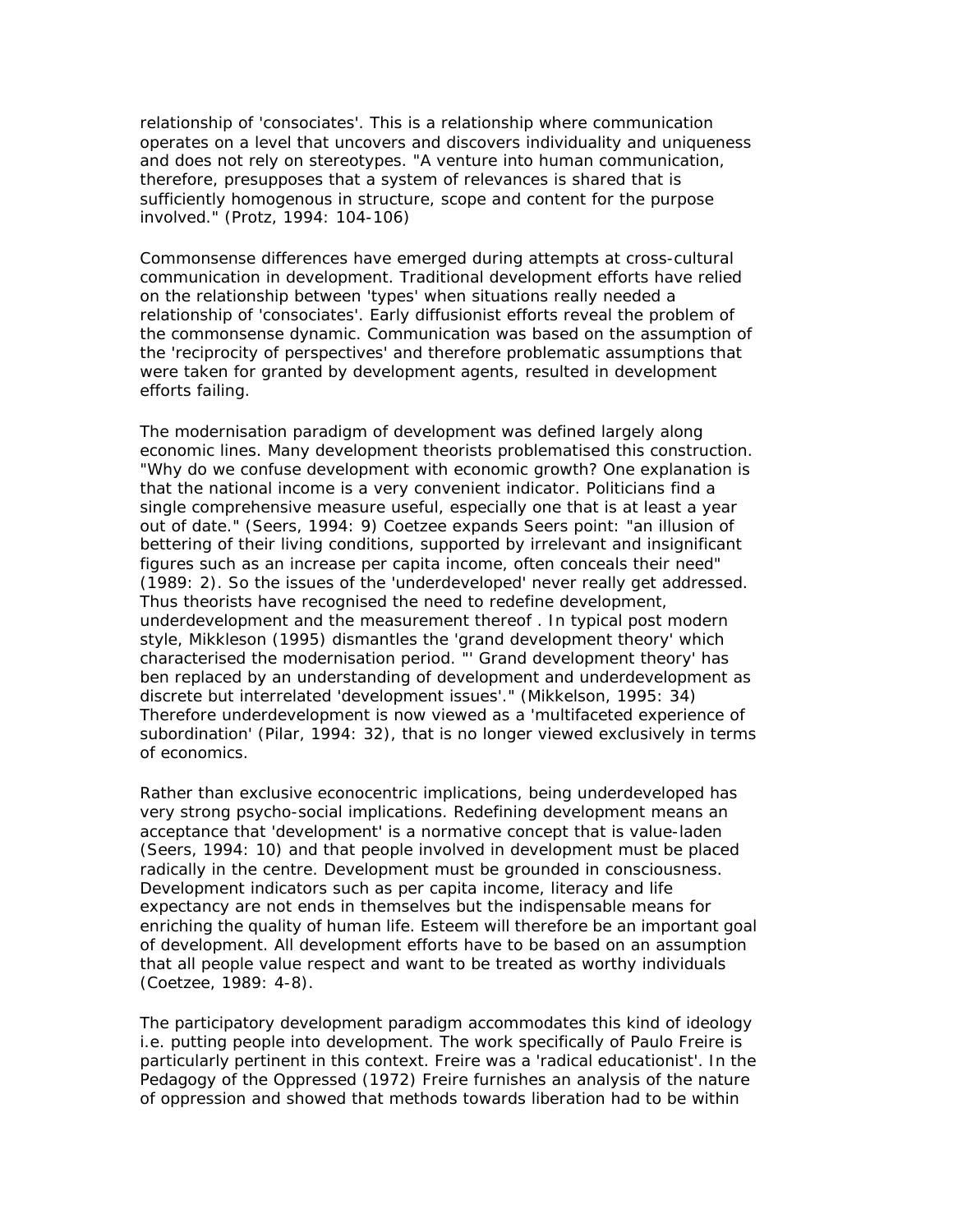the participatory framework. Although Freire situates his work in an education context, his work has been applied to varied contexts to good effect. He believed that oppression was a dehumanising process in which both the oppressor and the oppressed were dehumanised. The struggle for humanisation and liberation (or for our purposes: development) should be championed by the oppressed. (Freire, 1972: 20-21) "Who are better prepared than the oppressed to understand the terrible significance of an oppressive society? A pedagogy must be forged with, not for the oppressed in the incessant struggle to regain their humanity." ((Freire, 1972: 22-26)

Central to Freire's liberatory praxis, was the cultivation of a 'critical consciousness'. This refers to the need to have an 'epistemological relationship to reality' where one should be critically aware of one's experiences and these experiences should inform an on going reflexive and reflective critique that enables one to interpret one's life rather than just going through it feeling powerless. (Leonard, P. and P. MacLaren, 1993)

Transformation is possible because consciousness is not a mirror of reality, not a mere reflection, but is reflexive and reflective of reality. As conscious human beings, we can discover how we are conditioned by the dominant ideology. We can struggle to become free precisely because we can know that we are not free! (Freire and Shor, 1987: 13)

In addition to the above framework, the following notions are relevant to development. "Banking"; "gnosiological cycle"; "the myth of value free inquiry"; "decolonisation as consciousness"; "problem-posing dialogues" ; "receiver-centric orientations with regard to development" ; " reciprocal collaboration" ; "information technology with respect to development" and "notions of equality" will be assessed and described for these concepts impinge upon development praxis which in turn is the basis that informs this study.

In the banking concept of education, knowledge is a gift bestowed by those who consider themselves knowledgeable upon those whom they consider to know nothing. Projecting an absolute ignorance onto others, a characteristic of the ideology oppression, negates education and knowledge as processes of inquiry. (Freire, 1972: 46)

In a Freirean context, the 'gnosiological cycle' is basically an analysis of learning. Freire asserts that there are only two, dialectically related moments of learning. The first is, "one of production, the production of new knowledge". The second moment is the one, "during which the produced knowledge is known or perceived" (Freire, 1987: 7-8). Freire critiques current teaching practices for separating these two processes and explains that because these two moments are 'dichotomized', efficient, adequate and **critical** learning does not occur

Shor and Freire mythify the concept of 'objectivity' and place value squarely in the middle of any learning experience. Knowledge (especially scientific knowledge) is presented as, "value-free, free of ideology or politics. These falsely neutral curricula train students to observe things without judging, to see the world from the official consensus, to carry out orders without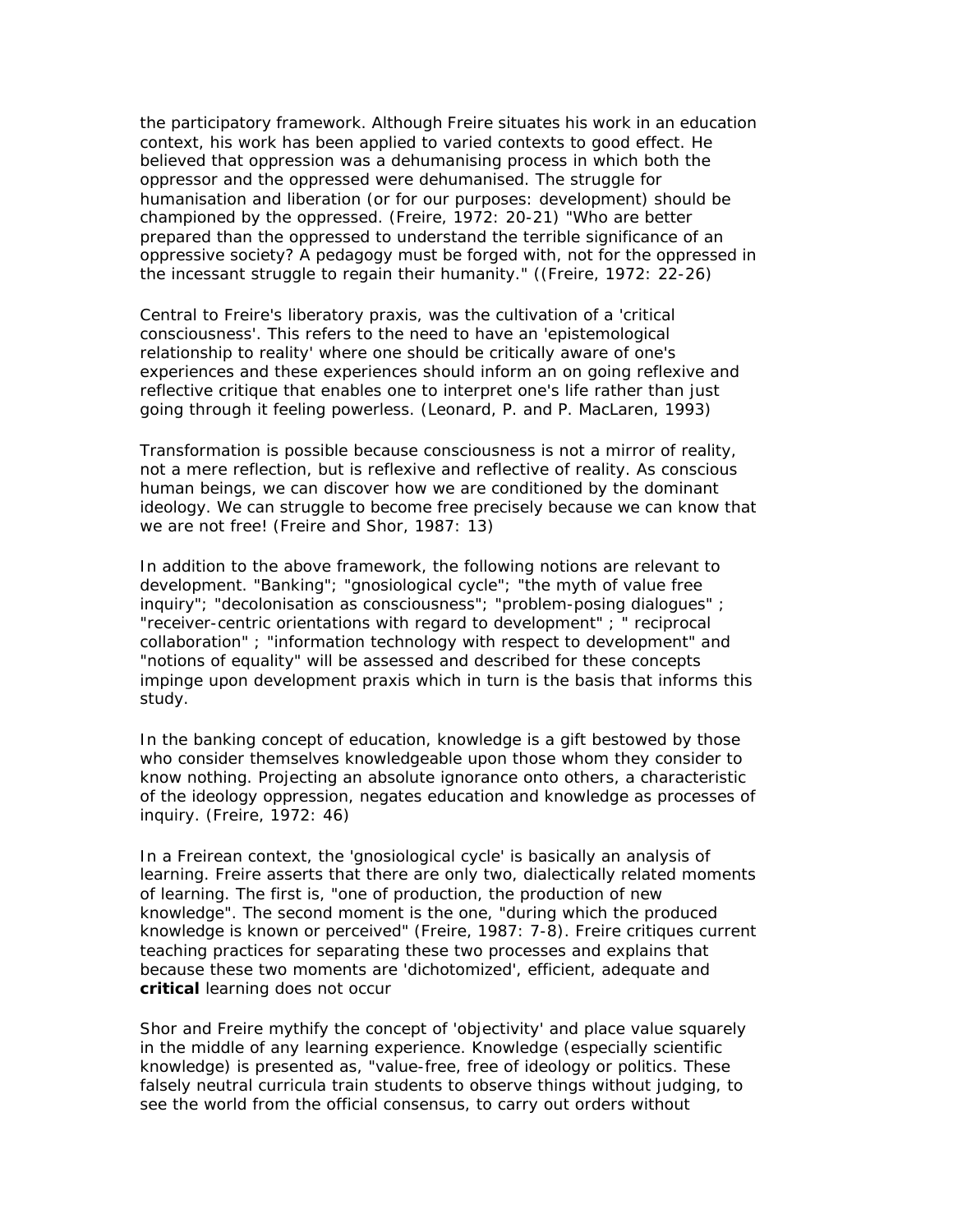questioning, as if the given society is fixed and fine." (Shor in Freire and Shor, 1987: 12-13)

Because the colonizing forces are so powerful, a decolonization political process should be fundamental to our lives and is not. Freire's work always emphasizes that historical moment when one begins to think critically about the self and identity in relation to one's political circumstance. ( hooks, 1993: 147-148)

hooks believes in a fundamental relationship between 'decolonisation' and critical consciousness. Although this process occurs at the level of consciousness, hooks reasserts Freire's plea for "verifying in praxis what we know in consciousness" . Therefore through this process of 'decolonisation' and praxis, one is, to borrow from feminist discourses, making the political personal and the personal political.

Servaes (1995) locates Freire's ideas in a development context and stresses on emphasis on self-management and 'reciprocal collaboration'. This means listening to each other and giving respect for the attitudes of others. Freire's ideas radically challenge traditional assumptions of 'development experts' and their notions of who produces and owns 'development knowledge'.

The development enterprise for the most part has been predicated on the assumption that certain peoples and societies are less developed than others, and that those who are more developed , i.e. more modern, have the expertise/knowledge to help the less developed (or developing) to achieve modernity. (Parpart, J.L., 1995: 221)

Servaes also challenges these notions of knowledge production which has profound effects on development agents, "one is no longer attempting to create a need for the information one is disseminating, but one is rather disseminating information for which their is a need" (Servaes, 1995: 77).

Themba B.S. Masilela (1996) locates Freire in an African development context and illustrates the difference between 'extension' and 'communication', where extension refers to the paternalistic depositing or extending of knowledge and skills that are deemed necessary by the 'development expert' for the underdeveloped. This, to borrow from Freire, anaesthetizes the critical spirit and domesticate people. Communication with reference to 'conscientization' refers to a constant 'problem-posing dialogue' which is engaged by both the agent and the subject. However Masilela points out that danger or limitation of the process of conscientization is the implication that lower class people do not understand their own situation and are in need of enlightenment on the matter be higher class individuals. This implies further an 'epistemological arrogance' and a 'hierarchical view of consciousness' which could lead to paternalistic action. (Masilela, 1996: 97 - 100)

The participatory paradigm of development maintains that people must be given control of to shape their own ideals.

Conscientisation in Freire's schema restores people the right to produce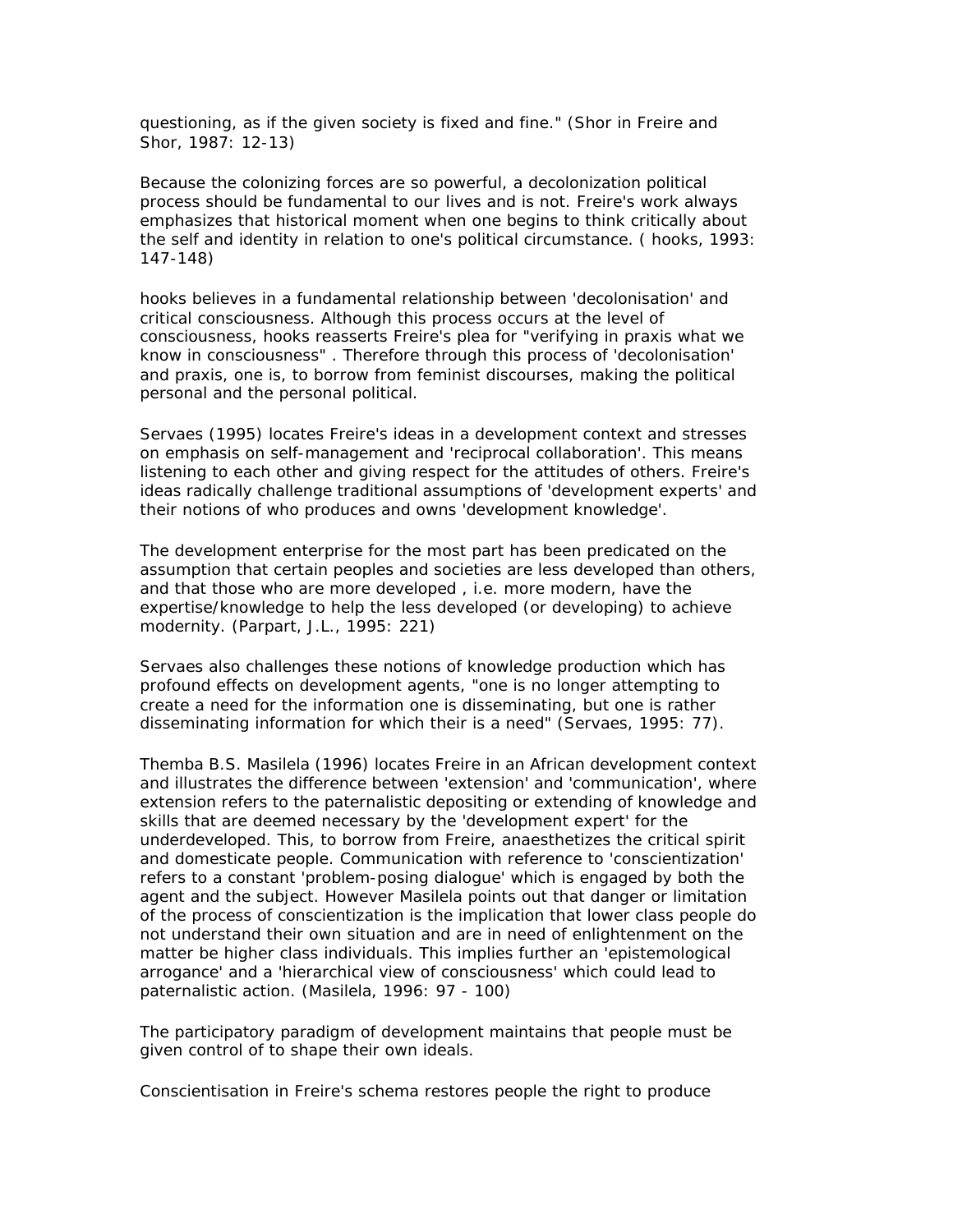knowledge based upon their own experience and values...patterns of social action and awareness are created through intertextual weaving, a process of creative production of meaning which requires alternative methods of communication in order to undermine existing social stratification and attendant power relations. (Tomaselli and Aldridge, 1996: 65)

This section will be concluded with an examination of Lummis's deconstruction of the notion of equality (1992). Lummis differentiates between two types or two different meanings of equality. In the first instance, equality refers to 'sameness or homogeneity' and in the second instance equality refers to 'just or fair' treatment. The difference is, "To treat people justly may require treating them differently; on the other hand, to treat them as if they were the same is not necessarily to treat them justly"(Lummis, 1992: 38).

The next section will investigate the area where art, development and disability intersect. The above development theories and disability issues that were raised in chapter one will be interfaced with paradigms in the arts.

### **2.2. Disability, Development and the Arts:**

In this section, disability will be ascribed with a development status following which an outline of the nature of disability development will be given. This will lead to an interrogation of how the arts may be used to service the cause of development in relation to disability. The section will conclude with a consolidation of the three aspects: disability, development and the arts.

Disability becomes a category for development due to the way in which people across disabilities are discriminated against in similar ways and on similar levels. People across disabilities experience a deviant status and are disadvantaged economically, socially and politically. They suffer an 'involuntary subordinate status of marginality' and are denied any physical or social capital due to negative imaging of disability by mainstream culture industries. Their identities have been distorted to the extent of being 'onedimensional'.<sup>29</sup> On several levels people with disabilities exist on the periphery of mainstream society. However, because of the methodologically individualistic manner in which the fields of medicine, psychology and social welfare treat disability, people with disabilities are'dislocated' as a social group and therefore have been less able to act as a social group contesting

*<sup>29</sup>This concept of identity and 'one dimensionality' refers to the way in which people with disabilities' identities get inextricably tied to their defined medical or psychological condition to the exclusion of any other personality. Hence they embody and identify solely with their medicalised status and become/ are perceived as 'one dimensional' beings.*

the experience of a particular type of discrimination.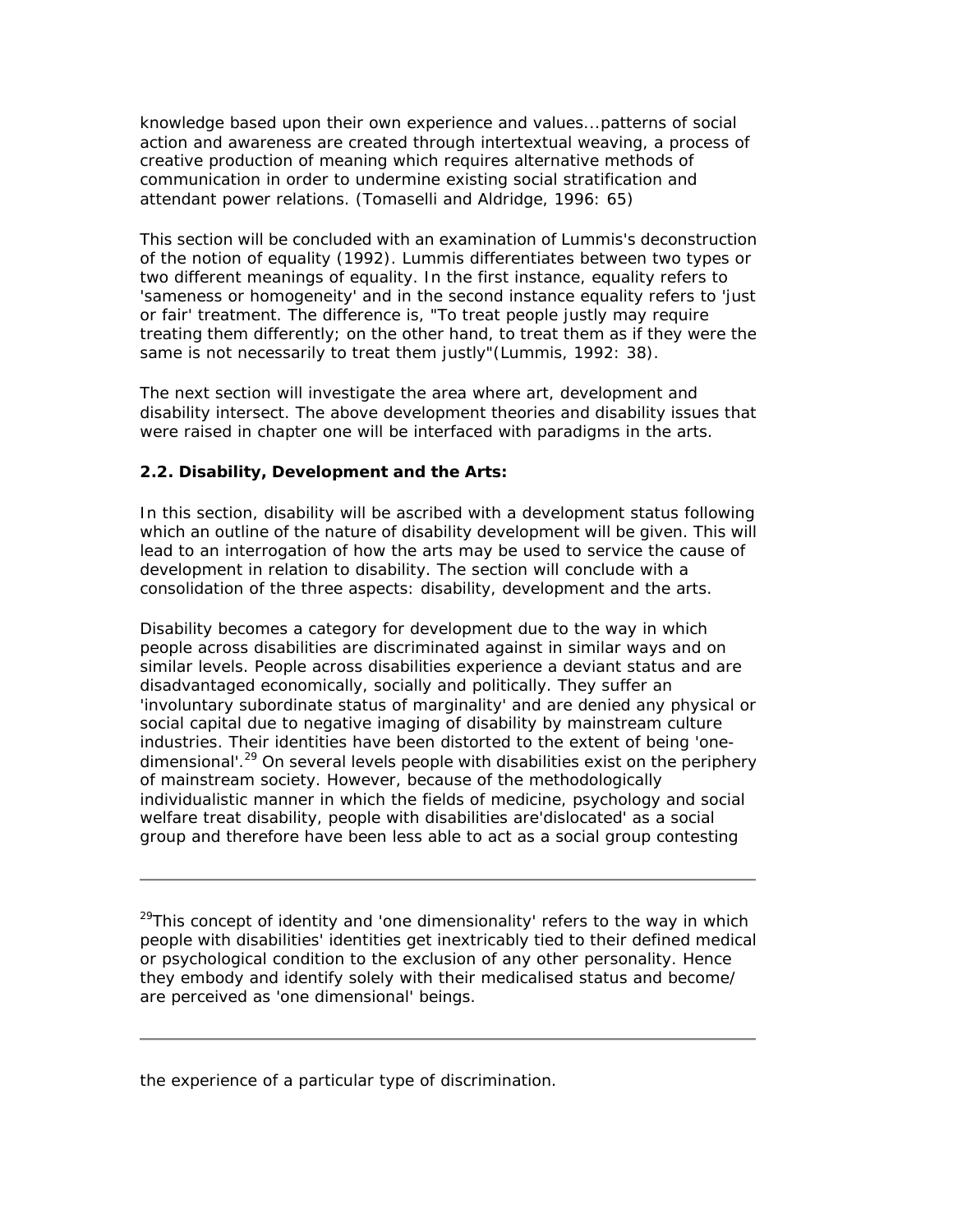Micro-cosmically, the able-bodied culture of social and physical mobility represents 'the centre', a space from which people with disabilities are excluded. This exclusion operates on both physical and psycho-social levels.

On a different level, G. Moodley (1997: 1) presents "disability as a development metaphor" and proposes that disability be used as a microcosm to reflect the larger development issues in South Africa. Besides the economic development that needs to occur, "inclusiveness of disabled people requires the satisfaction of a new social citizenship" (Moodley, 1997: 1). The concept of social citizenship is fundamental to the expanding and contested definition of development. No longer is the economic factor the exclusive one used in relation to development issues. Many development practitioners have expressed dissatisfaction with using abstract economic indicators as a true reflection of peoples experiences in relation to development. Further, satisfactory levels marked by these indicators do not translate necessarily into the materialisation of development aims and goals.<sup>30</sup> People with disabilities bear testament to this because besides being denied access to employment, those who manage to secure jobs are exploited and experience marginalisation in other areas, aside from work.

While it may be established that economics should not solely circumscribe development issues, the question arises: what then should development in relation to disability address?

Current development theorists and practitioners assert that a development needs to be viewed in a way that encompasses the development of the total human-being. Esteem, social citizenship and 'decolonising the mind' seem to be crucial aspects of development endeavours. Frere's contribution to the development paradigm is very useful for the context of disability for he sets out rules of operation especially with regard to developer and agent. Central to his 'praxis' is the building of a critical consciousness in the minds of marginalised people which is crucial to the disability development question. A person experiencing

*<sup>30</sup>A second misgiving is that development practitioners have linked exploitative colonialism ideology and practice with economic 'development'. Economic indicators become a convenient way of measuring the developed world's benefits at the expense of the developing world, rather than an indicator of actual development.*

marginality needs to understand the nature of her/his own marginalisation in order to decide what to do about her/his condition. The participatory paradigm of development thus draws to the centre, the subject of underdevelopment, making him/her the central actor in his/her own developmental process. Thus, decolonising, denaturalising and dismantling marginality or underdevelopment must be the steps in the conscious mind of the underdeveloped or marginalised person.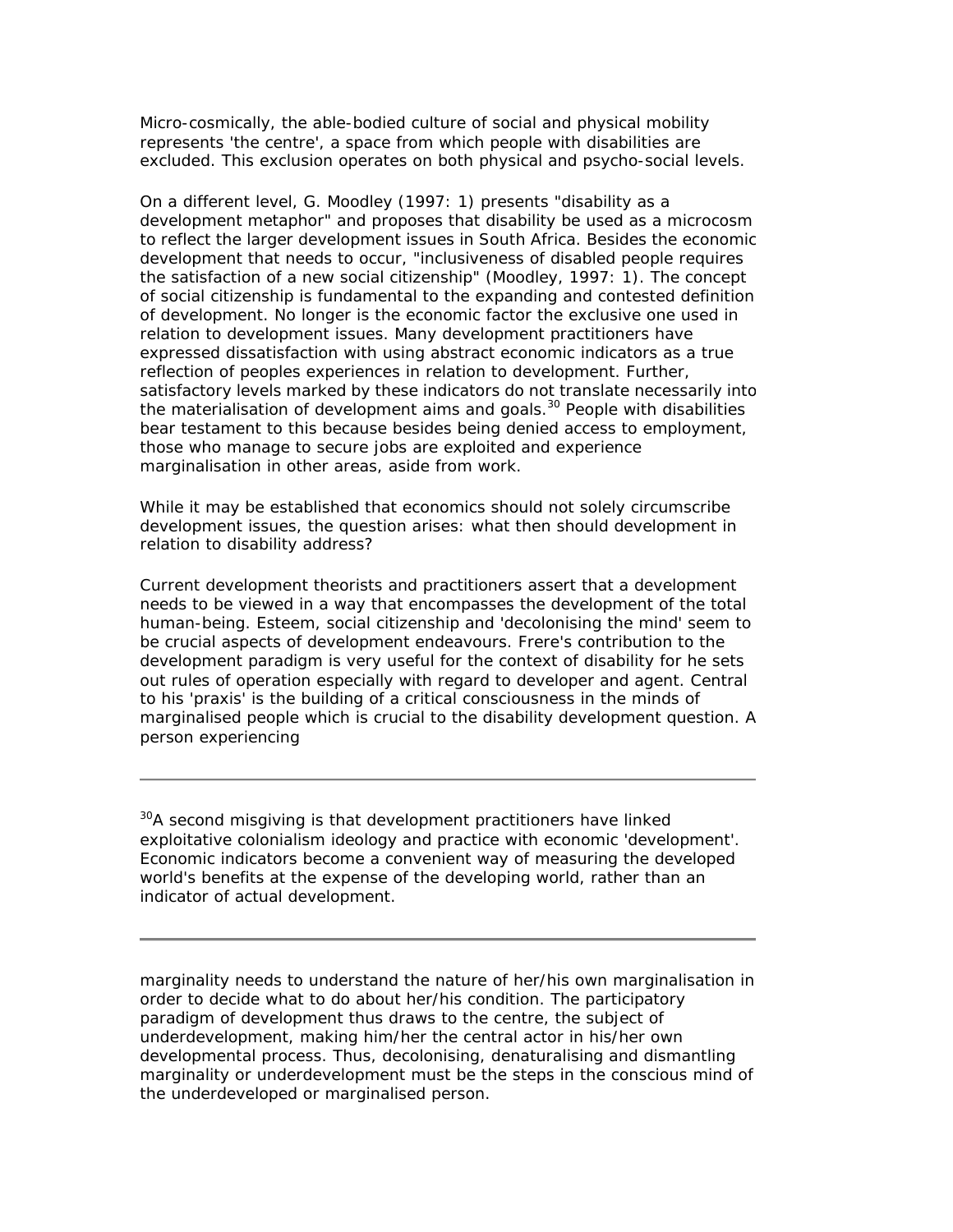Given that sustained and meaningful development practices need to be predicated on the participatory paradigm of development, the place or use of the arts within this paradigm in the context of disability needs to be investigated.

The scope of this essay demands a condensation of the interminable parameters of the arts. Firstly, for the purpose of this study, the focus will be on theatre and performance. Secondly, the purpose of art will be considered briefly and a link between participatory development and specific processes within the paradigms of art will be established. Thirdly, a contextual analysis of the arts in relation to South Africa and specifically KwaZulu Natal will be done. Fourthly, the relationship between specific paradigms in the arts, development and disability will be established.

Any discourse on the arts must be culturally, historically, politically and economically specific. Art has been constructed to have varied purposes and meanings in varied contexts. Art as a search for truth, art as representation, art as form, art as aesthetics, art as a language of emotion, art as high culture, art as alternative culture and art as pleasure and art as politics are some of the manifested constructions of art by practitioners and consumers in relation to fixing its meaning and purpose. (Fry, 1969)

For the purposes of this study, a fixed definition concerning the purpose and meaning of art will not be interrogated. However, an investigation of specific polarisation of 'art paradigms' and the tensions that arise from the union of such polarised paradigms will be explored in Chapter Three. For now however, it is becomes necessary to make reference to and articulate an understanding of these oppositional paradigms of art.

Mainstream theatre is very much a segment of the ruling culture which is a manifestation of the ideals of a small section of a population. Leo Tolstoy (1965: 44-47) interrogates the birth of the 'professional' in relation to art and the creation of art as a profession. Tolstoy states that this 'high art' is basically a reflection of the upper classes 'wants and whims' and because of the fact that they pay well for such specific creations, such 'specific' art is created. This is in authentic for it reflects the preferences of only a specific group of people and is accessible only by this specific group of people. Therefore art, tied closely to which is culture, has always had a secure place historically, politically and in relation to economics. Lentricchia reinforces this link between culture and ruling class ideology and the purpose of alternative cultural practices. "Ruling culture does not define the whole of culture though it tries to, and it is the task of the oppositional critic to re-read culture so as to amplify and strategically position the marginal voices of the ruled, exploited, oppressed, and excluded." (cited in Hoosain, http://www.und.ac.za/und/ccms/publications/dissertations/hoosain2.htm)

Internationally a multitude of practitioners formed alternative bodies of work that challenged mainstream theatrical practices. Bertolt Brecht, Gerzy Grotowski, Harold Pinter, Carol Churchill, Augusta Boal , Martha Graham, Twyla Tharp, Merce Cunningham, Alvin Ailey are a few of the more prolific artists who challenged the 'classical rules' of mainstream theatre. They rebelled against conventions that preceded them and set about to address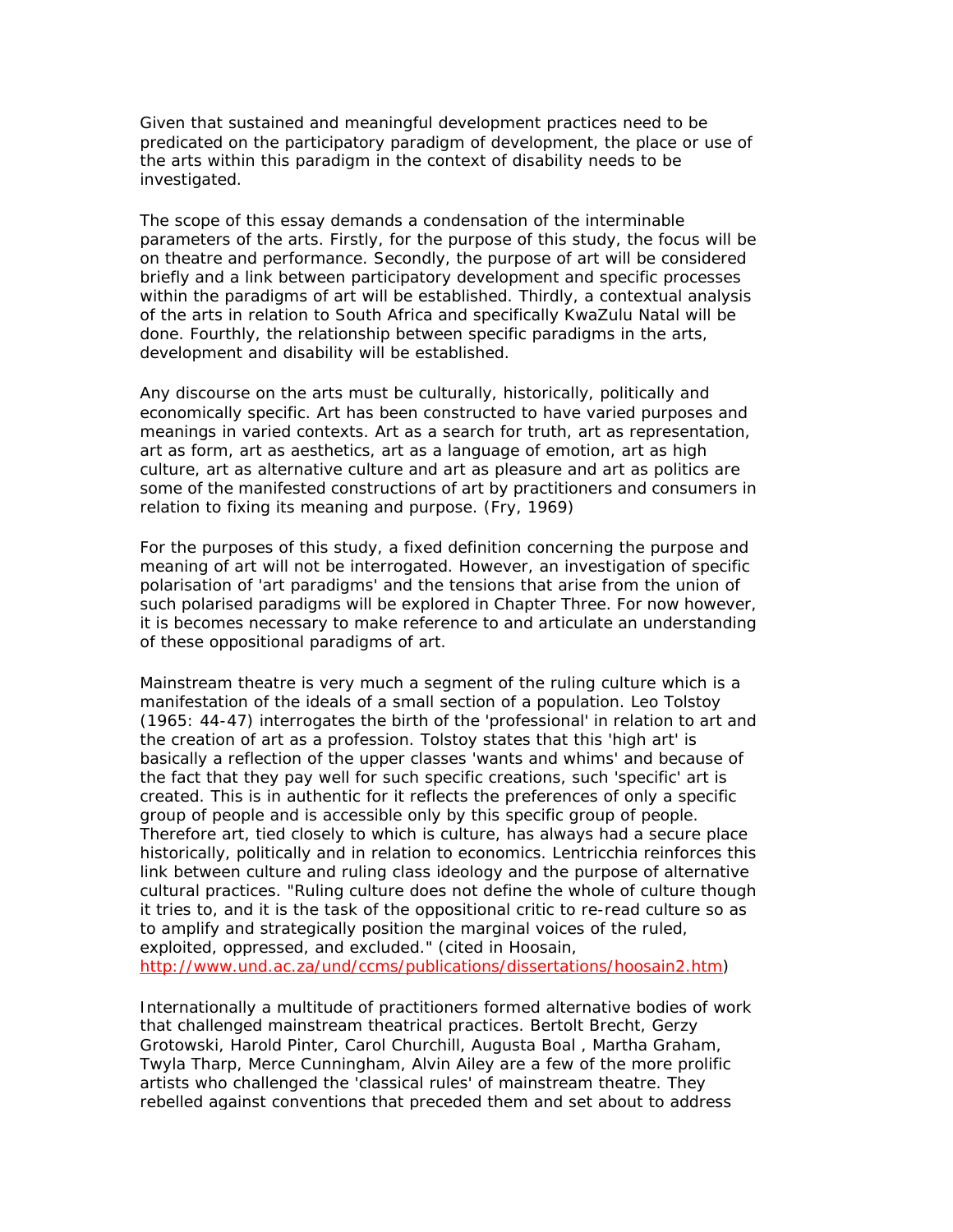lacunae that they identified either in relation to form or content or performance methods. Even the traditional construction of mainstream theatre and its purpose was challenged by new methods and thus new purposes for performance were devised to serve a new audience.

Although each of these artists offer substantial contributions to theatre and performance, the focus will be on Augusta Boal. Boal is a Brazilian theatre practitioner who was sought inspiration from the work of Paulo Freire. He developed the 'Theatre of the Oppressed' which is a, "system of physical exercises, aesthetic games, image techniques and special improvisations whose goal is to safeguard, develop and reshape this human vocation, by turning the practice of theatre into an effective tool for the comprehension of social and personal problems and the search for their solutions"(Boal, 1995: 14-15). This system is very conducive to the kind of development that the disability sector requires.

Augusto Boal's theatre is intensely physical in nature, everything begins with the image and the image is made up of human bodies. The body also becomes the primary locus of the ideological inscriptions and oppressions Boal wishes to address through theatre. (Auslander, 1994: 124)

Using Boal's methods disablement may be confronted on ideological and physical levels within the safe confines of the theatre. Performance work may be used as educative and informative tools to counter stereotypes and misconceptions in mainstream society. This approach is of tantamount importance to disability for disablement ideology begins with the body as the primary locus of oppression.

Locally an equally varied multitude of practitioners inform alternative cultural practices. The context of the developing world, in which South Africa falls, spawned a variety of theatrical forms, most falling within the paradigm of development theatres.<sup>31</sup> This type of theatre for development focussed on the revaluation of the culture and identity of the people who form the marginalised, the misrepresented and the unrepresented in mainstream culture. This kind of theatre acknowledges that, "the theatre does not 'reflect' society in an objective manner. An objective reality does not really exist. The theatre is an instrument by which dancers, singers, narrators, writers and actors interpret their own idea of reality" (Schipper, 1982: 8).

Therefore focus of theatre for development is also on interrogating 'the site of creation'. Theatre for the marginalised should be created by those who are marginalised and not by 'traditional experts' who are found in the mainstream for this action serves only to establish mainstream culture as superior and indigenous culture as inferior.

The context of South African theatre is important to the purpose of this study as it delineates the parameters and complexities of performance praxis. Kerr (1995: 240) illustrates that "the history of popular theatre in Southern Africa is one of struggle by the people to gain control over their own culture, colonial intrusion tried to devalue or even crush indigenous culture."Theatre and performance in South Africa have certainly not been a homogenous monolith and mainstream and alternative theatre in South Africa have been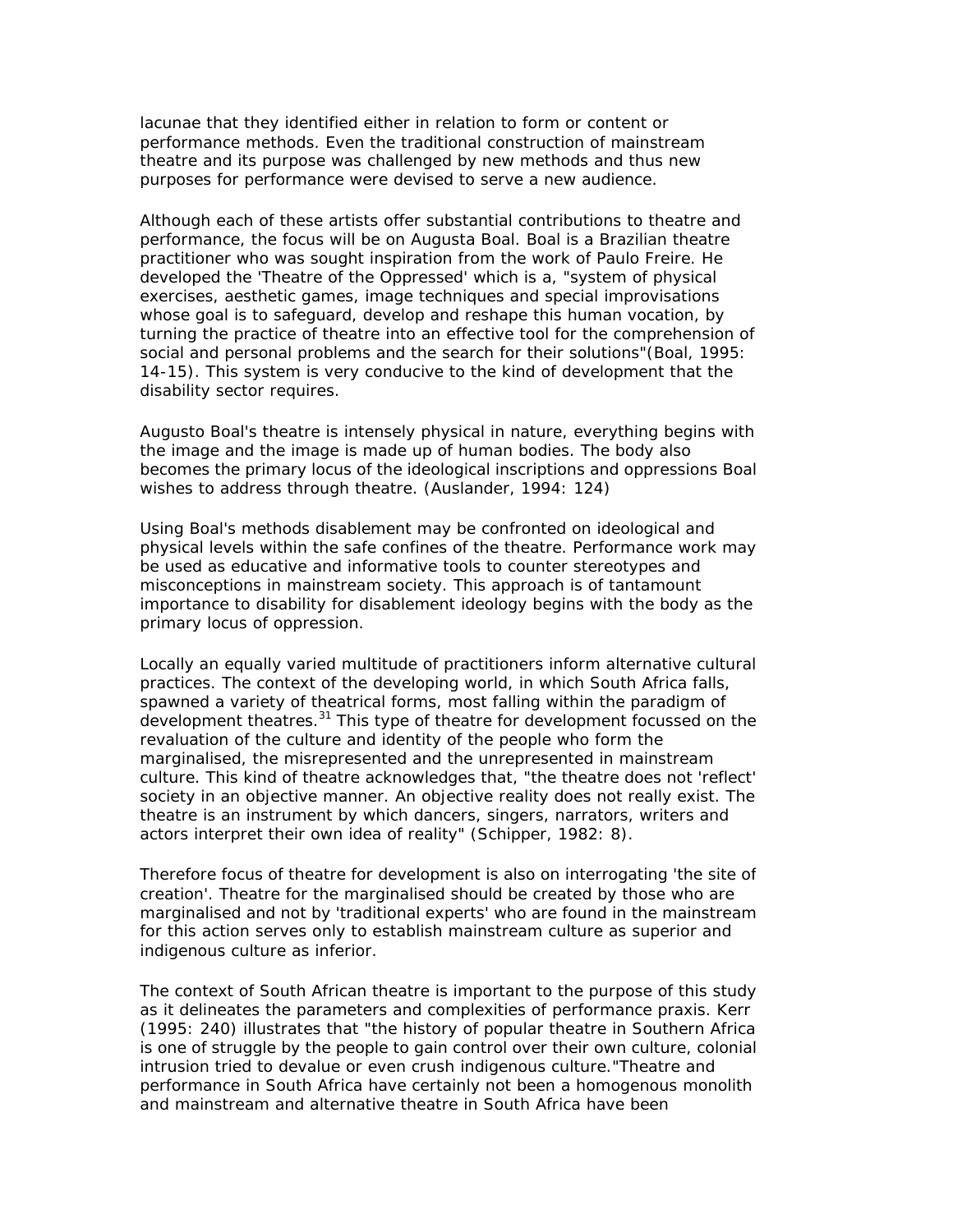oppositional practices serving very different endeavours.

Two parallel running cultures were formed in South Africa: the privileged white culture and the oppressed black culture. South Africa never experienced a uniform or united national culture. The state had full control of culture and cultural production.(Mazibuko, 1996: 219)

*<sup>31</sup>Theatre for development in this instance is used loosely to encompass workshop theatre, protest theatre, popular theatre, advocacy, agit-prop and Boal's conception of spec-actors. These performance types are incorporated under the 'development theatre' paradigm because although the forms may differ, the purpose and philosophy behind these theatre models are similar. "Theatre for development uses peoples own performance models to create community dialogue - create their own messages and work out their own solutions. Conscientisation involves the active participation of people in transforming their own lives." (Mda, 1996: 208)*

The Disability sector could very well be the most marginalised group in South Africa. In relation to development and disability, some of the areas that need attention are the development of a positive self-image, investment of social and physical capital, development of critical consciousness to enable people with disabilities to understand, come to terms with and overcome the nature of their own disablement

All these aspects fall within the ambit of culture. Art is the arena of cultural production but as alternative practitioners like Boal have illustrated: art can also be the arena of cultural negotiation and this is precisely how art becomes crucial to the question of development and disability.

Over centuries, many individual disabled people have fought against the negative and tragic stereotypes foisted upon them by a dominant culture. A second way of fighting back against a disabling culture is to get involved oneself in cultural production, usually through the arts. (Mason cited in Campbell & Oliver, 1996: 110-111)

Vic Finkelstein, a pioneer in disability arts initiatives, illustrates that people with disabilities have no disability culture that is not negative or self-defined. People with disabilities seldom enjoy a cultural life or a cultural identity. Therefore the arts are spaces that are crucial as a political and cultural fora to create a public image of people with disabilities on their own terms. The arts also provides a space in which internalised negative self-images may be addressed and further, as well as cultural interaction and the promise of a cultural life for people with disabilities. (Campbell & Oliver, 1996: 110-114)

Although there may very well be individual people with disabilities engaging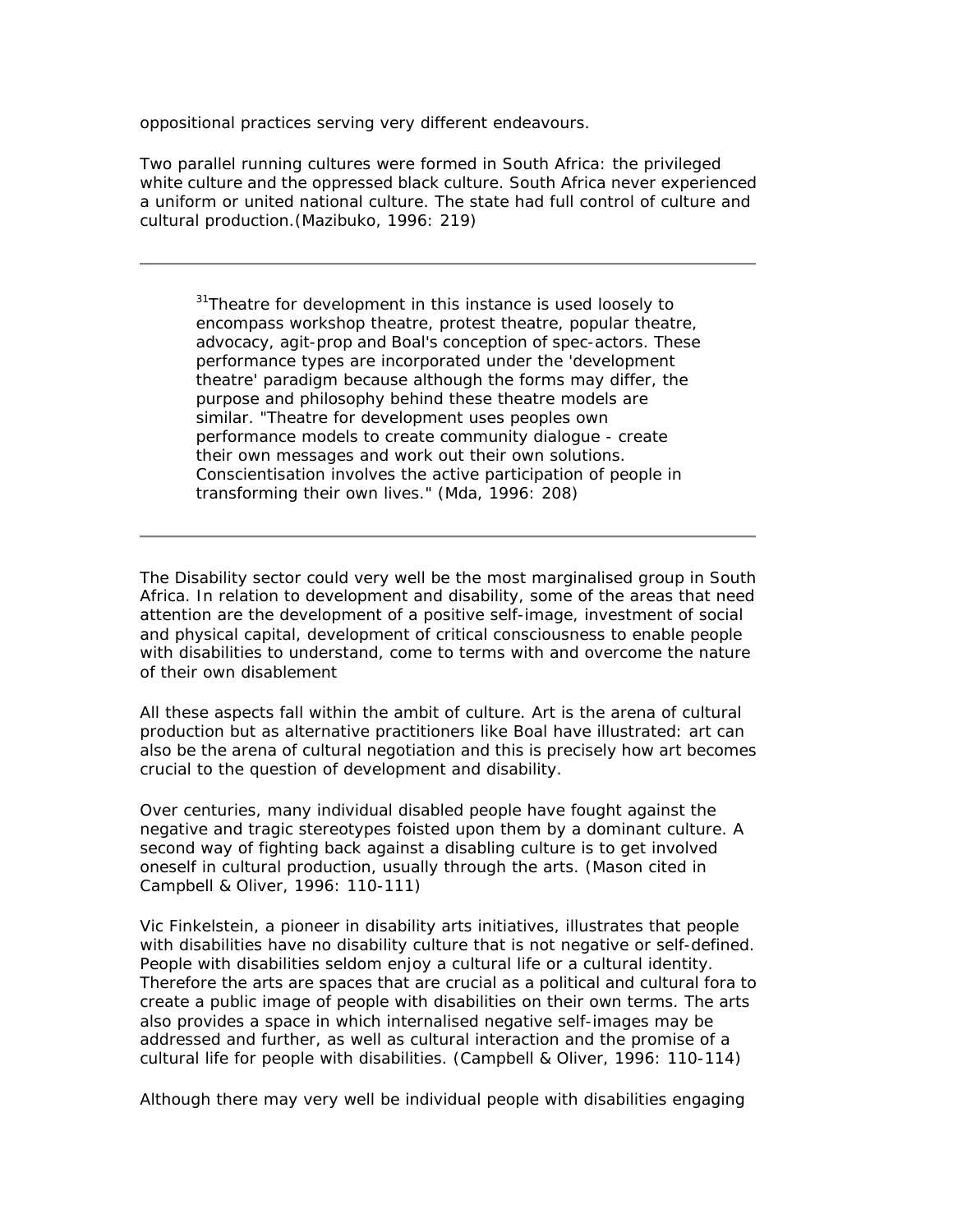with 'art for arts sake', the engagement of the arts by the disability sector is a profoundly political act that serves the end of the development of disability as a whole. Morrison (cited in Campbell and Oliver, 1996: 112-113) talks of the need for "alternative cultural practices" that reflects the cause of disability movements by artists with disabilities.

He reflects on the progress since the establishment of disability arts movements states that, "the development of the disability arts movement is contributing greatly to the reclaiming of our self-esteem and pride as disabled people" (Mason cited in Campbell & Oliver, 1996: 98-99). This is crucial to the creation of critical consciousness which empowers people to understand the nature of their own marginalisation. Therefore it may be seen that arts and specifically the developmental paradigm of theatre and performance, has a central role to play in the development efforts of organisations for disability.

The participatory paradigm of development is useful in reconstructing disability and has profound implications for development in this area. Development would mean starting at the level of deconstructing the nature of disablement. This, coupled with key issues related to identity and the multifaceted level of oppression, needs to be addressed. Moving away from the tragedy theory of disability and re-investing social and physical capital would enhance the reconstruction of internalised negative self-images. Foregrounding the personality of a person with a disability and backgrounding the created, medicalised self would enhance the facilitation of such a person to become a social citizen. A strong focus on these aspects linked to the developmental paradigm of theatre and performance provides a good recipe for disability development as a whole in KwaZulu Natal.

# **CHAPTER THREE: THE STUDY**

### **3.1. RESEARCH METHODOLOGY AND METHODS:**

This study follows a qualitative research methodology in the form of a casestudy. "The case-study focus is on a single actor, a single institution, a single enterprise, usually under natural conditions so as to understand it - that bounded system - in its natural habitat." (Stake: 1995). V.S.A.-KwaZulu Natal represents the bounded system and this organisation's participation in the Latin American First V.S.A. Congress, will represent the case study. The case study which will be an in-depth focus on the organisation's participation in this festival, will reveal the actual operation of the organisation.

The primary purpose of this study is a formative evaluation. The unit of analysis is the V.S.A.-KwaZulu Natal chapter. A purposeful sampling strategy has been used where eleven subjects that were deemed relevant to the study were selected. These subjects were divided into three groups and were interviewed 'face-to-face', in semi-structured manner. The first group encompassed two subjects who formed part of V.S.A.-KwaZulu Natal. They were not directly involved in the process or the congress. However, the purpose of interviewing them was to ascertain the perceptions of V.S.A. by its own membership. The second group encompassed four subjects. They were involved in organisation, selection, training and chaperoning of the participants. The purpose of interviewing this group was to discover how the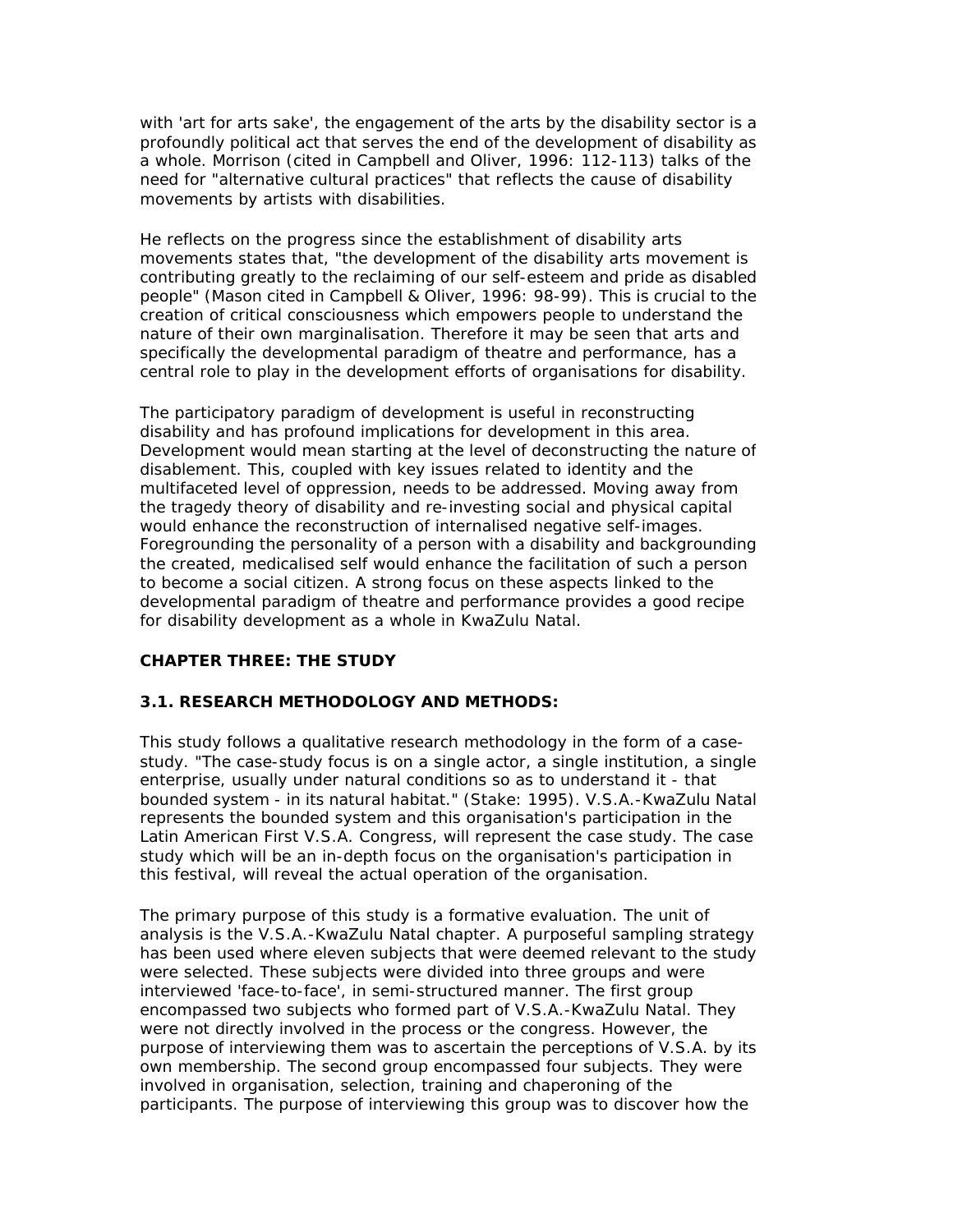process was organised and what nature of development was perceived to be conducted. The third group encompassed five subjects who were the participants in this process. The purpose of interviewing this group of subjects is to validate the nature of development conducted and to investigate whether the aims and objectives inherent in the normative theory of the organisation were achieved. (Mikkelson, 1995)

This last set of interviews serves as a method of triangulation and therefore could verify the findings of this study. The validity of the study is further sustained through the use of multiple perspectives. In terms of ethical issues, the researcher has procured the consent of the organisation which is the focus of this study as well as consent from the interviewees who participated. (Mikkelson, 1995: 236)

The first weakness of this research project is that the use of the case study yields findings that, "serve as a foundation for generalisations" and therefore could be invalid. However Mikkelson suggests the use of theoretical frameworks which must be related to the case study in order to provide more authentic results. (Mikkelson, 1995: 80)

The second weakness is that the method of data collection was interviewing. There are several ethical dilemmas connected to this method. The relationship between the interviewer and interviewee impinges on the information extracted during the interview. Particularly in this case, where younger participants were interviewed, there was the danger of the interviewer "leading" in the interviewee or also of the interviewee trying to give answers that seem satisfactory to the interviewer in an attempt to please! This situation was diffused to an extent by the interpreters that were needed for the Deaf participants. In the case of the remaining five interviewees, four were adults and this issue proved to be less of a problem.

The third weakness of the study is the danger of being reductionist  $32$ through the application of units of analysis to inappropriate contexts. Hence the theoretical framework in this instance is divided into four distinct sections to facilitate as much clarity as possible. However what follows is a contextual description of the Very Special Arts organisation.

*<sup>32</sup>"Reductionism refers to an overly strict limitation on the kinds of concepts and variables to be considered as causes in explaining a broad range of human behaviour."" (Mikkelson, 1995: 97)*

### **3.2. VERY SPECIAL ARTS (VSA): INTERNATIONAL AND LOCALCONTEXTS**

Very Special Arts International is a non-profit volunteer organisation that, "creates learning opportunities through the arts for people with disabilities"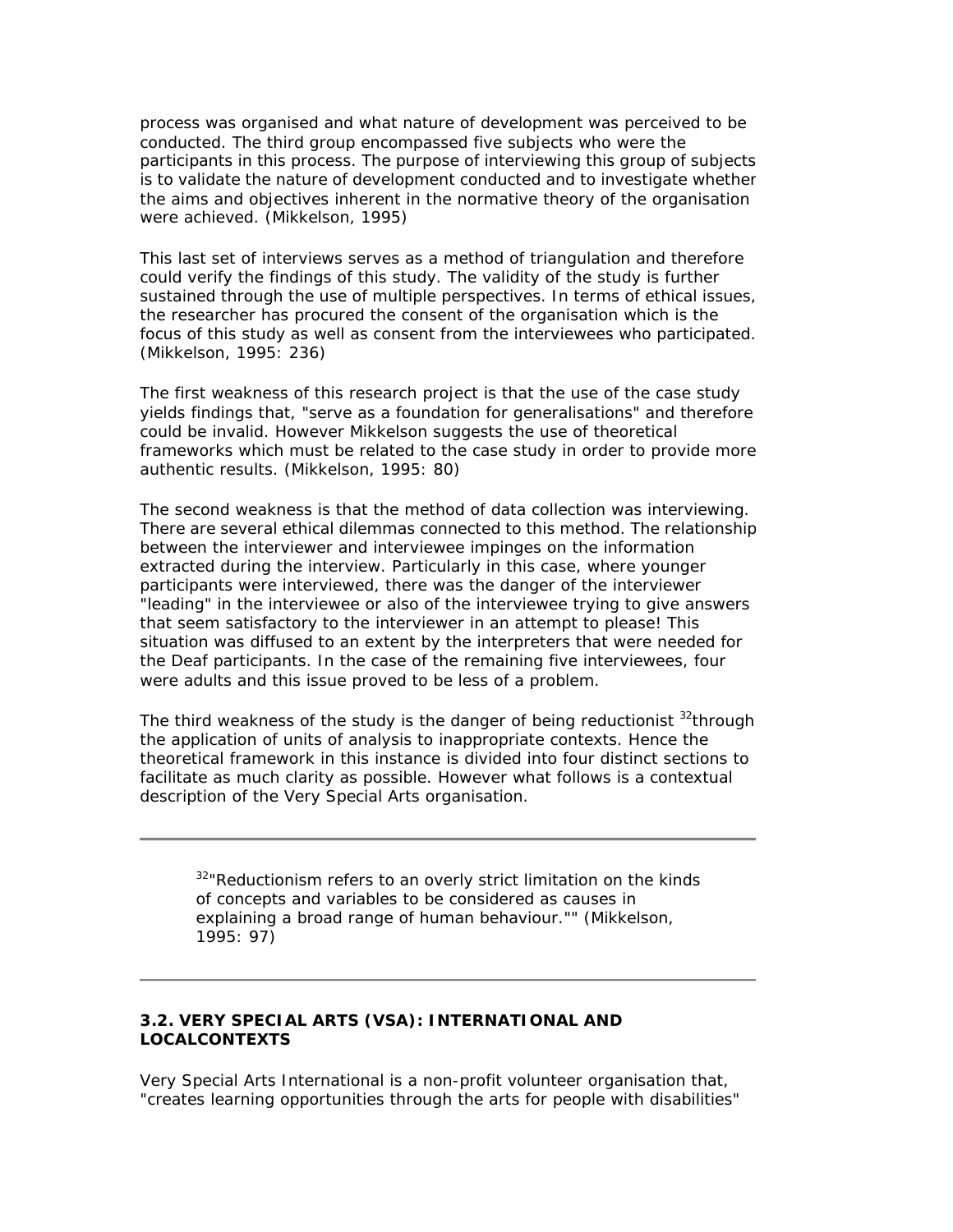(http://www.vsarts.org/faq.html) . This organisation was founded by Jean Kennedy Smith in 1974 and now serves over 1.3. million people world wide (http://www.vsarts.org/index.html) . The underlying principles of VSA International are as follows:

- experiences in the arts enhance personal growth, increase educational achievement and enable career success;
- "the arts are a universal and essential language which challenges people to respond to the world, to look beyond themselves, and to celebrate the diversity of human society by building bridges between people across cultures and through generations;
- participation in the arts by individuals with disabilities promotes acceptance and inclusion in all aspects of life. (John C. Culver cited in V.S.A., 1996 Annual Report: 3)

Founded on those principles, VSA networks with various educational, cultural, arts and other relevant organisations in order to facilitate and promote the development of people with disabilities through the medium of the arts. (http://www.vsarts.org/programs/index.html) VSA has affiliates from more than 54 nations, one of which is South Africa (VSA-South Africa pamphlet: see Appendix B2). Affiliates follow the organisational structure and guiding principles of the head body, however they are free to define and develop their own aims and goals.

South Africa became an affiliate of VSA International in 1991 and the national body is based in Athlone - Cape Town under the directorship of G.B. Africa. In 1996, the KwaZulu Natal Chapter of VSA-South Africa was launched. VSA-Kwa Zulu Natal has since participated in many local festivals and in 1998, as part of the VSA-South Africa team, participated in the Latin American First V.S.A. Festival. This was held in May 1998 in Sao Paulo - Brazil.

Given that South Africa has particular history and particular circumstances, VSA Kwa Zulu Natal has needed to formulate aims and objectives that are appropriate for its own context. VSA Kwa Zulu Natal's mission statement is, "To provide disabled persons or persons who have been marginalised socially with opportunities to access the Arts for the purpose of being integrated into society" (Appendix: B1).

What follows are the objectives of VSA - Kwa Zulu Natal which may be defined as the normative theory of the organisation. These defining factors indicate the kind of endeavours that the organisation ought to be engaged in. The primary objective of the organisation is, "To promote the educational and aesthetic benefits of the Visual and Performing Arts and to redress inequities of the past by integrating disadvantaged persons into society through the Arts".

The specific objectives of VSA Kwa Zulu Natal are as follows:

- Planning and organising Visual and Performing art activities, workshops, exhibitions and concerts
- Training teachers, parents, care-givers, volunteers in the various art forms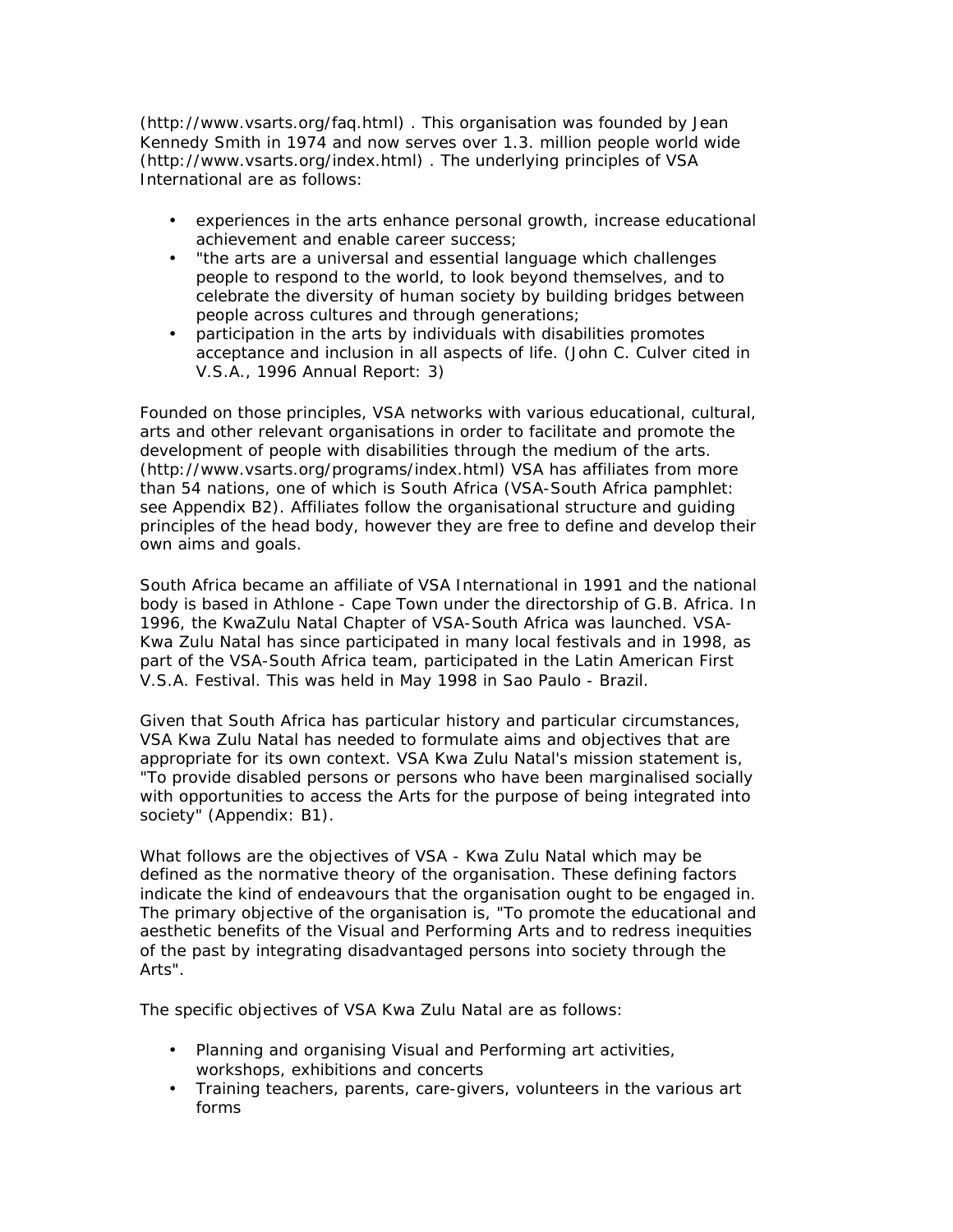- Subsidising activities wherever possible for persons who are disadvantaged economically
- Identifying, selecting, training and enabling delegates for participation at local, national and inter-national arts events
- Engaging the public in awareness campaigns around the benefits of the arts for persons who have been previously marginalised (VSA Kwa Zulu Natal Document: Appendix B1).

What follows is the study, where the normative theory of the organisation will be compared to the context of KwaZulu Natal. The elements of disability, the arts and development will be consolidated and brought to bear on the practise of V.S.A.- KwaZulu Natal.

# **3.3. THEORETICAL FRAMEWORKS:**

This study simultaneously encompasses disability, development and the arts. Therefore there are many theoretical frameworks which are of relevance and they will be used in the following way.

3.2.1. A contextual analysis will explore the state of disability in KwaZulu Natal and the issue that will be raised is whether the normative theory of V.S.A. - KwaZulu Natal is suitably structured and is relevant for this particular context.

3.2.2. An exploration into the development issues related to this process will be compared with various development techniques and here again the issue of suitability will be raised. This aspect of the investigation will also encompass development in relation to disability and performance.

3.2.3. Aspects related to production, art and aesthetics will be discussed in this sub-section.

3.2.4. The final aspect is where the conflict between the local and international context will be investigated in order to ascertain the suitability of international goals for the local context.

# **3.2.1. Contextual Analysis**

In this section the local context (KwaZulu Natal) in relation to disability will be reiterated together with the relationship between the arts and disability. This will be followed by an analysis of the normative theory of V.S.A. KwaZulu Natal in comparison to the context of this region.

Chapter One, section 1.3. explores the context of disability in KwaZulu Natal in more detail. What appears here merely summarises the above section. The experience of disability in this region is affected and shaped by various factors. Although race and class play a role in defining the nature of disability, there are other more pivotal factors that unite people with disabilities across class and race. This is the overwhelming attitude of exclusion and pity held by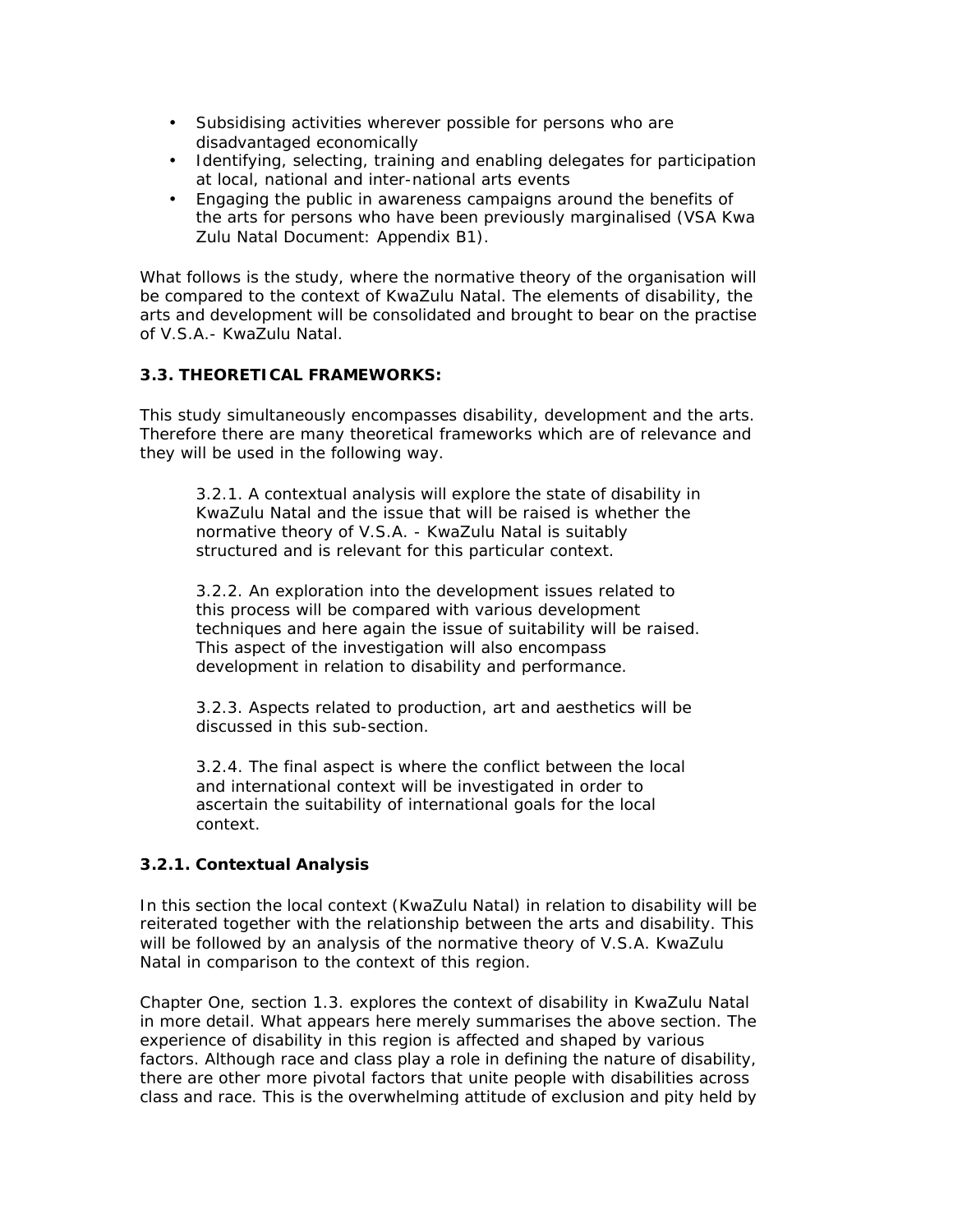the general public toward all people with disabilities which manifests itself in the treatment of people with disabilities.

Emmanuel Masango is a person residing in Kwa Zulu Natal who has a physical disability. He illustrates the difficulty of obtaining and retaining employment due to 'architectural'<sup>33</sup> disadvantages, problematic assumptions that employers harbour about people with disabilities who seek employment and if employment were to be miraculously found, such individuals suffer exploitation. (Appendix C2) The experiences revealed by many

*<sup>33</sup>'Architectural' disadvantages refers to the lack of disability friendly buildings that contain ramps, railings and services for the Deaf and the Blind.*

individuals with disabilities (Chapter 1, section 1.3.) exposes the harsh treatment they receive from the public. Without even the possibility of employment, isolated and segregated, people with disabilities live lonely lives. This phenomenon is compounded by the fact that people with disabilities are also isolated from each other and because of their isolation many are unable to understand, cope with, manage or contest the nature of their disablement. Thus the cycle of disablement is fed, and in so doing myths about people with disabilities are perpetuated rather than deconstructed.

Cedric Hedgcock<sup>34</sup> recapitulates the major problem related to disability in KwaZulu Natal by stressing that the attitude of exclusion urgently needs to change to that of inclusion, especially at grassroots level. (Appendix C3) Institutions like the government and the media are also guilty of exclusionary practice in relation to disability issues. The media gives little to no coverage to disability issues and the government's relationship with disability is structural rather than operational.<sup>35</sup>

Many disability theorists (Michael Oliver, Vic Finkelstein and Jane Campbell: 1996) and people with disabilities themselves agree that identity and culture are central to the development of disability. Given that the arts is the foundation for the development of a new and self determined identity and culture, Lewis Nzimande's submission that the governments relationship with disability is merely structural is proved to be true due to the lack of acknowledgement by the White Paper on an Integrated National Disability Strategy (1997) of arts related disability organisations in South Africa or the place of the arts in the development of disability.

To refer to the arts generally is to expose oneself to the minefield of paradigms, perspectives and trajectories that amalgamate to form the arts. In this particular instance the purpose of the arts must be reiterated. As outlined in section Chapter 2, section 2.2., the arts, when engaged by the disability sector, immediately become alternative art due to the nature of the performers. However if these performers are engaging only in mainstream art ( In terms of form and content and purpose), they will cease to be alternative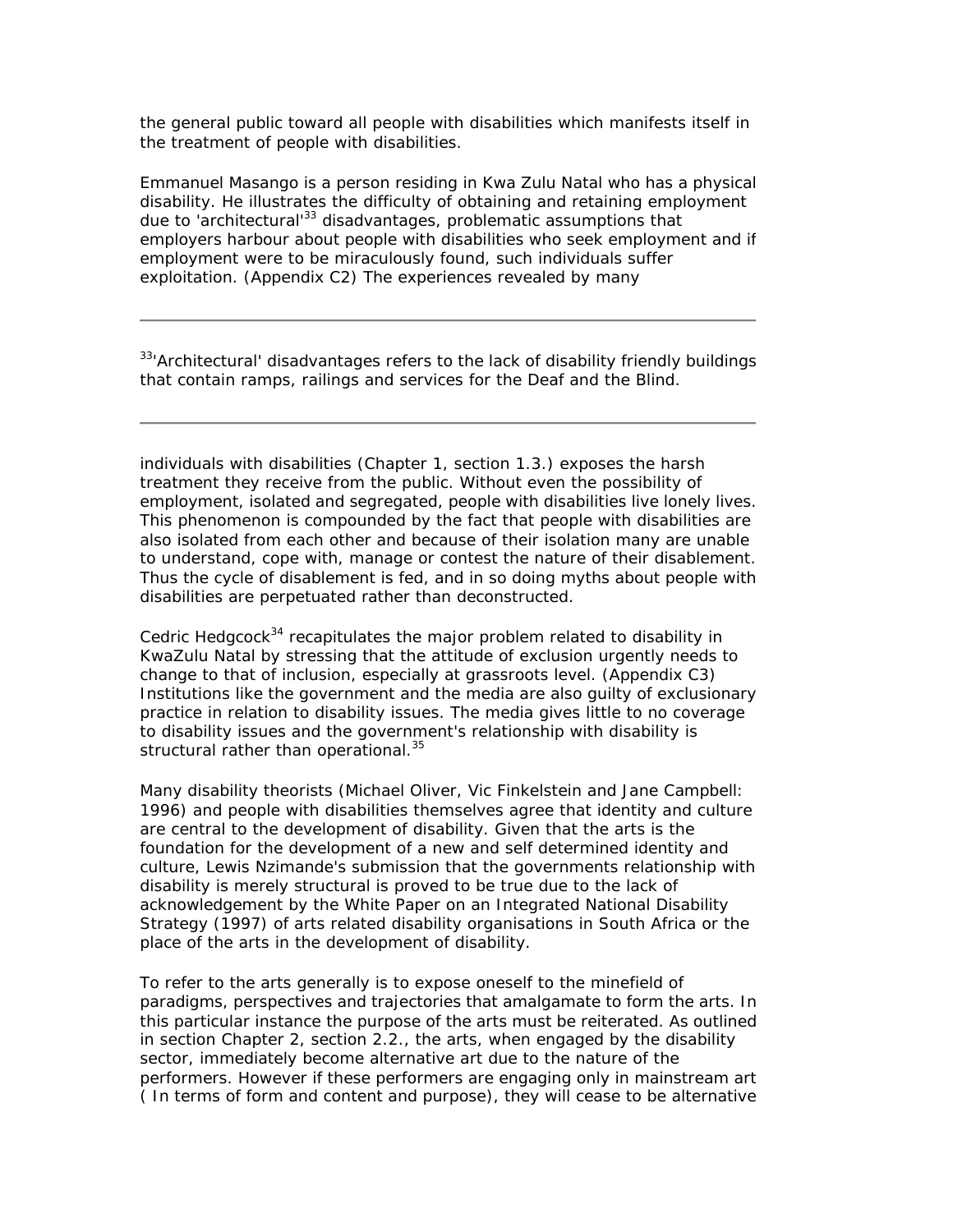and will soon be assimilated into the mainstream, producing mainstream ideology through their work. This only serves to maintain the hegemony of 'normalcy' and disability will therefore be maintained as another difference. As no real interrogation around the nature of disablement occurs through engaging mainstream art, the experience of disablement is naturalised. What emerges is the irreconcilable position of an individual with a disability working and supporting a system that generates and promotes her/his own disablement. Therefore, on many levels, it is crucial to deliberate the use of the arts in the context of disability development.

The development paradigm of the arts proves to be most useful in this context. Augusto Boal's work falls within this paradigm. His 'Theatre of the Oppressed' methodology provides a blueprint for the negotiation of ones identity and culture. It is in this space that the most sustainable and valuable development efforts may occur.

Given that these are the parameters that govern the needs of people with disabilities in Kwa Zulu Natal, the normative theory of V.S.A. - Kwa Zulu Natal will be analysed.

The mission statement of the organisation states: "To provide disabled persons or persons who have been marginalised socially with opportunities to access the Arts for the purpose of being integrated into society" (Appendix: B1). The statement indicates a political agenda, for the Arts are being access for a particular purpose. Although it is unclear of what paradigm of the arts should be used for this end, engagement with mainstream art indicates an irreconcilable collusion with a paradigm that engenders, supports, bolsters, naturalises unequal relations in society. It is therefore clear that the development paradigm is the only paradigm that has the necessary framework for the interrogation of societies exclusionary practices.

The primary objective indicates a confusion of purpose and method: "To promote the educational and aesthetic benefits of the Visual and Performing Arts and to redress inequities of the past by integrating disadvantaged persons into society" (Appendix B1). The eventual aim or 'end' of this alliance between disability organisations and the arts is integration. However it is not in the power of such organisations to 'integrate' people with disabilities, for the process of authentic integration demands a lot of preparation. This preparation should focus on the development of people with disabilities first and thereafter integration should logically follow. The development of people with disabilities is the crucial aspect absent from the normative theory of V.S.A. - Kwa Zulu Natal. This absence leads to the 'foregrounding' of arts and integration rather than the development of people with disabilities. Hence the reasoning behind the 'disability-arts' alliance<sup>36</sup> 'back-grounded' or even forgotten. Engaging in the arts becomes the supreme focus without any or proper consideration for what paradigms are used and to what end. Therefore sustainable development and authentic integration remains elusive.

The specific objectives of V.S.A. - Kwa Zulu Natal focus on the development of the arts rather than the development of disability. The danger of this is that the adequacy of a project is judged according to its relatedness to the arts, rather than its relatedness to development and development of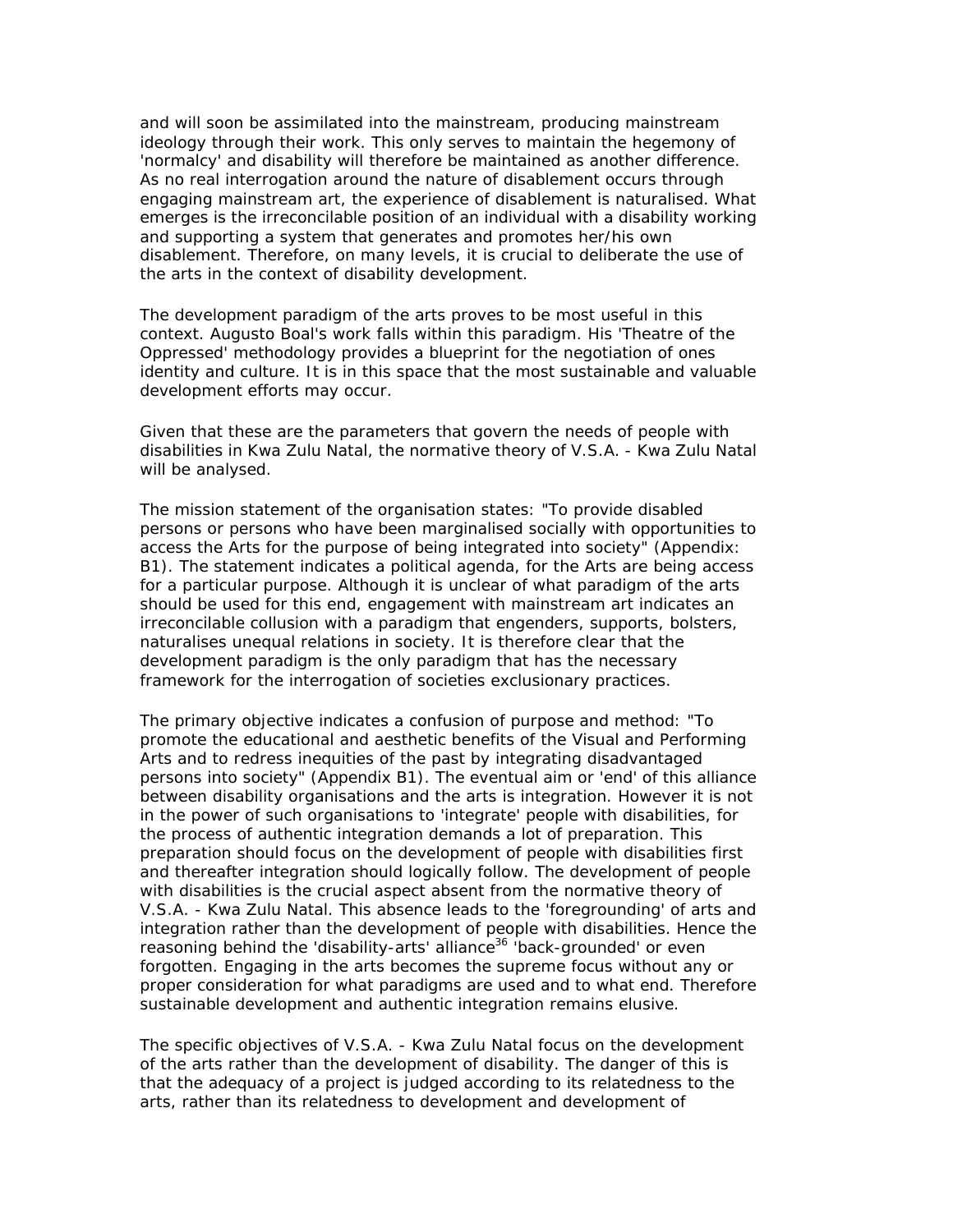disability. The resultant tragedy of this confusion or misinterpretation is that effort is repeatedly expended with no real results in relation to long term development which may result in frustration and disillusionment.

Therefore the contextual reality of Kwa Zulu Natal in respect of disability, has an uneasy, unclear relationship with V.S.A. - Kwa Zulu Natal's normative theory. The normative theory lacks clarity and focus and appears to be far to generalised to effect any meaningful, authentic development. However this will be investigated further in the next section.

### **3.2.2. Development aspects and the process:**

Development may be assessed on a variety of levels in relation to this process. Firstly, the design or strategies of the development agents - V.S.A. KwaZulu Natal will be investigated. Secondly, the development of the participants with disabilities will be addressed. Lastly, the development of the able-bodied participants will be dealt with.

### **3.2.2.1. Development designs and strategies**

In this section, the broad aims and goals of V.S.A. KwaZulu Natal as articulated by various members and participants, will be investigated. Thereafter the specific aims for this project, as understood and executed by the various subjects involved, will be explored. This will be concluded by the findings of the matter.

 $36$ <sup>36</sup>The disability - arts alliance formed so that people with disability have a forum in which to negotiate and create a self-informed culture and identity. The purpose is political and the arts is a medium rather than the dominant factor in this alliance. This is not to dispute that the arts is generally beneficial, but rather to investigate what type, methodology, paradigm of the arts is most useful to the cause of disability development.

In the first instance, most of the subjects interviewed seem to be unclear or totally ignorant of the aims and goals of V.S.A. KwaZulu Natal. When asked what V.S.A. KwaZulu Natal's purpose was and what it's principles, the responses were as follows:

Member: "to promote and expose disabled people - to show off their talent" (Appendix: A2).

Participant: " I don't know" (Appendix: A11).

Teacher: "I don't know because we really didn't have any" (Appendix: A4).

Participant: "to help the Deaf and Blind people" (Appendix: A8).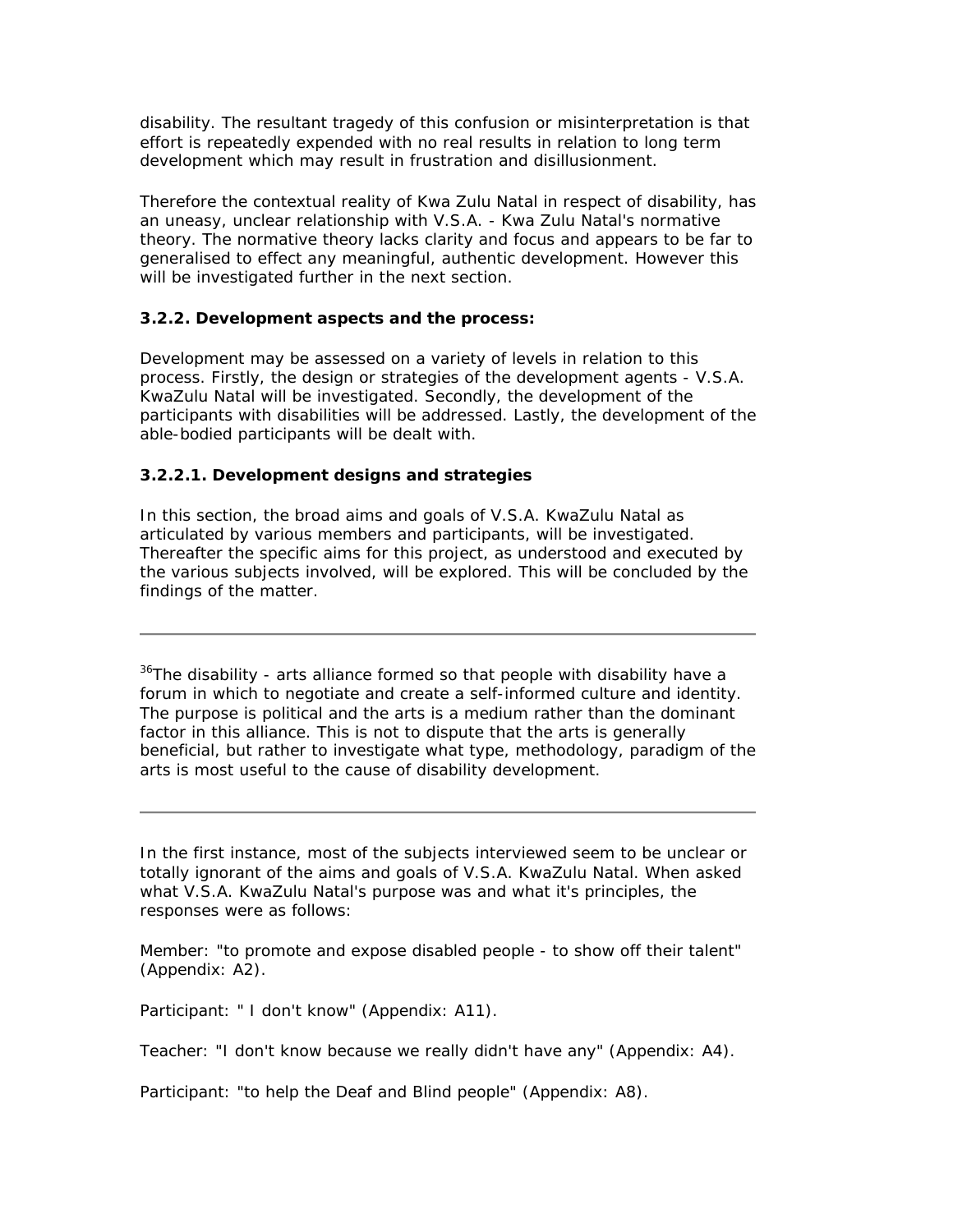Member: "to, as quickly as possible empower as many teachers as possible because they are at the grassroots level"(Appendix: A3).

Participant: "I don't know anything" (Appendix: A5).

Participant: "to expose disabled people"(Appendix: A6).

Participant: "where the Deaf and the disabled dance together"(Appendix: A9).

Member: "I'm not very clear on that" (Appendix: A7).

Choreographer: "It was mostly informal, but I had an some sort of an idea about this project"(Appendix: A10).

This confusion, misinterpretation or difference of interpretation of what the purpose of the organisation is, is as a result of one of the following systems of operation.

- Disorganisation which leads to a lack of relevant information being disseminated to the relevant participants or members of the organisation.<sup>37</sup>
- Operating with commonsense knowledge<sup>38</sup> where it is assumed by the leadership that other members and participants are fully aware of the organisation and philosophical details of V.S.A. KwaZulu Natal.
- Lack of self-reflexive<sup>39</sup> interrogation of what information is relevant to disseminate

 $37"$ I am no longer a member of V.S.A.-Kwa Zulu Natal. They are not a very organised concern." (Appendix: A4)

<sup>38</sup>Commonsense knowledge refers to the assumptions that we have in an act of communication which is that the other person or persons that we are communicating with share the same interpretations (typifications) or world views.

 $39$ Self-reflexivity, "refers to a capacity to continuously grow, develop, refocus and structure the organisation on a basis of actual experience, and to reflect on that experience. Some people refer to it as the need to become 'learning'/ 'smart' organisations.

to members and participants.

• Lack of discussion by the membership around what the normative theory of V.S.A. KwaZulu Natal should be and whether the current theory services the contextual needs of people with disabilities.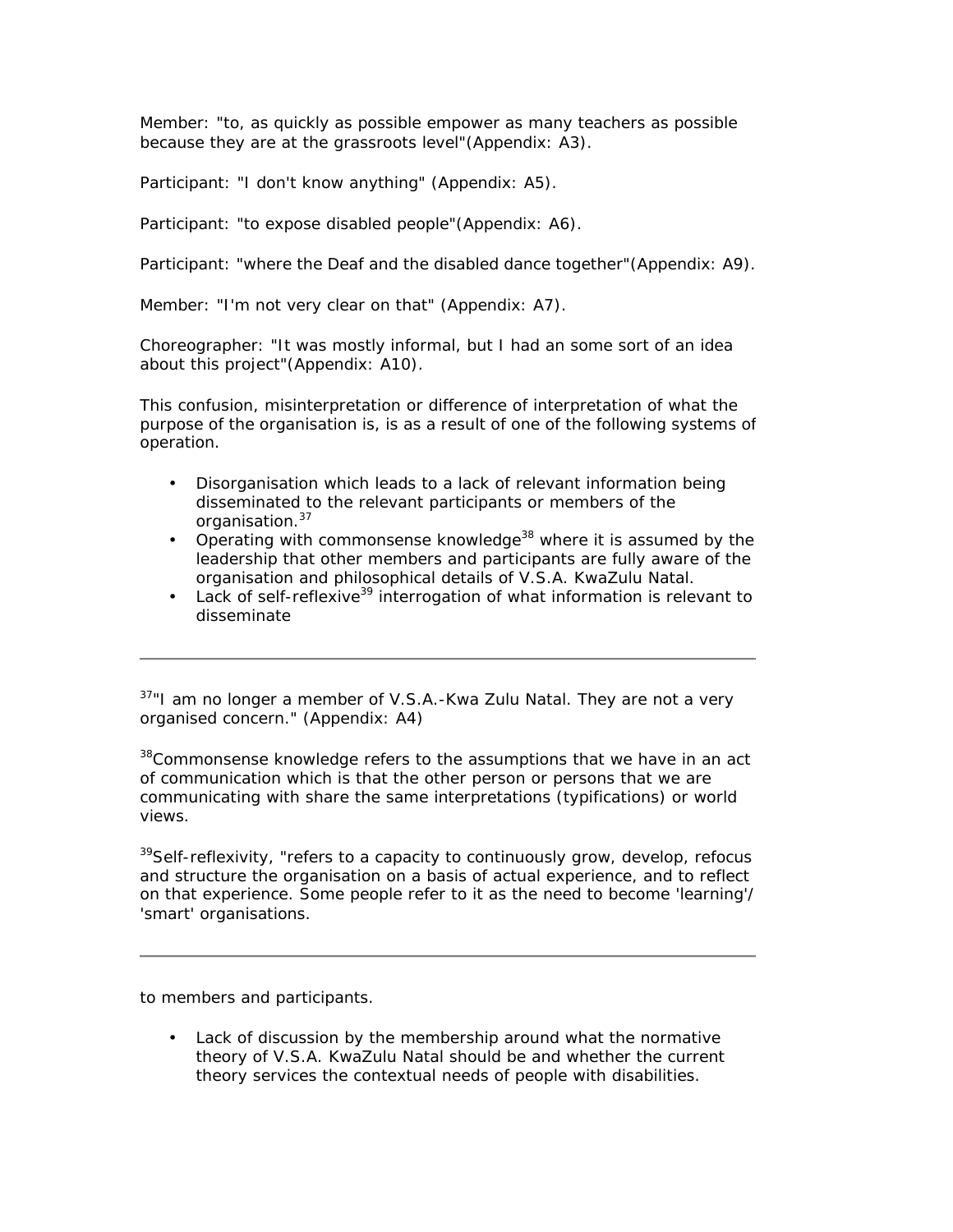The chair of V.S.A. KwaZulu Natal states that the guiding principles of the organisation are, "to promote and empower disabled people. In so doing integrate them into society" and in terms of this project the chair also states that, "the Brazil project was product orientated" (Appendix: A1). This reflects the inception of a very problematic conflation or contradiction of developmental aspects and production oriented<sup>40</sup> aspects being used in the same project.

The chair states that one of the aims of V.S.A. KwaZulu Natal is to promote, select and train artists with disabilities and to give them opportunities to appear in among other things - international festivals. (Appendix: A1) In this way it may appear that the project fulfilled some of the aims of the organisation. However the chair and the choreographer share the sentiments that the participants who were chosen had no formal dance training, were not mature enough for participation in an international festival, and were put under enormous pressure to deliver despite their lack of grounding in this level of performance and production. (Appendices: A1 and A10)

"Up until we got there, I thought that it was a children's festival. When we got there I got the shock of my life! We survived by the skin of our teeth!" (Appendix: 10) This evidence supports the submission that the interaction that occurred between key members (i.e. the chair and the choreographer) involved in this project was based on an inadequate level of commonsense understanding. This kind of communication must be problematised and has, in this instance, proven to be disastrous. Crucial information was obscured by key players who were acting on inadequate assumptions.

The lack of relevant development methods, even on the level of communication, has very problematic results. For despite the attraction of the "glamour and glitz" involved in participating in an international festival, the mis-use of artists or participants in appropriate

<sup>40</sup>Development work refers to people centred work that is focussed on the process rather than the product while production refers to work that is solely generated towards the product and therefore the product is the main focus here.

contexts results in the frustration and mis-use of funds, time, effort and thus development goals are unnecessarily thwarted.

From this it may be concluded that V.S.A. KwaZulu Natal has difficulties in relation to setting specific goals for specific projects. The general aims, goals and philosophies of V.S.A. KwaZulu Natal are conflated and thus become ambiguous. It is apparent that the organisation lacks a clear strategy in relation to how it's enterprises will be defined. This results in projects being ill-defined and less successful than they could possibly be.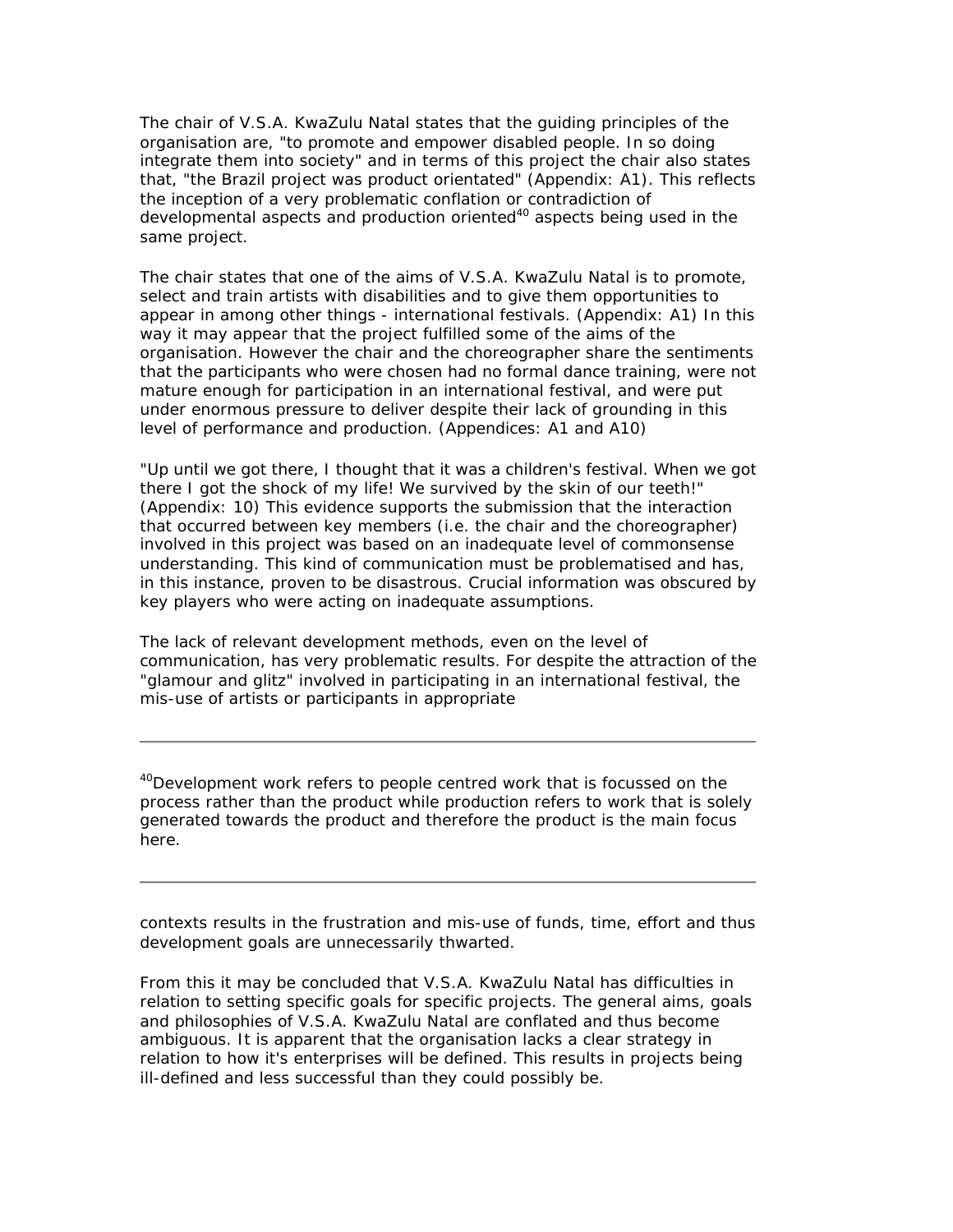The following are recommendations that may facilitate easier or more productive and less problematic endeavours:

- Perhaps this aspect should be considered and clear development strategies for better, more efficient organisation could be devised.
- V.S.A. KwaZulu Natal should engage all new membership and participants on the level of consociates.<sup>41</sup>
- The leadership should devise a on- going, built-in method of generating self-reflexive critique by all its members and for the organisation itself.
- Constant discussion and interrogation of the normative theory of V.S.A. KwaZulu Natal is crucial to the development of the organisation. This should be also a built-in and on going process that should service the ideal that, "one is no longer attempting to create a need for information one is disseminating, but one is rather disseminating information for which there is a need" (Servaes, 1995:77).

Consider the difference in interpretation between the Chair of V.S.A. - Kwa Zulu Natal and one of the members in relation to aims and goals. The Chair focused on the promotion of people with disabilities (Appendix: A1), while a member (Appendix:A3) conversely focused on the teachers of children with disabilities as the main area that needs the attention of the organisation. These differences should be sought out to develop new and innovative plans for the organisation that will work and produce the desired effects.

Other participants state that better communication and planning should be invested in projects, especially if they are fall within the ambit of the international arena.

"I think that they should have planned better where we could get the maximum use of that country itself.

<sup>41</sup>See chapter two, section 2.1. for a more detailed understanding of the term consociates.

We were taken places but it was repetitive."(Appendix: A6)}"The organisation in relation to Brazil from V.S.A.-South Africa was atrocious - I mean the planning for this kind of thing needs to be massive and it was not at all as it needed to be."(Appendix: A10)

### **3.2.2.2. Development of participants with disabilities**

The development of these participants will be discussed in relation to the'conscious', deliberate efforts of development that V.S.A. - KwaZulu Natal made. There will be a distinction drawn between 'incidental' learning that occurs despite or in spite of the external influences of development agents and changes or development that occurs due to or as a result of these agents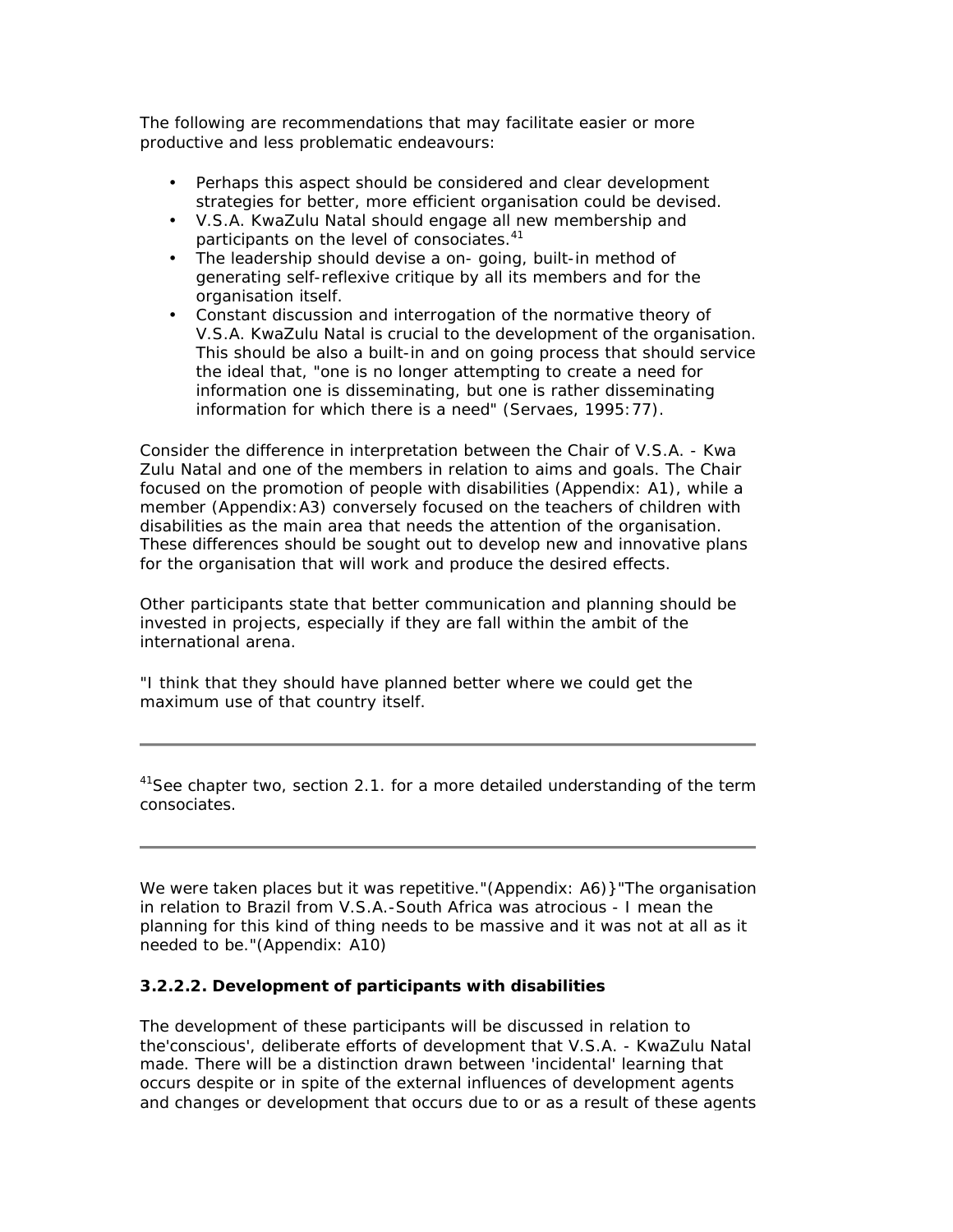structuring and influencing the process.

The actual project spanned a very short time and therefore very little in relation to development aspects was possible (approximately 8 weeks). However the processes that did occur in this time nevertheless needs analysis. According to the choreographer (Appendix: A10), he was brought in by V.S.A. -Kwa Zulu Natal specifically as a professional choreographer to 'direct' the piece. For him, this included exposing the participants to various dance techniques and dance languages, giving them some sort of dance technique which they lacked and shaping a performance piece in the time that was available. He also maintained that although the creative process was democratic, he would be finally responsible for the piece, therefore he should have the corresponding final "say or decision" in resolving the intricacies of the piece. According to the chair of V.S.A.-Kwa Zulu Natal, the choreographer was meant to do the above, including "giving them the skills required for the formulation of dance", and extending their (the participants with disabilities) abilities through workshops, although she maintains that this was not accomplished. There were many disputes between the choreographer and the Chair which mainly centred around issues of 'democratic choreography', what should be left in the piece and what should be excluded and who ultimately had the power to make these decisions. The choreographer claims that he was brought into this project because of his knowledge of production and performance. "If you get someone from the outside, they are responsible for it and they will make it work. Ultimately one person needs to make that decision and as I understood things that was my position. You can't choose to have democratic choreography at the eleventh hour - before the performance". (Appendix: A10)

According to the teachers who participated in this project, the creative process had little or no structure and their own role was ill-defined if at all. They (the teachers) claim to have improvised as "choreographers, interpreters, care givers, chaperones, drivers, 'fund raisers' and in charge of the paper work (organising passports) necessary to transport the children to Brazil" (Appendices: A4 and 7). According to the participants involved in this project, they were taught specific dance steps that eventually culminated in a performance piece. The process began as a space where one could input one's ideas but as the process developed the attitude of the 'leaders' became dictatorial. One of the participants claims to have not been 'developed' in terms of performance techniques at all, because it was assumed that he already was knowledgeable in this field as he had performed before. (Appendix: A6) The Deaf participants complained of not understanding instructions clearly from the choreographer due to his lack of knowledge of Sign Language, but they solved their own problem but heavily relying on each other for direction. (Appendices: A8, 9 and 11) The youngest participant said that she was to afraid to raise any issues or points of clarification that may have been disturbing her due to fear! (Appendix: A5) The teachers point out that she, more than anybody else, was not in tune with the rest of the group and often made mistakes at crucial points of the performance. This participant had a physical disability and was wheelchair bound. Her "dance abilities were not extended to the fullest and in terms of interaction between the performers, you sometimes found her completely lost or misplaced because the others didn't want to interact with her. She was just an appendage to this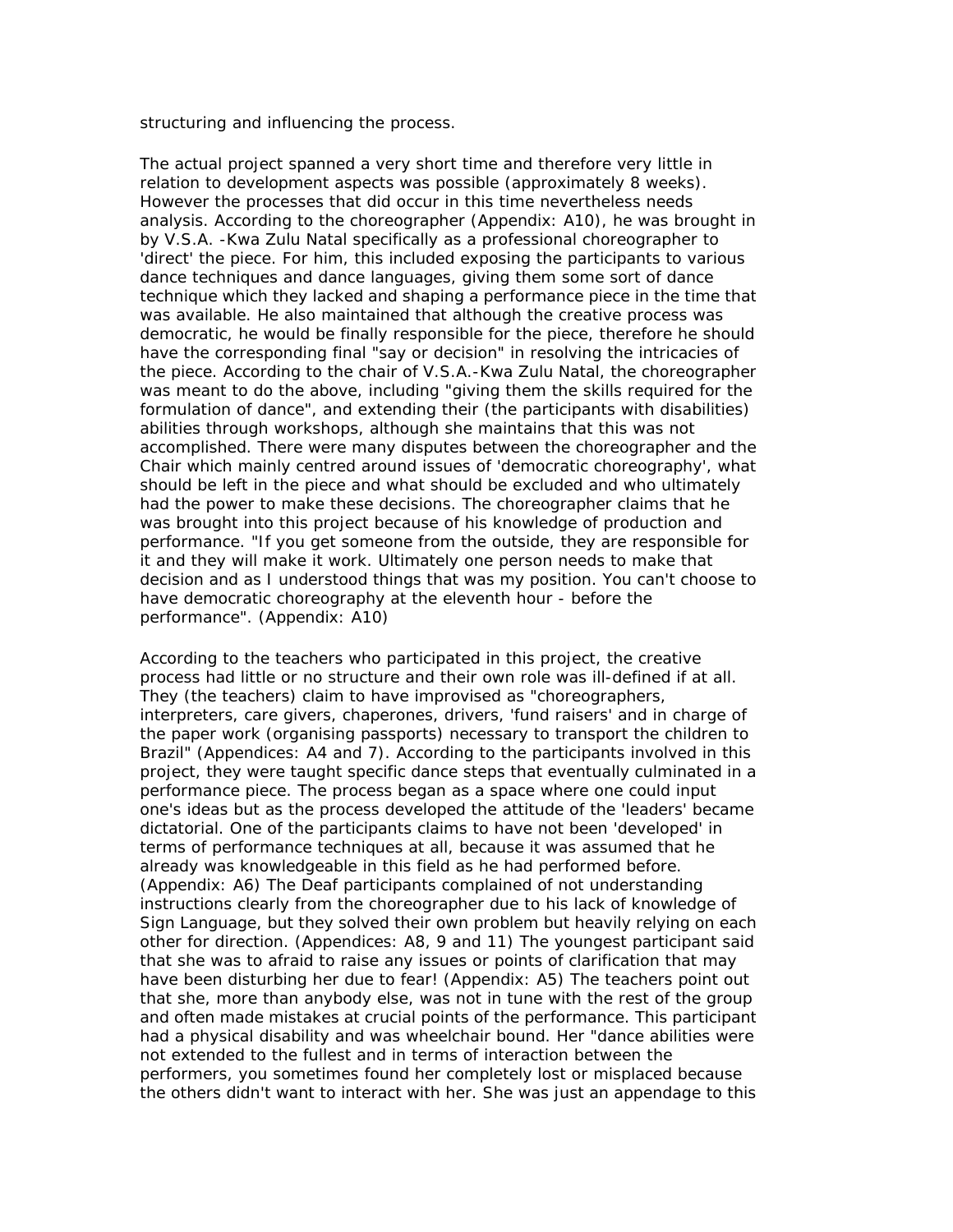dance, she didn't have an integral role as the others had" (Appendix: A1).

The estrangement of the Deaf participants and the youngest participant is a signification of the nature of the relationship between the H/hearing and the Deaf in the project. The Chair and the choreographer were charged with

not even bothering to access the Deaf kids by either learning some sign language or at least communicating with them through the interpreters. Even functional things like instructions could have been given by them to facilitate some contact and closeness between the Deaf and the hearing groups on the trip. What was even more outrageous was not communicating with the kids and then accusing the kids of being snooty and snobbish, the kids are Deaf and they were branded as snooty and as kids who don't want to mix with others (Appendix: A4).

This indicates ironically that the festivals theme of unity across disability was not achieved and relations across disabilities and abilities had underlying traits of tension and deviciveness. A hearing participant proves that the Deaf are misunderstood. The two Deaf participants "kept to themselves and they never really made the effort to communicate so I didn't get to know them" (Appendix: A6). This alienation of different groups from each other also indicates that there was no real structured attempt to bond as a group from the outset. All the seemingly 'appropriate' people were gathered together to join in and assist in the same project, however no attempt seems to have been made to 'consciously' make the group a cohesive one, where everybody is at the very least, clear about their roles and functions including the function of the project. These are instances that are symptomatic of commonsense communication and Chapter 2, section 2.1. illustrates that development endeavours need relationships of consociates in order for those endeavours to be successful. (Protz, 1994) Protz also indicates that 'In-groups' share the same typifications<sup>42</sup> as commonsense. In relation to this project, the mistaken assumption that all involved belonged to the same 'in-group', and therefore what was thought to be commonsense understandings need not have been articulated, had disastrous consequences. This was a situation where it was very important for everybody to relate on a level that was not typified. Rather communication should have been structured so that more accurate and precise details of 'others' were uncovered and learnt.

Protz illustrates that diffusionist development techniques generally involved the common-sense dynamic and therefore were very unsuccessful, similarly the nature of interaction that occurred throughout this project could be questioned with respect to its resemblance to diffusionist techniques.

Hedebro (1982: 25) states that diffusion theory was based on the idea that "objects and ideas brought in from the outside exert a greater influence on a culture than factors emanating from within the culture itself". "It was generally assumed that a nation became truly modern when it arrived at the point where it resembled Western industrialised nations" in every possible respect (Fjes cited in Melkote, 1991: 38).

Using the early development theories and practice as an indicator of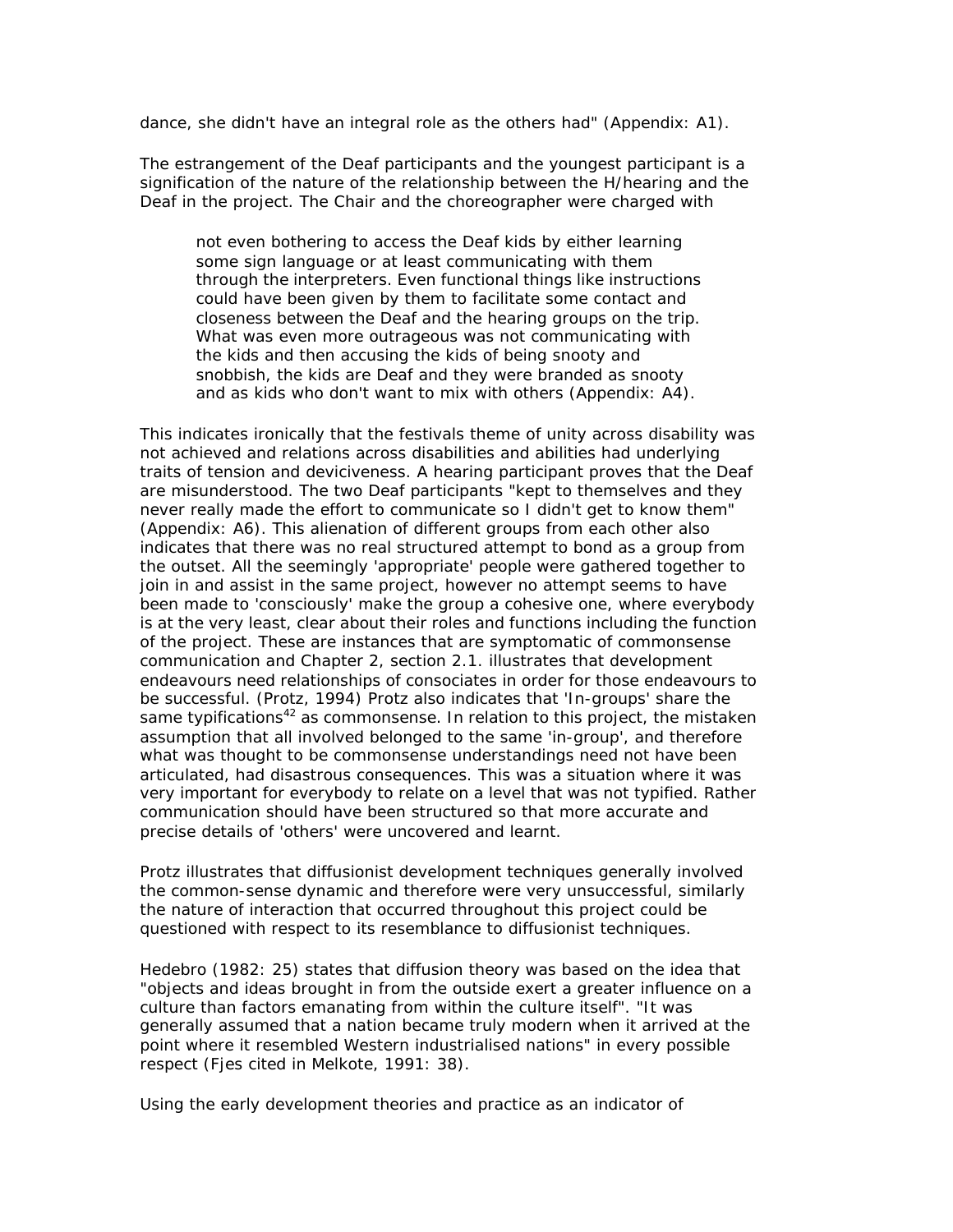$42$ Typification refers to the simplification of reality. Our thoughts are based on typifications and these or socially constructed. See chapter 2, section 2.1. for more details.

and deficient development practice it is quite interesting to interface the 'developed-underdeveloped' metaphor with the able-bodied and people with disabilities. In this instance judging from the use of music in a performance piece that employed three Deaf performers and the lack of extension of the remaining participants, what may be deduced is that there was a wholesale diffusion of a Hearing and able-bodied dance culture.

Disability culture<sup>43</sup> in relation to dance and performance was neither explored or used in any great detail. One of the most prolific of the factors (music) that was used was external to the Deaf disability culture. It may be argued that performances with Deaf artists, where dance is used without music, do not work artistically or aesthetically because music is more pleasura ble and audiences find it difficult to watch dance without music. This argument may be countered with an interrogation around the nature and purpose of performance. When people with disabilities perform, they are expected to conform instantaneously to mainstream standards without any consideration of whether this is appropriate or not. In this instance, the Deaf are expected to perform with sound and are expected to respond to auditory cues. Yet when Avant Garde artists walk of the sides of buildings, dance on the roof tops and hold performances that are days long, where audiences are given scant consideration (Trisha Brown, Twyla Tharp, Merce Cunningham) they are documented for their 'cutting edge' work in the arts. People within the field of disabilit y are however not given that privilege, especially by mainstream artists. They are judged according to how well the conform to mainstream art and by mainstream standards. Such is the unfortunate nature of the disability double standard!

Using the metaphor of development and underdevelopment in relation to able-bodied and disability, it may be deduced that the able body is a representation of what people with disabilities ought to strive to become. Development and disabi lity it seems must contend with this assertion and must strive towards it. Just as, through modernisation underdeveloped

<sup>43</sup>This indicates the use of alternative, more meaningful performance 'aids' rather than music which could have impacted more strongly on the Deaf participants (who were in the majority). There is a strong move, especially in performance, in dance to encompass Deaf people into dance because they are easier to work due to their 'able-bodies'. Therefore they are encouraged, more than other people with disabilities, to perform in dance and other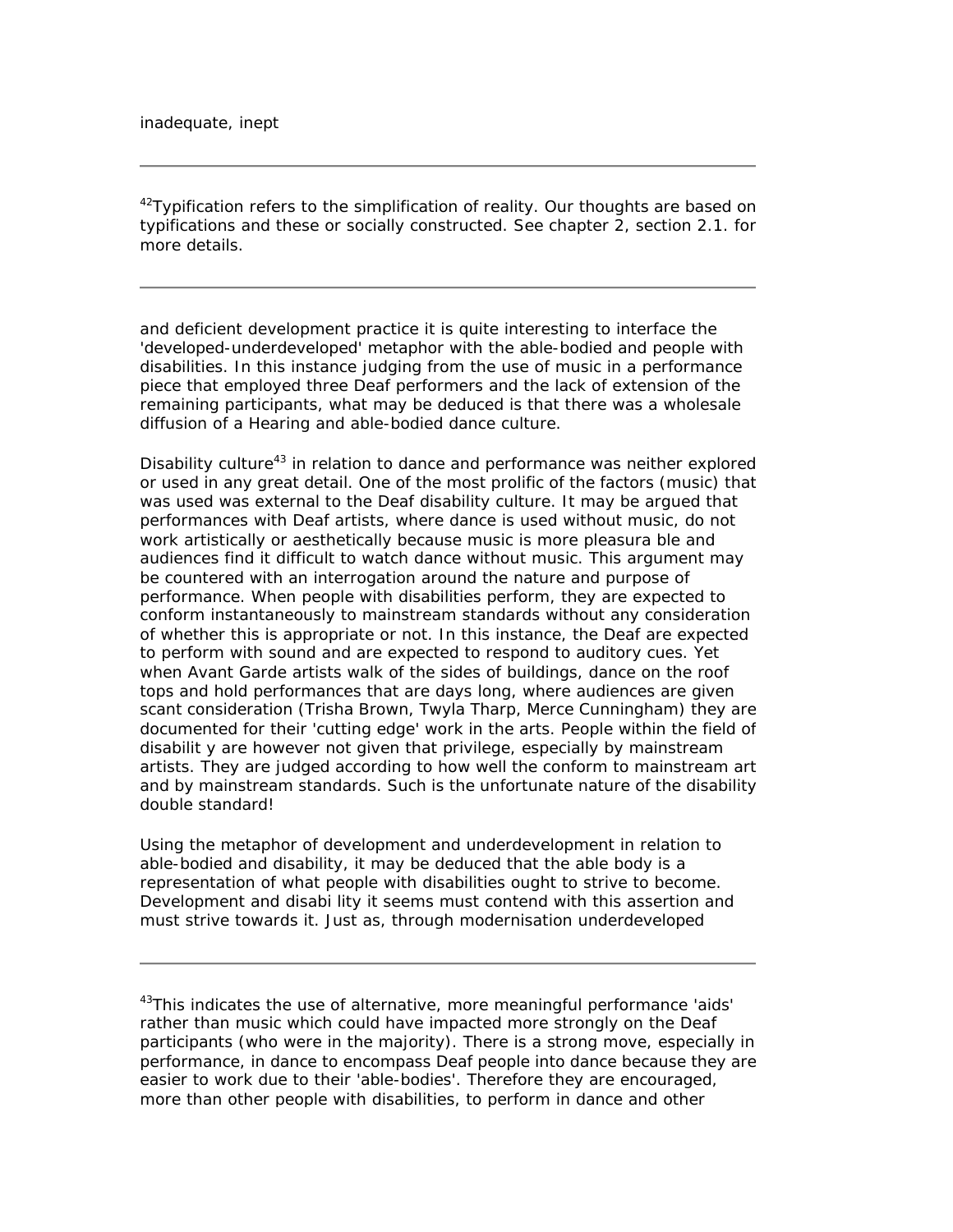physical artistic endeavours. This is very problematic because it tends to exclude people with other disabilities from this art form. Just as the participant who used a wheelchair was excluded on stage by the Deaf participants.

Nations had to strive to catch up with modern world, people with disabilities seem to have to strive to transform themselves into ' as-normal-as-possible' . Striving to make disabilities disappear is not developmental, but is forcing people with disabilities to achieve normalcy. This in the long run is cruel, frustrating and illogical.

In the development of disability, it is important not to make the same mistake that the modernisation development practitioners made. The west problematically projected themselves as the logical end of every underdeveloped societies development. Similarly, the logical aspiration of people with disabilities should be their own aspirations and not imposed by seemingly well-wishing agents of development. In relation to the arts it is equally important to allow for disability to form its own culture and it's own art. The strength of this should not be measured by the 'mainstream arts yardstick'. Enablement should not mean 'normality' - distance from or separation from disability. Art and existence should encompass disability fully.

In relation to the arts, it is also important through the cause of enablement that 'art experts' do not begin to occupy a dominant position in relation to creation and production. Art experts must not be allowed to peddle art expertise, servicing their own interests at the expense of the development aspects, where art becomes fetishised and is the sole focus of the endeavour and the 'art expert'- the sole font of knowledge.

The following concepts are derived from Frere's praxis for liberation and this helps to understand why development efforts need to be structured along certain strategies and procedures.

In relation to the kind of dance development that occurred, the basis of the work was focussed largely on teaching the participants specific dance sequences which they were to remember. This is reflective of the "banking method of teaching" $44$  and is very problematic for Freire asserts that such a method, " is characteristic of the ideology of oppression, negates education and knowledge as processes of inquiry" (Freire, 1972: 46). There was some workshopping done and this should have been the nature of the process rather than the basis for one rehearsal. Related to this is the 'gnosiological cycle' which describes two processes of learning. The first process is the production of knowledge and the second is when the produced knowledge is known or perceived. Freire asserts that in order to develop a critical

<sup>&</sup>lt;sup>44</sup>See chapter 2, section 2.1. for more details.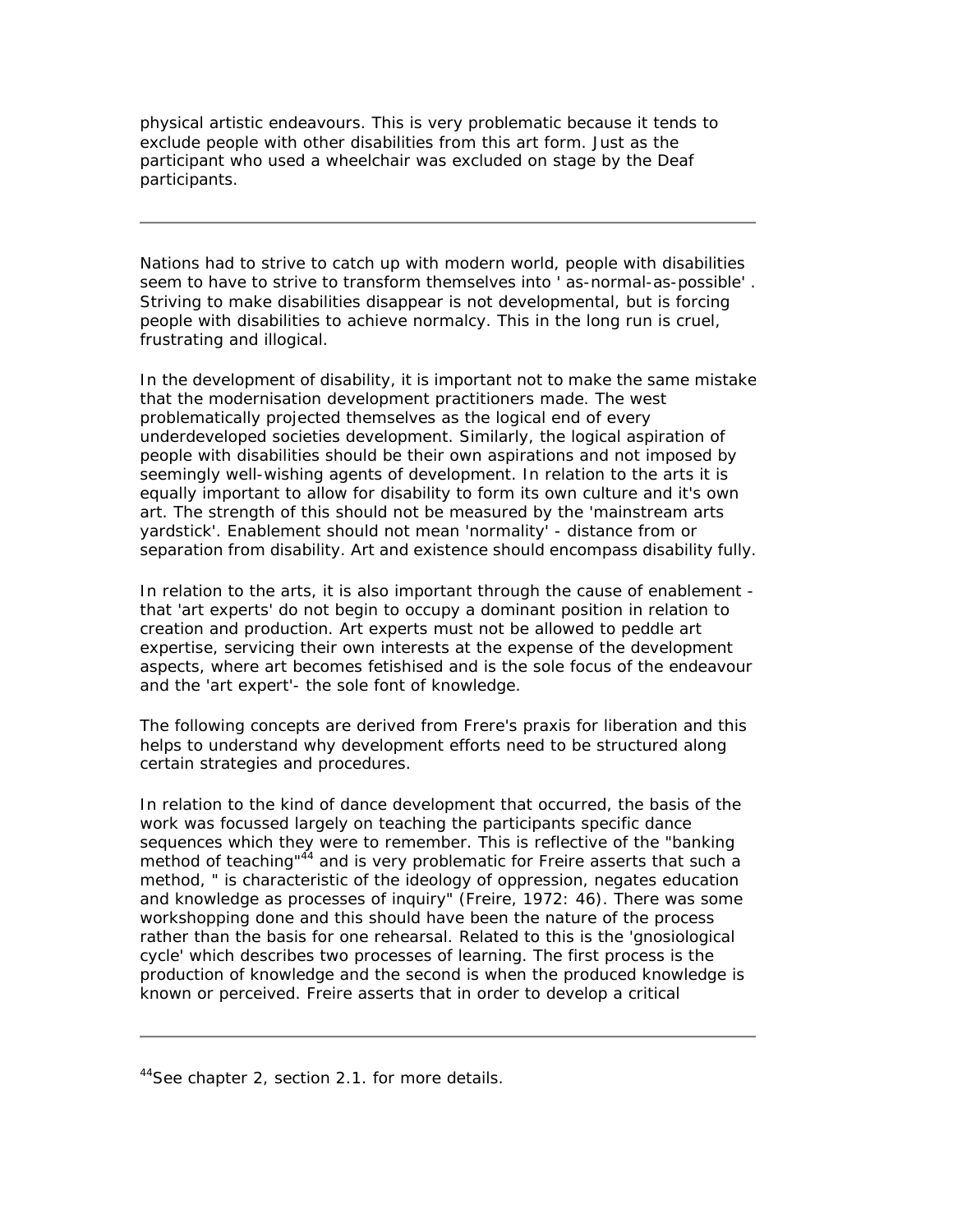consciousness together with creating situations for efficient and adequate learning, these two process m ust not be dichotomised or separated in a development endeavour. Therefore in relation to the process of dance development, participants should be provided with a forum to develop their own dance technique and language and this will more adequately serve a development endeavour rather than 'banking' dance steps into participants.

Servaes introduces the concept of 'reciprocal collaboration'<sup>45</sup> and in the context of this project, it appears that there were attempts to begin this way. However it seems that as the project progressed, the collaboration retrogressed. "We had occasions were these kids were bullied and shouted at. Even if this was discipline, it was very inconsistent discipline." (Appendix: A4)

In terms of the such a high-pressured, production oriented project, it is unwise to involve performers who are not mature in relation to performance as well as in relation to age. For the demands of such a situation could be damaging to the participants who are already unsure of themselves. "In the international arena, you have to have mature performers who have had a certain amount of training to carry off a performance. We put those kids under enormous pressure and we survived by the skin of our teeth!" (Appen dix: A 10)

Masilela (1996) discusses the concept of extension, which very much like the banking method of teaching, anaesthetizes the critical spirit and domesticates people. Masilela asserts that development agents and subjects need to engage in a constant 'problem-posing dialogue', but warns that this could lead to the 'epistemological arrogance' of the development agent which results in a 'hierarchical view of consciousness'.<sup>46</sup> In this in stance, the able-bodied people on the trip were very involved in doing things for the participants with disabilities. This was in relation to getting tickets, passports and money and also managing these on the actual trip by keeping them in 'safe places' for the participants with disabilities. "Some of the kids were not allowed to handle their own boarding passes and their passports, the life skills aspects of this trip were lacking and I found that to be a tragedy because it was such a good opportunity to extend these kids in those ways" (Appendix: A4). The overprotective response indicates a paternalistic attitude where the able bodied, in most respects, deemed

<sup>45</sup>See chapter 2, section 2.1. for more details.

<sup>46</sup>See chapter 2, section 2.1. for more details.

themselves knowledgable in relation to disability issues and act on this epistemological arroga nce.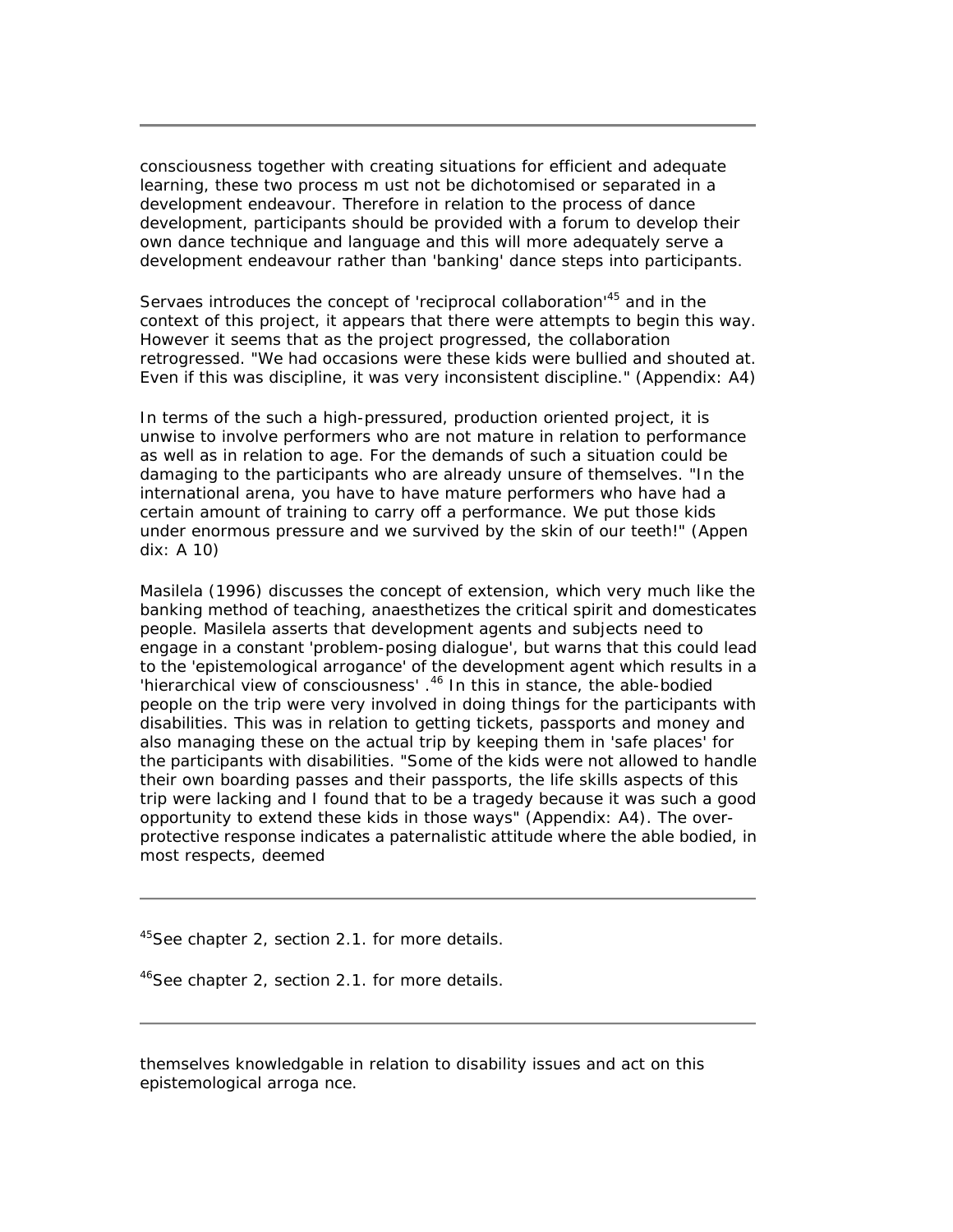The last aspect that needs to surface is the notion of equality. Lummis (1992 ) differentiates between two types or meanings of equality. In the first instance, equality refers to 'sameness or homogeneity' and in the second instance equality refers to 'just or fair' treatment. The first type of equality will be referred to as a 'naturalising equality'. This is were the noble ideal of equality is championed by the naturalisation of difference. This is illustrated by the choreographers attitude which was that he disregarded disability and was not going to make allowances for it in relation to not performing well enough. It is problematic for there is no attempt to develop a 'consocial' understanding of people that one is working so closely with. The naturalisation of difference does not service disability or the cause of disablement for mainstream society is always attempting to naturalise and thus ignore the difference that exists between people with disabilities and mainstream society. This attitude does however service mainstream society because this indicates that the differences that exist need not be addressed or 'redressed' and everybody will hereafter be the same. People with disabilities will still be disadvantaged. People with disabilities need to be treated differently in order to be treated fairly. The second type of equality champions difference and recognises the need to treat people fairly or justly, one may have to treat them differently. 'Difference equality' does not homogenise people but respects and allows for difference to exist.

One of the most encouraging aspects of this study is that all the participants, including the teachers and the choreographer state that they benefited from the project in terms of incidental learning. T his is in relation to the different cultures in Brazil, the different language, the interesting art forms. Although, better use of a foreign country could have been made in terms of tourism and in that amount of time, participants argue that more could have been done with them, rather than rehearsing. (Appendix: A4 and A6)

A project on such a large, involving so much of time, money and effort cannot afford to rely on 'incidental learning' as the focus and goal of its developmental endeavour. Therefore although this is encouraging, it also is revealed as a weakness of the project.

#### **3.2.2.3. Development of the teachers involved**

All the teachers and the choreographer reacted very positively to the experience of the conference and the festival. Many made valuable connections and were enlightened and challenged in terms of their own stereotypes surrounding disability and ability in relation to performance. The language barrier however proved to be a problem area.

In a sense it widened for me my whole perspective in terms of methodology and teaching where you saw teachers here still cling on to power, control, directing and orchestrating work. What we saw there were professionals and this gave me direction in terms of where I would like to see our students going in the future. (Appendix:A1)

Putting aside all the negative aspects the experience was rich for the simple reason \tab that you met lots of organised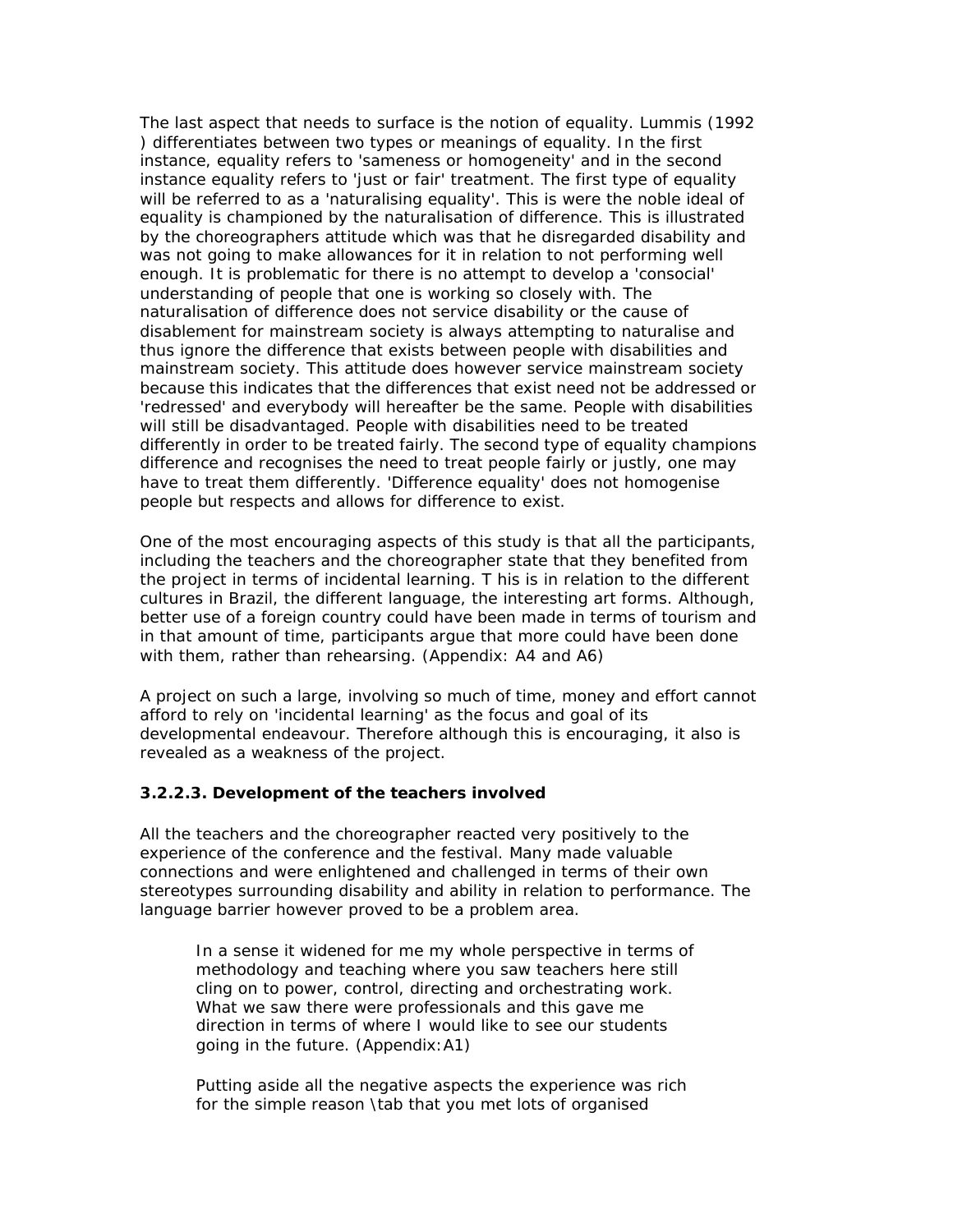people. This was the V.S.A.- Sao Paulo chapter. We had to do our best with the situation on an individual capacity. It was heart warming to find that the people who were running the V.S.A. branches elsewhere were disabled and they were very organised. Also I met with many artists, I' m an art specialist and this was for me a good part of the trip. Meeting people who were very giving in terms of sharing their work and allowing me to photocopy aspects to bring back, which I have done and I' ve used them beautifully in school. It was a real eye-opener in terms of seeing people with various disabilities doing such amazing work. (Appendix: A4)

The development of teachers in relation to the local context was not good. Much more could have been done in terms of enskilling the teachers with dance language and related techniques. "There was room to do more, we could have come away with more in relation to dance, how to teach, the skills." (Appendix: A7) Perhaps V.S.A. - KwaZulu Natal should consider sending more teachers to conferences around arts and disability since it appears to be so positive an experience.

### **3.2.3. Production, Art and Aesthetics**

In this section these aspects will be discussed in relation to the actual product that emerged from the project. As the production was a dance production and is an 'immediate' art form, the opinions of all the participants involved will be assessed including other members who watched the performance.

One of the teachers who participated stated that the whole group were floundering on stage because they were confused due to all the last minute changes that were made. Others stated that the performance was mediocre, while some thought it to be fantastic. (Appendices: A1-A11)

These opinions are varied and indicate that the route of production oriented work is not in the least bit - the easier route to travel in the quest for developing members capacity and proficiency in the arts. Since opinions in relation to the arts are so varied, it perhaps is better to develop members to the extent that they cultivate the confidence and esteem that developmental work can cultivate. This will enable them to deal adequately with differing opinions, which sometimes can be very damaging.

The choreographer does bring up an interesting point which is that good work can emerge out of developmental practices. (Appendix: A10) However, Albie Sachs gives a reason for why good work does not emerge out of development processes. "Instead of getting real criticism, we get solidarity criticism. Our artists are not pushed to improve the quality of their work, it is not enough to be politically correct." (Sachs quoted in Mda, 1996: 193)

Within the disability-arts-development framework, this can easily happen because people with disabilities are not expected to do so many things. Therefore if they even get up on stage, that in itself seems enough. Some argue that to put people with disabilities on stage is a ' revolutionary' exercise in advocacy. (Moodley, S., 1994: 108) However when one does not move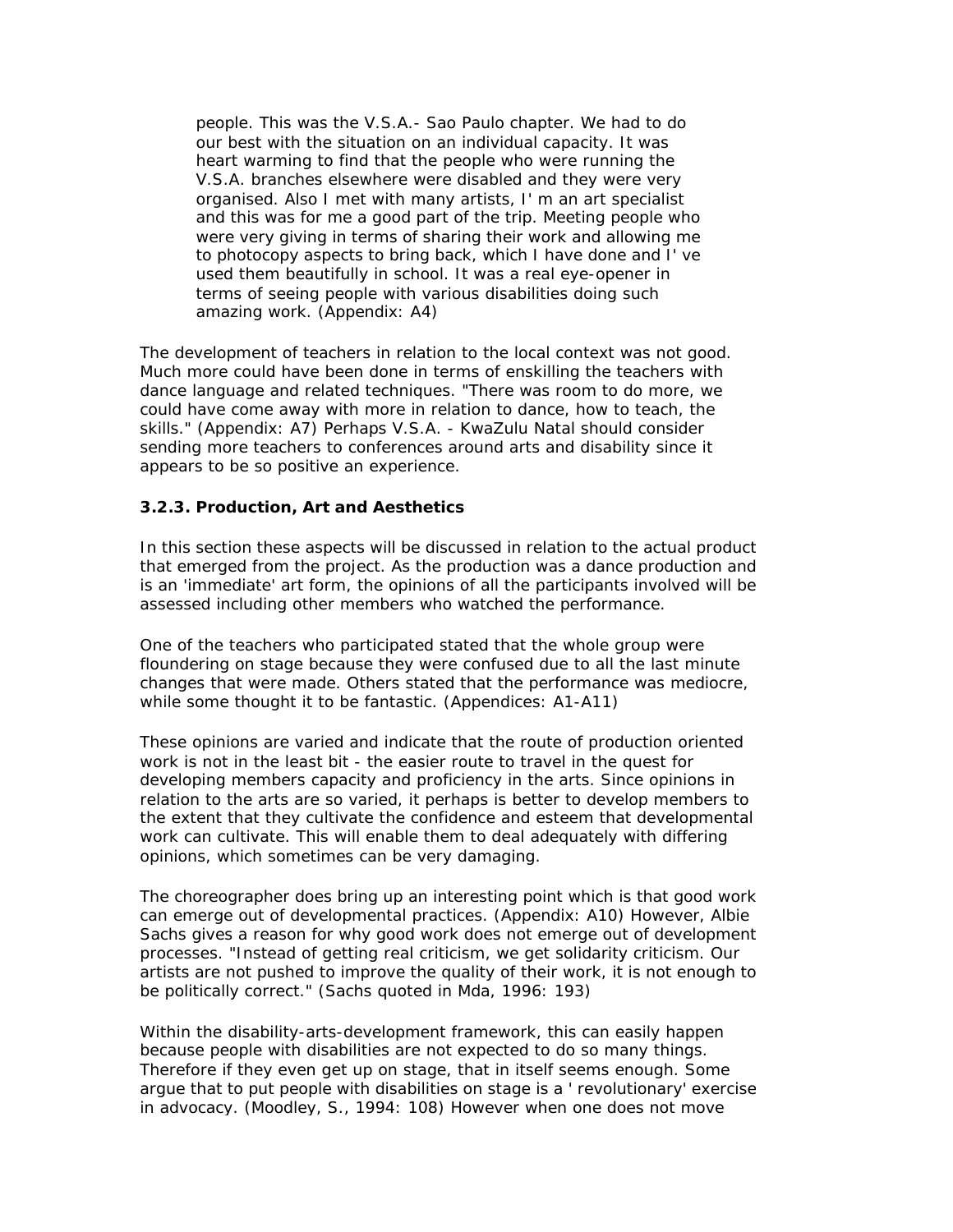beyond just 'getting onto stage', Sachs's assessment proves to be true: that disability practitioners themselves engage in 'solidarity criticism' therefore artists with disabilities are stunted and are not really developed to their full potential.

However development work need not be underscored by mediocrity. The very nature of serious development work (which challenges identity and the status quo) yields very good and intense work. Examples of this are works emerging from protest theatre, feminist and womanist playwrights and artists. Therefore it is important to focus the subject matter of development work. In South Africa in relation to protest theatre, artists focussed on dismantling apartheid and similarly feminist artists also had a focus which was on dismantling patriarchy. Therefore development work needs a balanced focus and not necessarily a fetishisation of art to yield good work in the arts. Disability development endeavours must be cultivate a relationship with the arts for political and developmental reasons and ironically for the sake of the arts itself.

#### **3.2.4. Local and International Contexts:**

The context of V.S.A. KwaZulu Natal has been discussed earlier, however it is necessary to recapitulate aspects of this in relation to the international context of V.S.A. The metaphor of international and local, developed and underdeveloped is once again useful to this context. V.S.A. cannot take it's lead from the international organisation to define local aims and goals because the contexts are so different. One member of V.S.A. - KwaZulu Natal articulates this difference well:

If you contextualise the international aims of V.S.A., which are towards fully integrating differently abled members of society in that society, you find it very difficult. If you look at Europe, it has structures, so you can question its ideology. Here we have a new government that is meant to be putting this ethos in place while the structures are still dysfunctional. (Appendix: A3)

The developed world has different contexts, politically, economically and socially. The idea is not for VSA to mirror the reality of the west but to help the local people with disabilities understand and make sense of their own reality. Hence they (the local people whom V.S.A. is meant to service) will develop their own aspiration and goals.

In reaction to the question of who V.S.A. - KwaZulu Natal's 'niche market is, the chair stated that most of the programmes currently run are directed at schools. She also stated that although V.S.A. - Kwa Zulu Natal sought to move away from the school context, teachers had not yet internalised issues related to art, development and disability. (Appendix: A1) Her remarks indicate the inception of some of the problems related to V.S.A. - KwaZulu Natal's participation in the festival. The only group that the organisation could draw from was the schools. These are not professional artists yet they were trained in a convoluted way and were pressured into delivering performances on a professional stage as if they were professional artists. One of the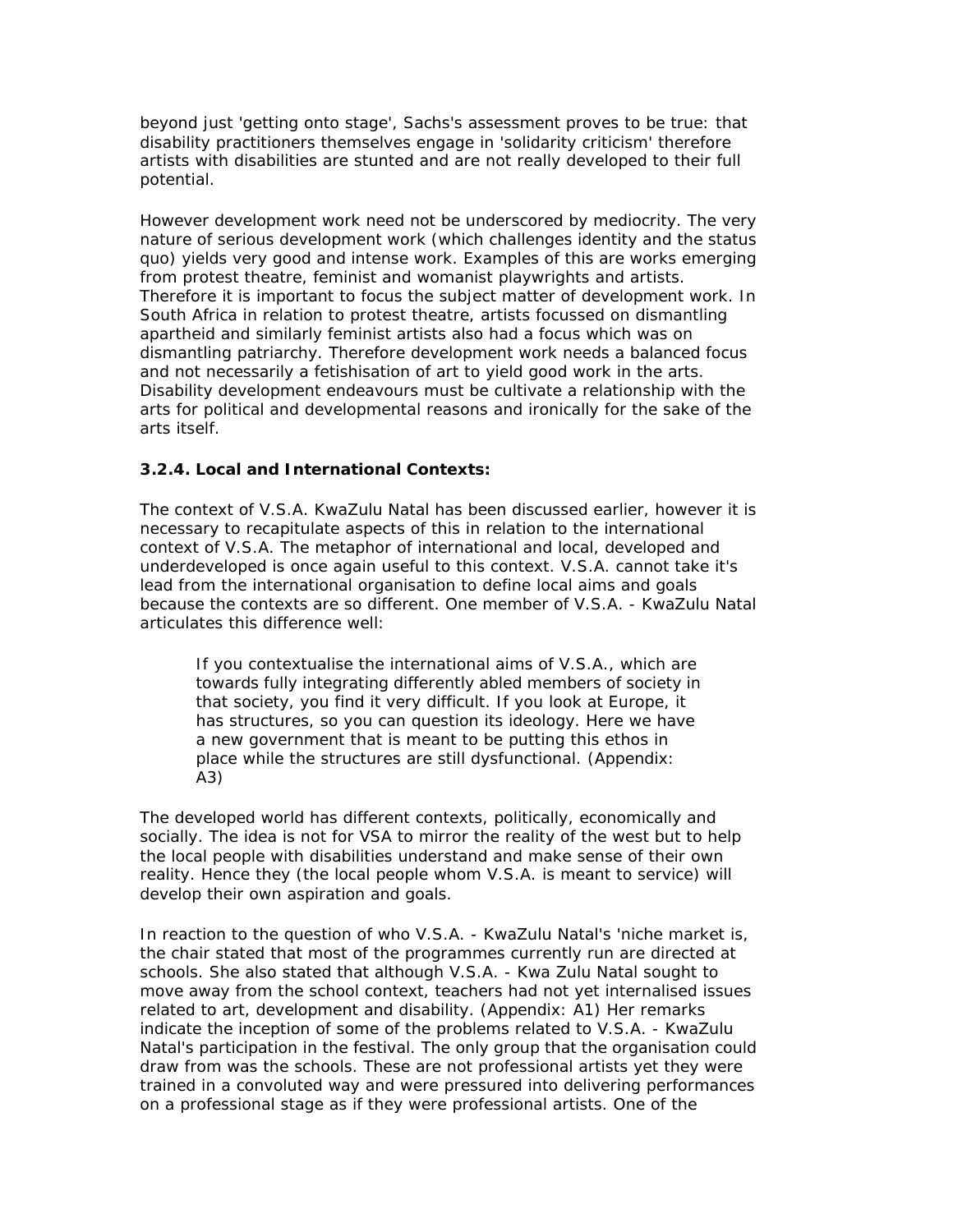members states that, "The short term goal is, as quickly as possible to empower as many teachers as possible because they are at the grassroots." (Appendix: A3) This point is well made and in order to develop the level of professionals that are present in international arenas, the start needs to be from the basic point which is education. The problem with this project was that international capacity was confused with local capacity. Therefore it remains clear that the local context must be more closely interrogated by the V.S.A. KwaZulu Natal.

Another issue related to the local - international debate is that international festivals cannot really be about development. The choreographer illustrates this: " What the international audiences want from South Africa is drums, African dancing and maybe a little bit of Indian dancing. They don' t want to see people coming to terms with themselves. One of the directors said to me that the piece was good but where were the drums. We are expected to do cultural tourism!"(Appendix: A10)

Therefore it is exceedingly difficult to delineate from the expectations of international audiences, irrespective of whether they are of developed or developing world status. If V. S.A. KwaZulu Natal continues to take amateurs to professional stages, then the perception of South Africa or the artists with disabilities in South Africa will be that they are amateurs. Locally, artists need to be developed so that they gain a level of c onfidence, maturity and esteem so that when they perform internationally, they are doing it as professionals and can field their own responses to the expectations of international audiences. However, "they are making the mistake again and are taking children to the festival in Los Angeles in 1999" (Appendix: A10).

Festivals are about careerism, show casing professional talent and are mainstream art events in the sense that they are not developmental, therefore merging development work with production work do not work in tandem and often have conflicting results.

### **3.4. FINDINGS:**

The general findings of the analysis can be summarised in the following table.

The normative theory of  $V \subseteq A$ . KwaZulu Natal is tangential to the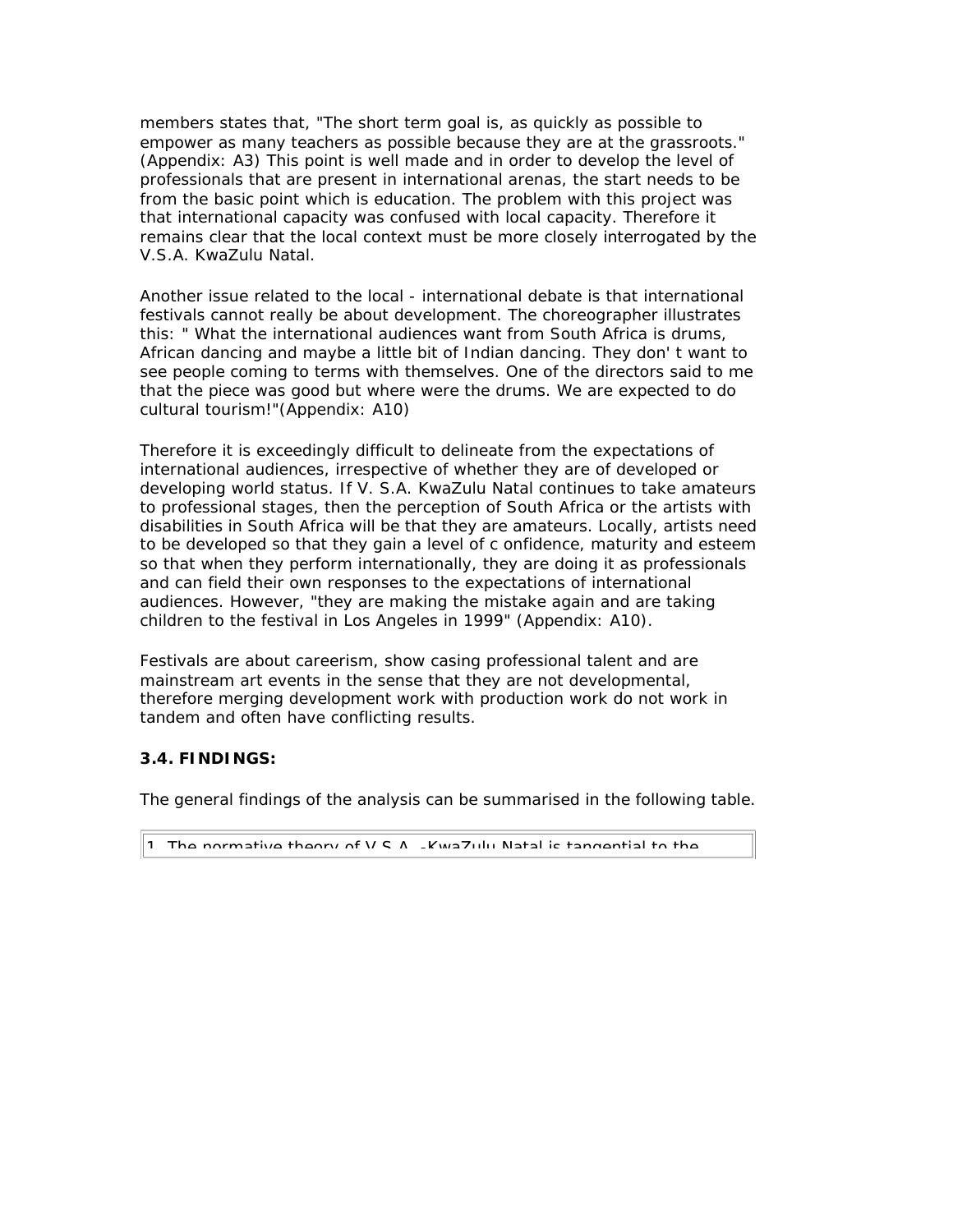relevant parties.

8. There is lack of self-reflexive critique.

9. There is a lack of clear development strategies.

10. There is lack of human resource development in relation to membership.

### **CHAPTER FOUR**

# **4.1. RECOMMENDATIONS:**

Edgar Pieterse (1995:1) analyses the crisis that many non-governmental organisations and other development agencies are undergoing and he concludes that:

In broad terms it seems as if these sectors simply seem ill equipped to deal with the 'new' challenges. This is often explained in terms of capacity limitations. However, this explanation is too glib and shallow. The problems run much deeper and have to do with the very basic (ideological) understanding of why these movements exist and what their roles are. Also, it is related to the modes of operation, types of strategies and structuring of these organisations, I would argue that progressive civil society organisations are in a crisis because their style of organising, philosophy and mission are outdated and inappropriate.

V.S.A. - KwaZulu Natal is a fairly new organisation, however it appears to be afflicted with these 'old ideological and operational problems' . Therefore this section is divided into three aspects. The first deals with ideological reassessments, the second aspect deals with organisational/operational development and the third aspect deals with funding.

### **4.1.1. Ideological Reassessments:**

The research undertaken in this project has illustrated that the normative theory of V.S.A. - KwaZulu Natal and the context of KwaZulu Natal do not correlate.<sup>47</sup> Therefore it is recommended that the organisation undertake a serious ideological review to redefine it's purpose and function in relation to the context that V.S.A. finds itself in. Pieterse (1995:12) illustrates that this contextual analysis needs to be more in-depth and less superficial and he introduces some useful "conceptual implications" of such in-depth analysis:

Recognising that transformations occur across a much broader terrain than simply institutional politics and economics, but also in everyday spaces such as the household, the locality, gender relations, personal empowerment, etc., without failing to draw the connection between such everyday and larger transformation processes; and -autonomous actions and community-driven processes require a much deeper appreciation of what a locality has to offer in terms of the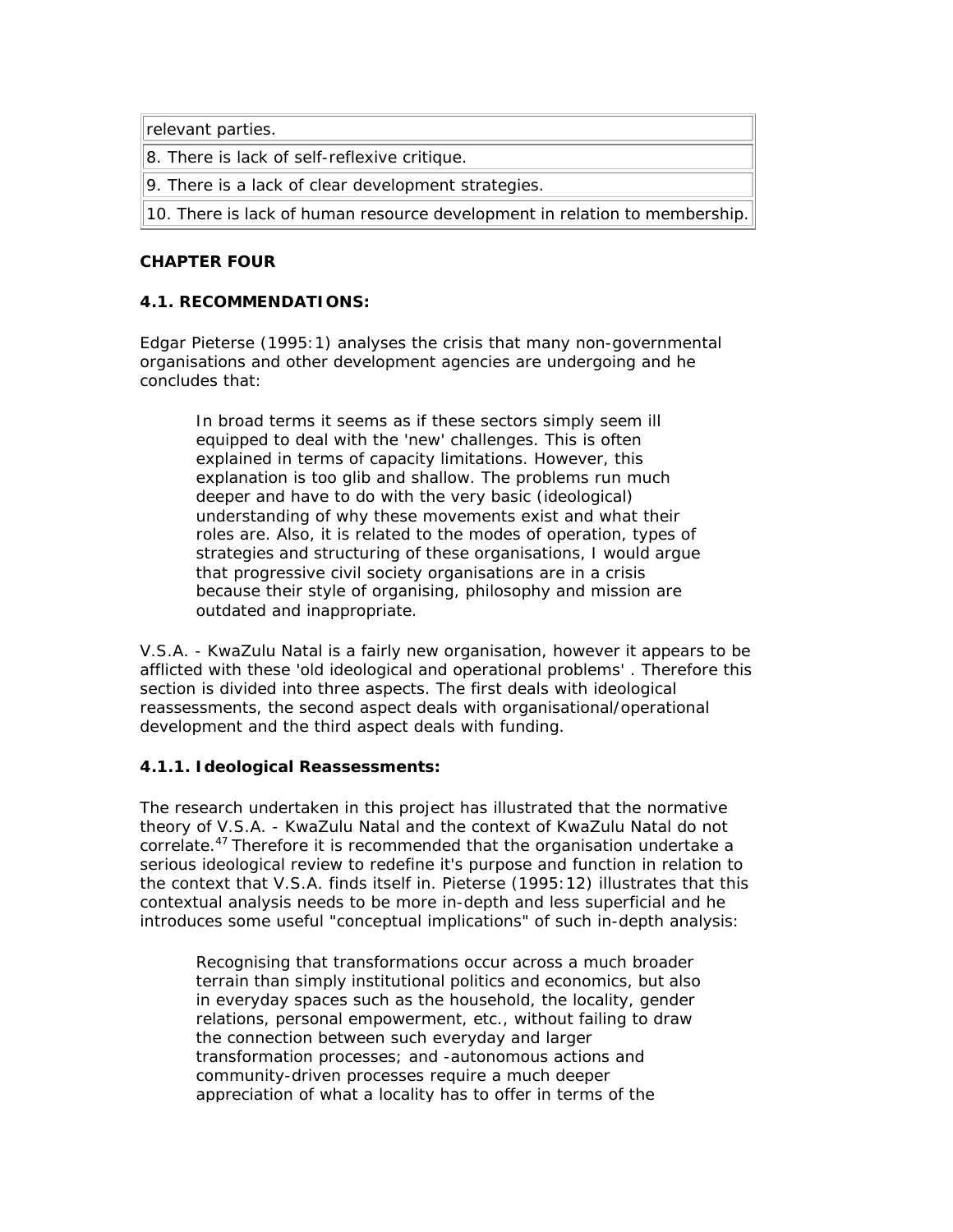necessary ' social fabric' to sustain development actions and transformatory political practise.

In relation to V.S.A. - KwaZulu Natal, there should be a focus on the development of it's members and the constituents that it serves . This could begin on a very basic scale in relation to awareness, where constituents (participants in projects, pupils with disabilities and teachers in such schools) are made aware of what V.S.A.- KwaZulu Natal is all about. This, of course, should follow the internal V.S.A. - KwaZulu Natal ideological reassessment.

\Sulemana Abudulai (cited in Thomforde, 1998: 76) gives disability an assessment and discovers that in many countries the experience of disability organisations are the same. "The associations have been started by wellmeaning but often self-interested people, the initial

<sup>47</sup>See chapter three, section 3.3.

objectives are often not 'owned' by the wider membership." Abudulai asks a few key questions that are very relevant to the re-assessment of any organisation: "why are associations needed, what activities should be carried out, what leadership structures are appropriate, what decision-making systems are most transparent and how financial accountability can be promoted".

Given that V.S.A. - KwaZulu Natal is also an arts organisation, it is crucial to reiterate the urgency for it to question and reassess the purpose and function of disability-arts alliance that was formed by disability organisations. This is indeed the nucleus of V.S.A. - KwaZulu Natal's ideological reassessment. Rather than engaging on a large scale in international festivals, the resources (time, money, effort) may be put to better use by focussing them on local projects that are more sustained and alternatively on organisational development and capacity building.

Coetzee (1989: 4-8) states that, " people involved in development must be placed radically in the centre, development must be grounded in consciousness". If V.S.A. - KwaZulu Natal's agenda is developmental, then the following concepts are crucial for the organisation to consider in the quest for sustainable development processes. Freire' s liberatory praxis in relation to (among various other aspects) the cultivation of a critical consciousness is central to the development of disability, especially when this development is attempted through the medium of the arts. Key questions surrounding the nature of disablement, identity and social constructions of disability need to be contested by people with disabilities themselves.

hooks (1993: 147-148) states that "because the colonizing forces are so powerful a decolonization political process should be fundamental to our lives and is not" . Similarly, disablement could be easily compared to colonisation.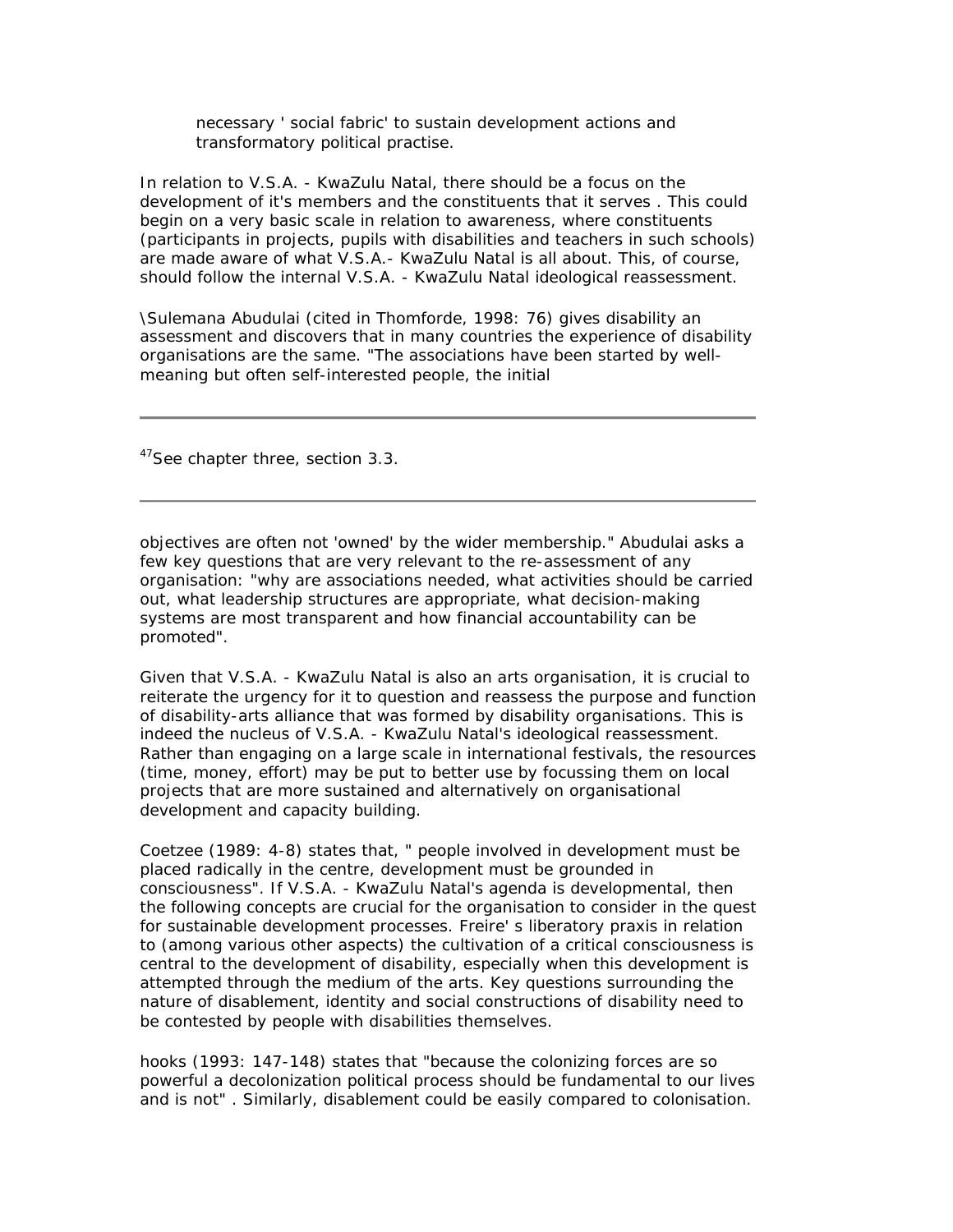People with disabilities also have to challenge the powerful and devicive disablement ideology and this process should be fundamental to the lives of all people with disabilities and all people who work with disability organisations so that on the ideological battlefield, disablement dies.

Linked to the notion of identity, it is important to remember that the experience of disablement is multifaceted and engagement with the arts in this context should seek uncover the extremities of this multifaceted nature of disablement.

Stephen D. Biggs (1995: 4) introduces and problematises the" social construction of knowledge and the social control of information" . In relation to the development question, development agents may become tyrannous in relation to the social control of information.

In the instance of this project, the choreographer was brought in from The Playhouse Company, which is an arts based production company. For all intents and purposes, this is a space where the arts are fetishised. If the arts becomes fetishised and is the only focus in a development endeavour, the possibility of the polarisation of disabilities into different art forms (according to 'convenience') is large. This polarisation refers to the way the Deaf are eagerly recruited to perform in dance and other 'physical' art forms due to the fact that they usually have bodies closest to 'normality' with no physical disability other than being unable to hear. Therefore they make 'convenient dancers' . In the same vein, Blind people are recruited for their voices because this aspect in them is closest to normality and so to, people with physical disabilities are generally encouraged to write and act.

In this dance project, three of the four performers were Deaf and 'ablebodied' while the child with the physical disability was reported to have been excluded by the Deaf performers and her abilities was not extended by the choreographer.<sup>48</sup> The fifth performer was a speaker, who had a physical disabled. In terms of 'artistic-disability stereotypes' , this project supported rather than challenged these stereotypes and this kind of polarisation feeds a negative and devicive attitude amongst artists with disabilities. Thus situations arise where specific disability groups start to exclusively 'own' specific art forms.

This is very problematic for four reasons. Firstly, it could encourage division among people with different disabilities. Secondly, it could unnecessarily exclude people with specific dis abilities from specific art forms and this could, at a later stage, lead to these people excluding themselves unnecessarily. Thirdly, Peter Brinson (1991: 66-69) argues that the discourse of the arts provides a range of knowledges that everybody should in teract with. Without this interaction with the arts, the development of the person will be 'lopsided' and barren. Therefore even people with disabilities need to be afforded the right to experiment with the arts and choose the form/s that they are most comf ortable with. Fourthly, the arts serve as a primary site of creation and in a sense is a form of knowledge production. In relation to development , if the interaction with this site is obstructed or distorted, then this cannot be a development endeavour f or people need to be afforded with the right to engage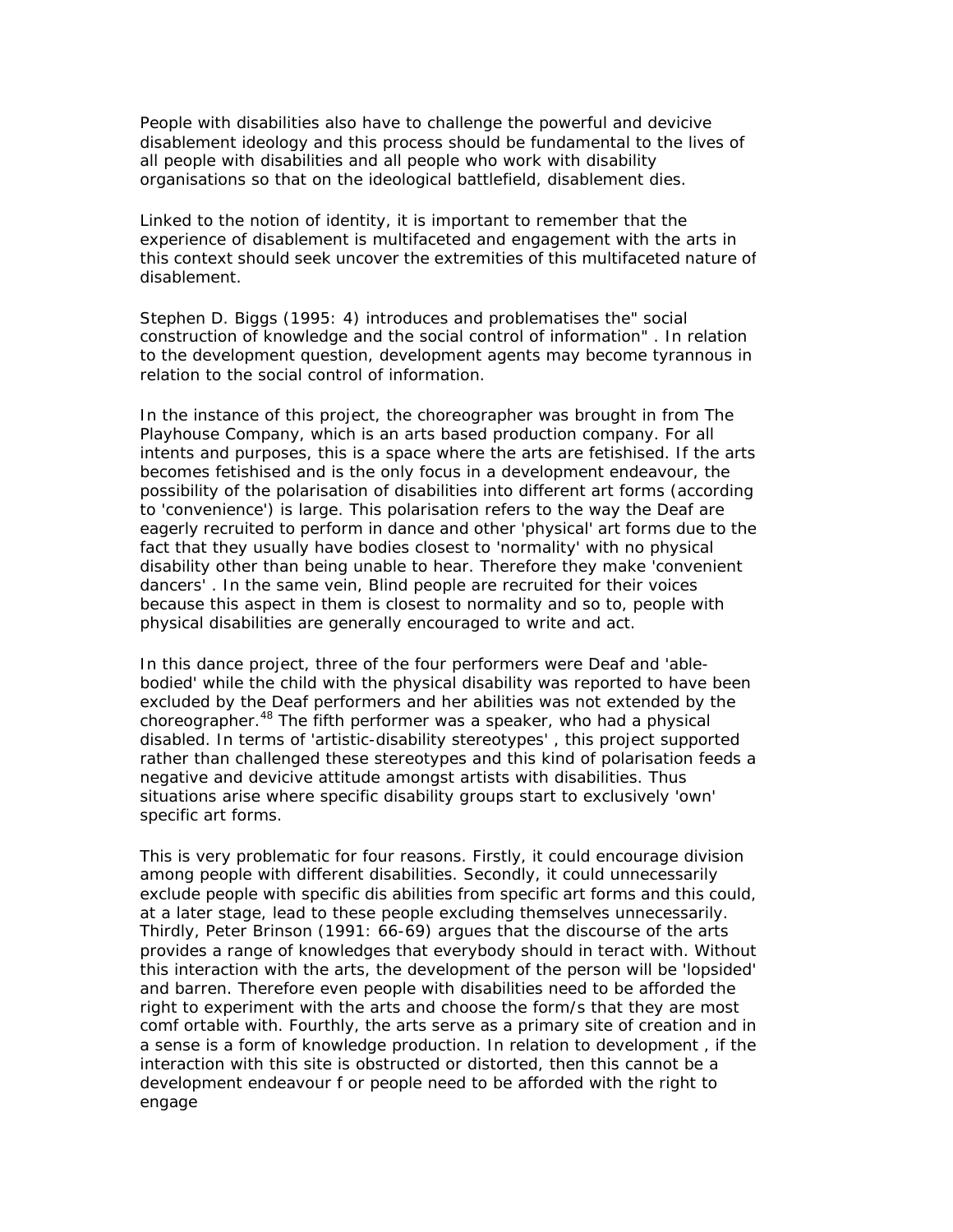<sup>48</sup>See chapter 3, section 3.2.

with the arts on their own terms."Conscientisation in Freire's schema restores people the right to produce knowledge based upon their own experience and values, patterns of social action and awareness." (Tomaselli and Aldridge, 1996: 65)

The value, however of attending this festival was that the participants own stereotypes were seriously challenged by the level of performance given by artists with even more severe disabilities than their own. One participant remarked that he felt ashamed of himself and another participant stated that she was shocked at the level of ability of people more severely disabled than herself. This proved to be very empowering and for this reason attending this festival was a very exemplary thing to do.

This concludes the section on ideological reassessments, however this is by no means an exhausted categorization of what development agencies should take into consideration when reviewing their programmes and processes.

#### **4.1.2. Organisational or Operational Reassessments:**

From the findings in Chapter Three, it was deduced that V.S.A. - KwaZulu Natal has some difficulty in relation to operational issues. Popular participation is a method endorsed by the World Bank and other donor agencies. "Popular participation is seen as a process whereby those with legitimate interests in a project influence decisions which affect them." (an and Ladbury cited in Biggs, 1995: 2) In the case of V.S.A. - KwaZulu Natal, it is evident that the subjects who had a legitimate interest in those particular project were not afforded the chance to make any meaningful decisions that affected them. This is disempowering and V.S.A. - KwaZulu Natal needs to structure programmes and projects in ways that ena ble the people that they affect to engage in their own decision making processes.

Some of the participants stated that the process evolved into a dictatorship and one participant expressed fear at raising her own personal problems in the duration of the pro ject, with the development agents.

Pieterse (1995/04: 15) states that:

The new forms of organisational design need to be based on what Mulgan defines as **weak power**. The traditional and prevalent forms of organisation, in turn, is called strong power because it relies on threat, coercion, sanction and rules to induce compliance. The preferred weak power is decentralised, without a single leadership; communication is horizontal Accountability can flow in more than one direction.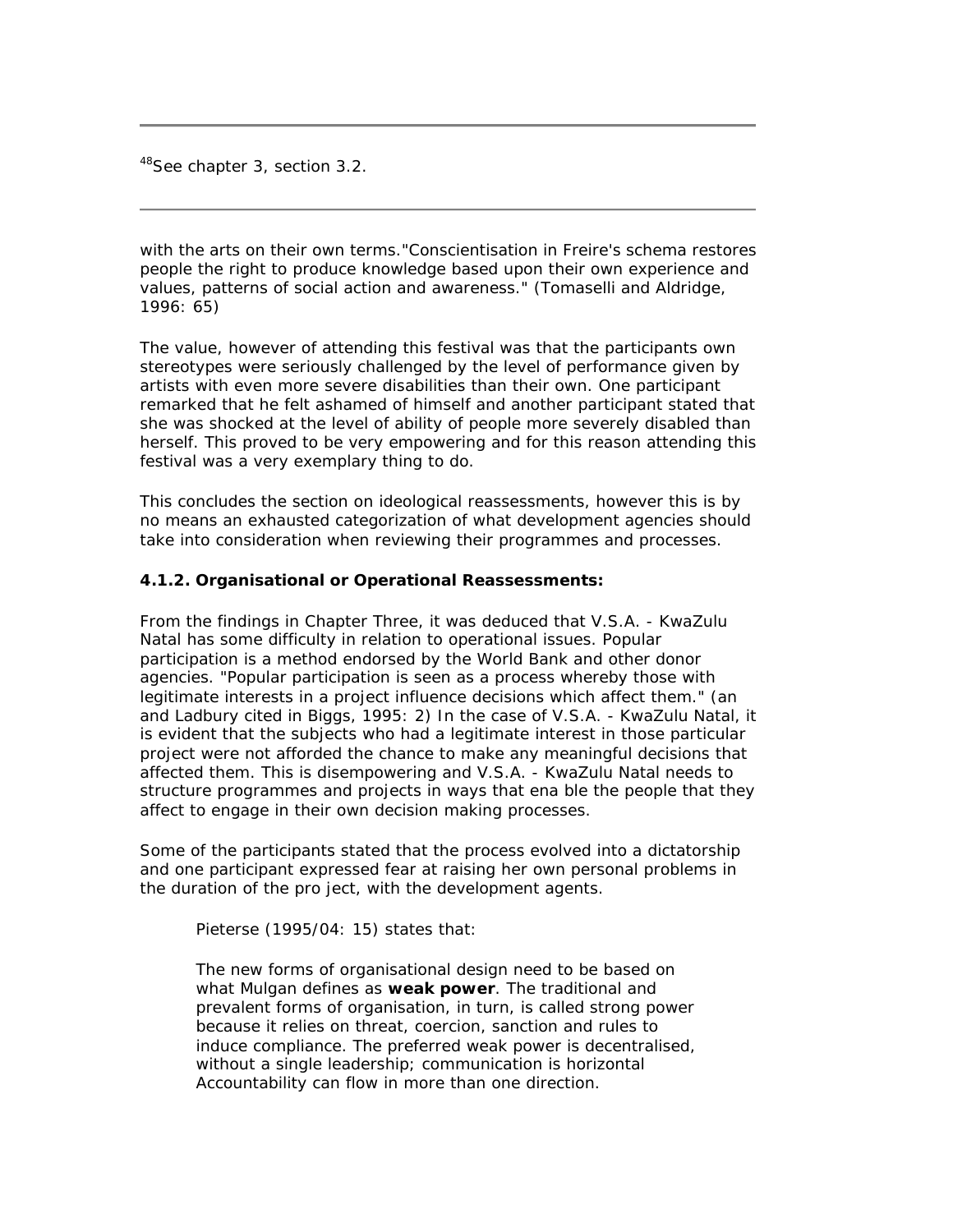Hence, V.S.A. - KwaZulu Natal is urged to engage with this conceptual change. V.S.A. - KwaZulu Natal is a voluntary organisation and the weak power model would match this structure very well.

Pieterse (1995/04: 20-21) illustrates the point that development agencies seem not to appreciate human resource development. He argues that such development is at the crux of organisational strength and if not nurtured, broad development goals will be unattainable. V.S.A. - KwaZulu Natal states that it's 'niche market' is schools for children with disabilities. The membership largely is formulated by teachers from these schools. One of the members states that it is these teachers that must be the focus of V.S.A. - KwaZulu Natal's development efforts because they are a t 'grassroots level' and they are the most connected to the children with disabilities. If they are empowered in relation to disability-arts development and if they are made to internalise this ideology, they would make the spaces for the children also to imbibe this ideology. All the teachers in schools for children with disabilities are able to reach a much larger 'clientele' than V.S.A. - KwaZulu Natal would be able to on it's own. Therefore, as part of crucial need to develop human resources, teachers should be drawn into this process by offering them skills in art and development.

Many of the participants complained that V.S.A. - KwaZulu Natal had networked poorly with the national and the international host organisation. Pieterse (1995/04: 13) differentiates " tiers" of networking where "tiers refers to the distinction between micro, local, regional, national, sub-continental, continental, the South, and global" .

For V.S.A. - KwaZulu Natal, it is clear that there was confusion in th is regard. Therefore the question arises around what sort of communication should occur at what level. Biggs (1995/06: 3) questions the amount of information "that different parties should have about each other in order to make their own informed decisions and " participate" in different ways in different arenas of discourse" . With the case of V.S.A. - KwaZulu Natal, teachers involved and the choreographer complained of the constant lack of or equivocal nature of the information disseminated. This may have been due to time constraints etc., however it proved to be a huge impediment in the end. Pieterse's distinctions of networks help to differentiate the levels on which communication should occur in different instances. On the micro level. <sup>49</sup> communication should occur on the level of consociates, where a large amount of detail is uncovered and assumptions, commonsense understandings and typifications are not relied upon. $50$ 

Pieterse (1995/04:14) discusses and commonsense the advantages of good networking valuable in the context of a developmental agency. Besides increasing which are very awareness of the agency's existence, good networking may draw in support from various sectors of society. opportunities to engage with "similar organisations that may contribute to qualitatitive improvements of knowledge and skills" (Pieterse, 1995:14). Part of networking documenting the success or short comings of projects. This selfreflective documentation is is invaluable to the organisation future planning as well as to other similar organisations.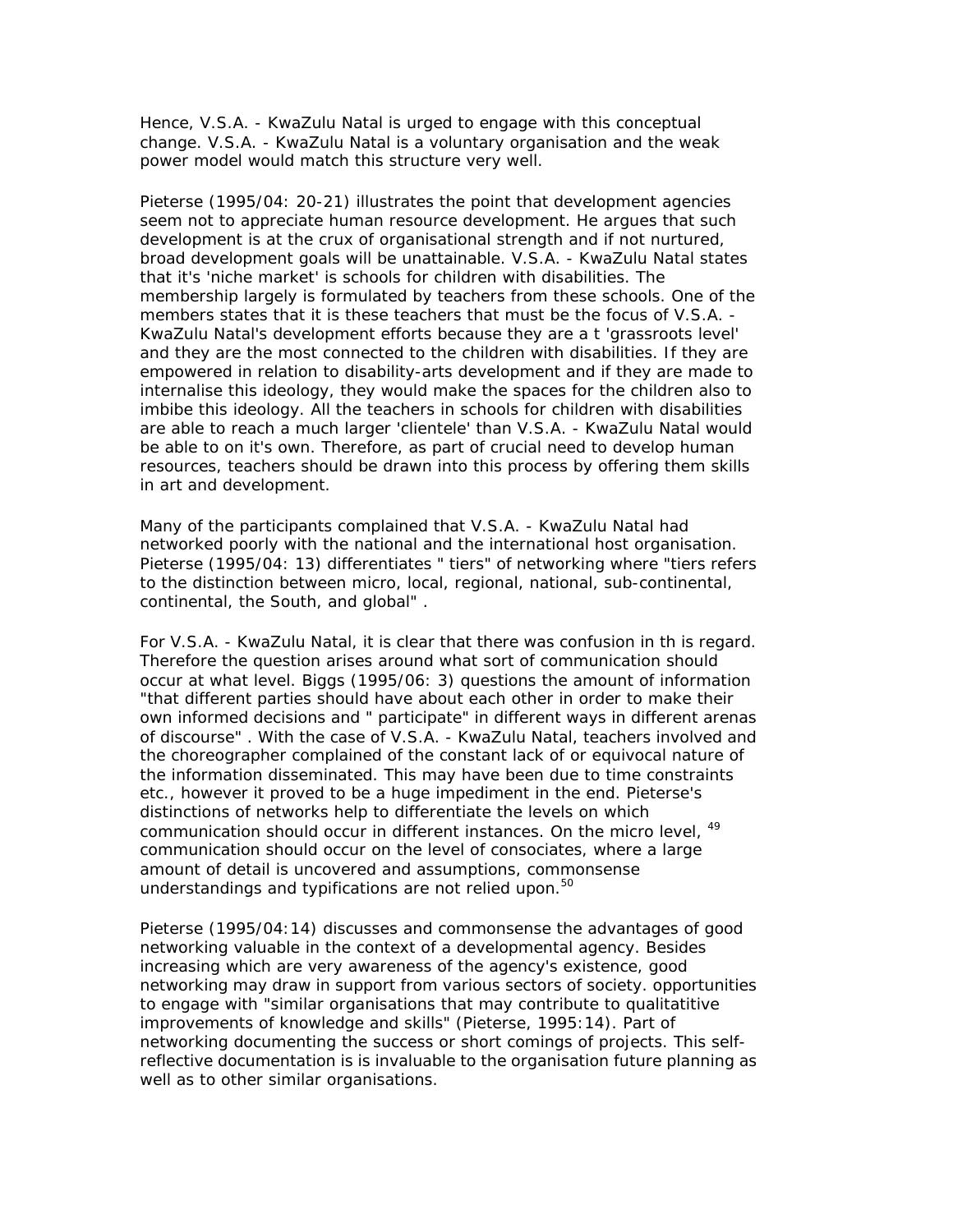The methodology of Participatory Rural Appraisal (PRA) is extremely useful for the context of development agencies and process development. It has provided a methodology for changing traditional development models to more participative and people-centred approaches. "PRA itself is undergoing significant evolution as it is put to use by a multitude of agencies from villagers to World Bank officials" (N. Narayansamy and R. Ramesh, 1996: 56). 'Process Observation' ; 'Quality Circles' 'Ranking and Scoring' and 'force-field' analysis are concepts that fall within the PRA paradigm. These concepts are particularly useful to the case of V.S.A. - KwaZulu Natal and are therefore submitted as working tools that may be used for organisational development.

"Process observation is a method of documenting, reflecting on and evaluating the implementation of PRA. It is a critical component in PRA." (N. Narayansamy and R. Ramesh, 1996: 56) Process observation provides for immediate feedback, builds confidence, improves existing methods and adds to accuracy and reliability. This is a method whose success depends on the openness and flexibility of the practitioners involved. It is also important to remember that proces s observation is also most successful when it is in a sense cyclic. "The quality of PRA and its credibility will be improved if the process is observed,

 $49$ All the participants and the teachers and the choreographer involved were part of the 'micro network'.

<sup>50</sup>See chapter two for a detailed explanation of the terms: consociate, typification understandings.

reflected upon and learning experiences fed back into practice." (N. Narayansamy and R. Ramesh, 1996: 56) Narayansamy and Ramesh provide a detailed guideline and checklist for PRA practitioners and this proves to be very useful and is certainly worth consulting.

A quality circle is a small group between three and twelve people who do similar work, voluntarily meeting together regularly for about an hour per week in paid time, who are trained to identify, analyse and solve some of the problems in their work, presenting solutions to management, and where possible, implementing the solutions themselves. (Hutchins cited Kumar, A., 1996: 54)

Quality circles are easily pliable to fit differing contexts. They offer a forum to create a more satisfactory working environment and quality circles are based on the fact that "given the right environment, people do want to work" (Kumar, A. 1996: 54). For V.S.A. - KwaZulu Natal this could provide a way into developing more order, better dissemination of information and could encourage more lateral and organic communication amongst internal members of the organisation.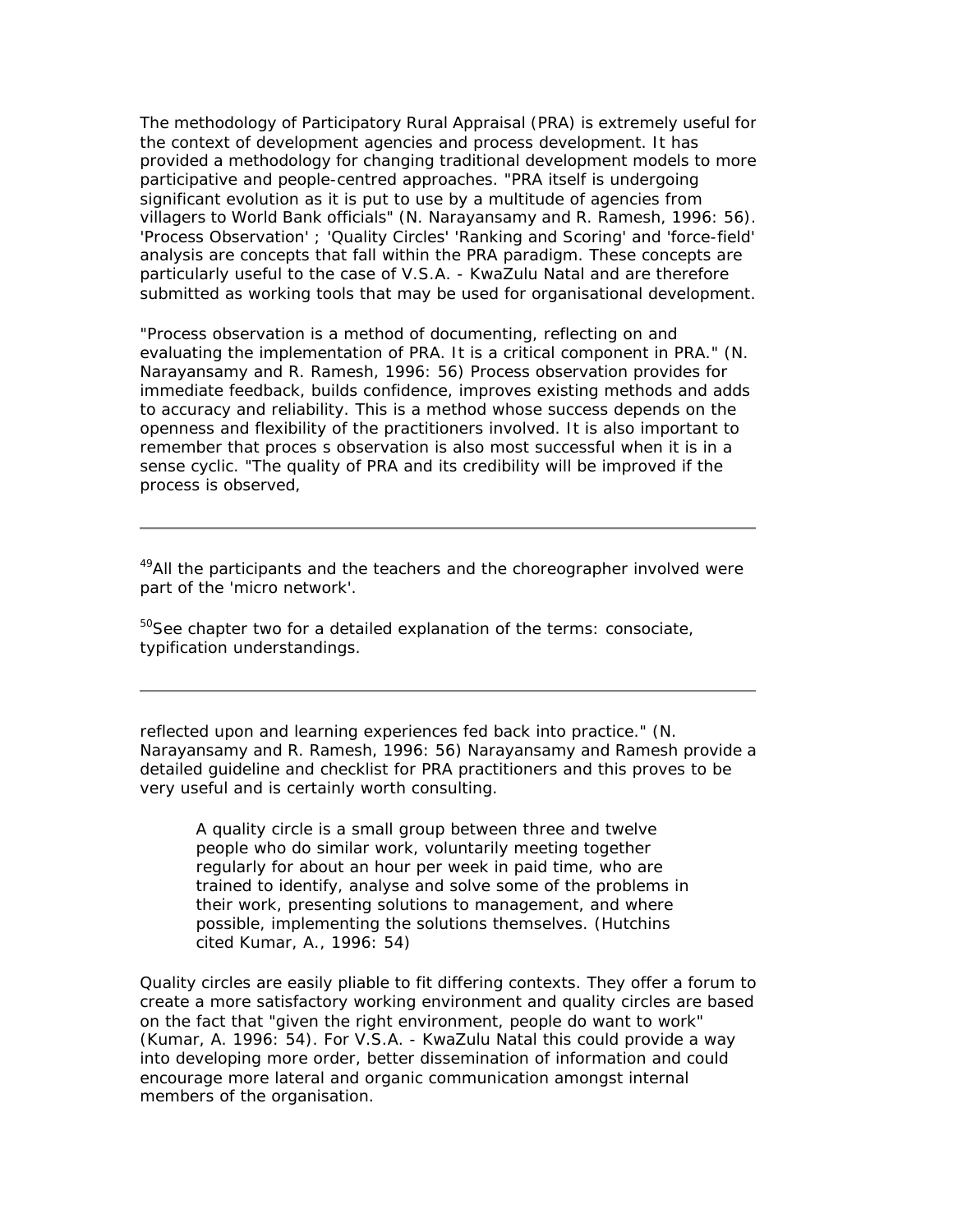Linked closely to the concept of quality circles, Michael Warner outlines a method of strategic planning that he refers to as 'force-field analysis'. (PLA Notes, 1995: 3) This type of analysis necessitates the need for the analysis of external forces when engaging in internal strategic planning. This could aid in determining "constraints and opportunities which shape the future of any aspect of development" (PLA Notes: 1995: 3). V.S.A. - KwaZulu Natal may use this method of strategic planning in order to develop more concise 'specific objectives' that are to direct the energy of the organisation. These objectives should be reviewed periodically.

"Ranking and scoring exercises can be used to explore people's perceptions, elicit their criteria and understand their choices regarding a wide range of subjects." (PLA, 1998: 85) V.S.A. - KwaZulu Natal can use these PRA tools to discover a whole range of aspects. In relation to the internal organisation, members can, through this method, devise a new normative theory for the organisation and decide on the suitability of projects. For ranking initiates discussion around possibilities. Externally, participants opinions of projects may be gathered and success of projects may be determined. It is recommended that V.S.A. - KwaZulu Natal to consult and explore these valuable methods.

Thus, this section is concluded with a final suggestion. Give n that V.S.A. - KwaZulu Natal's niche market is schools for children with disabilities, and given that the teachers who participated in the project, stated that the congress and the festival was very enlightening, V.S.A. - KwaZulu Natal should consider ho s ting a disability - arts conference to discuss issues related to disability, arts and development. Besides generating enthusiasm, the conference could generate academic papers and discussion around these issues which could act as future reference points for teachers students in this field.

### **4.1.3. Funding:**

As a non-profit organisation V.S.A. - KwaZulu Natal suffers the burden of selfgenerating funds. One of the members illustrated that fund raising puts enormous strain on the capacity of the membership who are forced to commit the majority of their time to work related to fund raising activity rather than development activity. (Conversation with Ansuya Bhagwanjee: member of V.S.A. - KwaZulu Natal) What follows are tentative recommendations that may he lp ease the burden of funding and thus free up members time for involvement in other activities.

Kurt Gibson (1995) gives a very interesting outline of the strategies and methods used by Private Voluntary Organisations in the United States. He generates ideas of who to promote self-sufficiency. This is useful for V.S.A. - KwaZulu Natal for it is a voluntary organisation and funding is always a problematic aspect.

Edgar Pieterse (1995/ 01) discusses the RDP and possibilities of development agencies procuring funding from this fund. He suggest strategies where he describes how to frame development projects in order to receive funding. He also discusses international funding agencies and how to draw funding from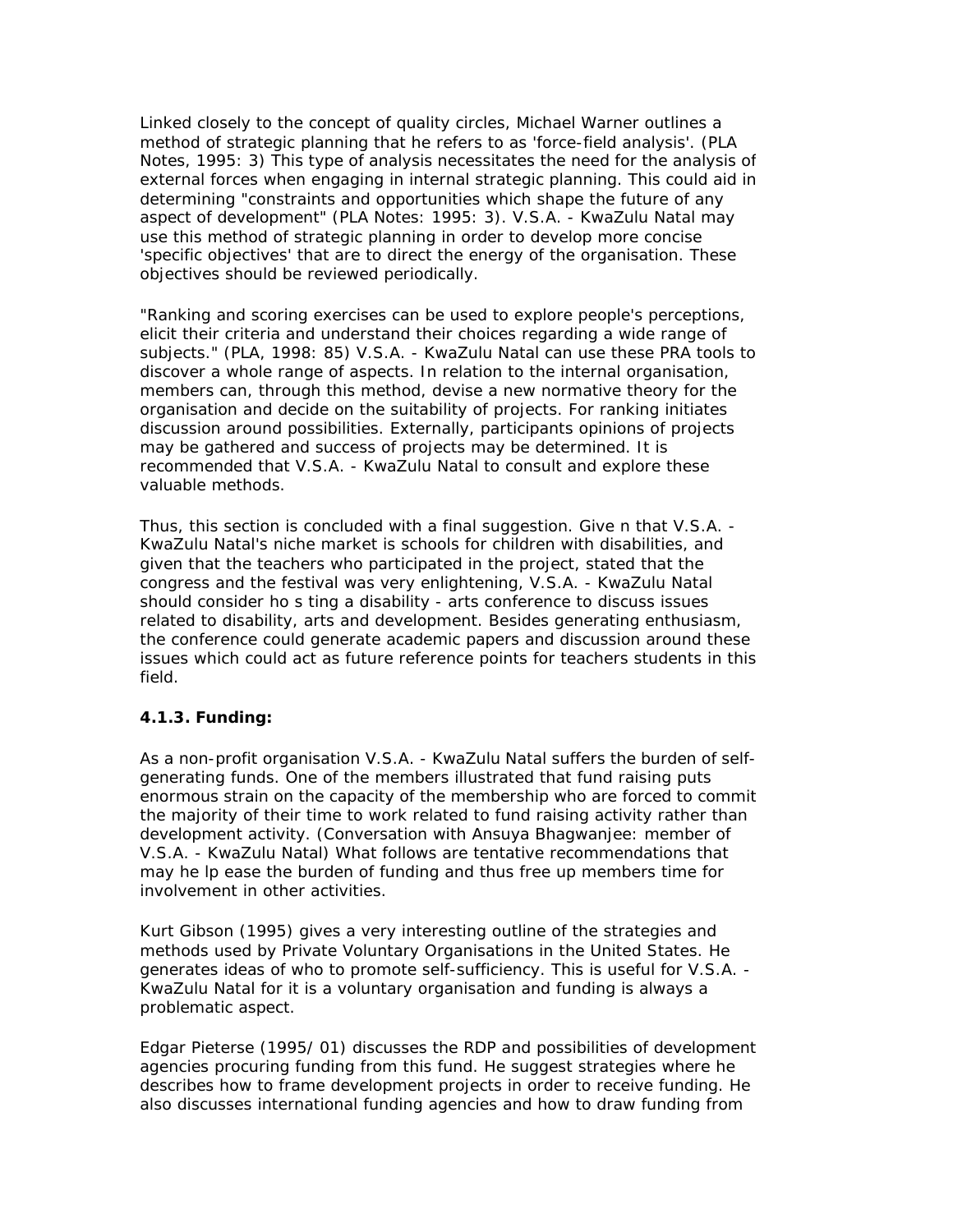such aid organisations.

David Hallowes (1995/02: 4) explores the RDP and how it may be used by development organisations. "A National Capacity Building Programme (NCBP) is being set up by the RDP office with an initial investment of R250 million. Capacity building is widely regarded as a unique are of NGO competence." The White Paper on an Integrated National Disability Strategy (1997: 46) states that one of the policy objectives is to, "develop the capacity of people with disabilities to participate more effectively in: the economic de velopment of their community and the country as a whole; and the monitoring of the equalisation of opportunities for people with disabilities within their local communities, and at a provincial and national level".

V.S.A. - KwaZulu Natal may use this to good effect and may be able to obtain funds for the 'human-resources' development of people with disabilities (especially school leaving pupils who have no work possibilities or opportunities to attend tertiary institutions). This concludes the section on funding, however the organisation is encouraged to consult the above texts for they are very useful in the context of South Africa.

# **4.2. FUTURE STUDY**

When engaging in the participatory development paradigm, it is important to be wary of some of the possi ble pitfalls of this development paradigm. Biggs (1995: 1) illustrates that sometimes development efforts which might be within this development paradigm, may yield processes that do not "relate to experiences; does not address issues of power structures and control over information and other resources" and by taking the wrong emphasis - could result in "cutting itself off from a critical reflective understanding of the deeper determinants of technical and social change" . This must be guarded against because development efforts may fall within the ambit of participatory development but through distorted execution, may fail. Biggs (1995: 1) states that a range of "escape hatches"are developed to explain failure in this context. Therefore the process needs to be critically self-reflexive and selfreflective and the internal rather than the external must be interrogated. As long as development agencies exist, participatory research must coincide with it and self-reflexive study must also continually question a nd reformulate methods for good development practice.

There is a lacuna in relation to disability studies. Britain is the only country that has a Professor in disability studies (Michael Oliver). In South Africa, the University of Witwatersrand has opened the only "Centre for Deaf Education Studies" in the country. This is a separatist department in relation to disability politics, however it is a start.

"Centres for Disability Studies" need to be developed in more universities in order to provide the foundational basis to shape quality education for people with disabilities and to help provide access to tertiary institutions, among other institutions and also to champion the causes of disability.

William G. Stothers illustrate s how, despite technological advances, disablement cannot really be addressed in a fundamental way without the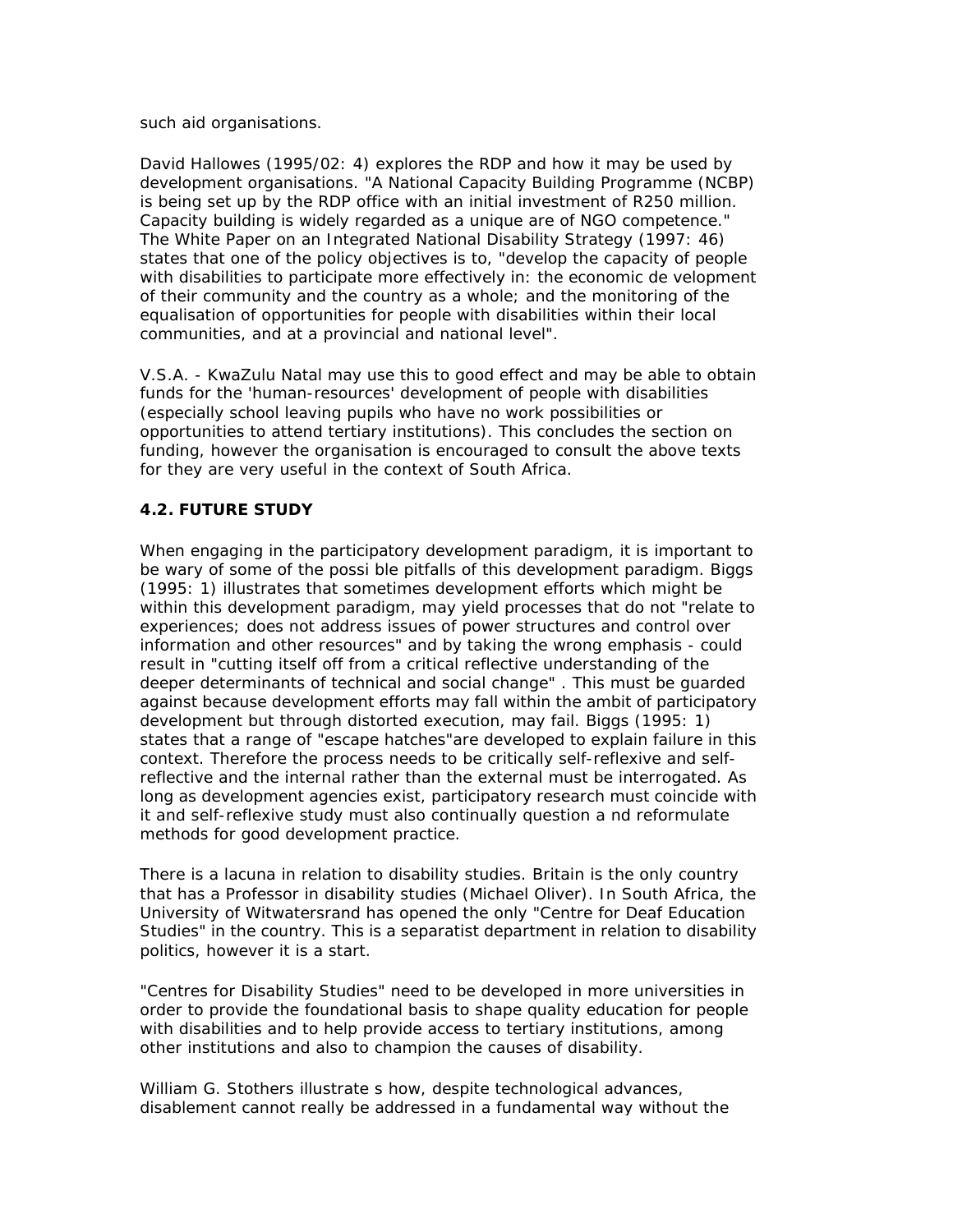changing of people's attitudes.

These are the best of times and the worst of times. Dickens' opening to "A Tale of Two Cities" has become a cliche, but remains sharp today for people with disabilities. I rarely tire of telling anyone who will listen that there has never been a better time to be alive with a disability than right here and right now. We have laws on the books to protect us from discrimination in public places, education and employment. There is a wealth of technology available to enhance our ability to function in the world. And vast numbers of us have no access to that shiny life-enhancing technology. The result is that many of us subsist in poverty and frustration. (http://www.mainstreammag.com/98wgs.html)

### **CONCLUSION**

The context of disability in KwaZulu Natal has been defined by a peculiar range of discrimination that remains distinct from other types of discriminatory practice. People with disabilities experience political and economic disempowerment but while these a spects may be redressed, the most insidious form of discrimination against people with disabilities persistently remains. This is the social isolation and cultural exclusion that people with disabilities experience and is as a consequence of a variety of economic, political and social practices and ideologies that disadvantage this specific sector.

The first chapter investigates constructions of disability from historical, economic, psychological, semantic, medical and contextual perspectives. From this it was found that the experience of disability was inextricably tied up to the way in which disability was constructed by mainstream ideology. Therefore a distinction has to be established between the terms disablement and disability. Disablement refers to the societal ideologies that function to perpetuate destructive myths about people with disabilities.<sup>51</sup> It is these myths that limit the productivity and capabilities of people with disabilities rather than the physical impairment itself. Therefore disability, which is distinct from disablement, may refer to the physical impairment that a person experiences. This points to the fact that disablement is externally constructed and may be redressed by external reconstructions. The problematic perceptions of disability by mainstream needs to change in order for the negative experience of disability to change.

The contextual perspective that the study explores is specific to KwaZulu Natal, however the result of this exploration/investigation suggests that people with disabilities experience isolation on a variety of levels. People with similar disabilities are compartmentalized and isolated from people with differing disabilities as well as mainstream society. Given that disablement is caused by external factors, there is a need to regard, address disability as a development category in order to redress the inequity that this sector has experienced.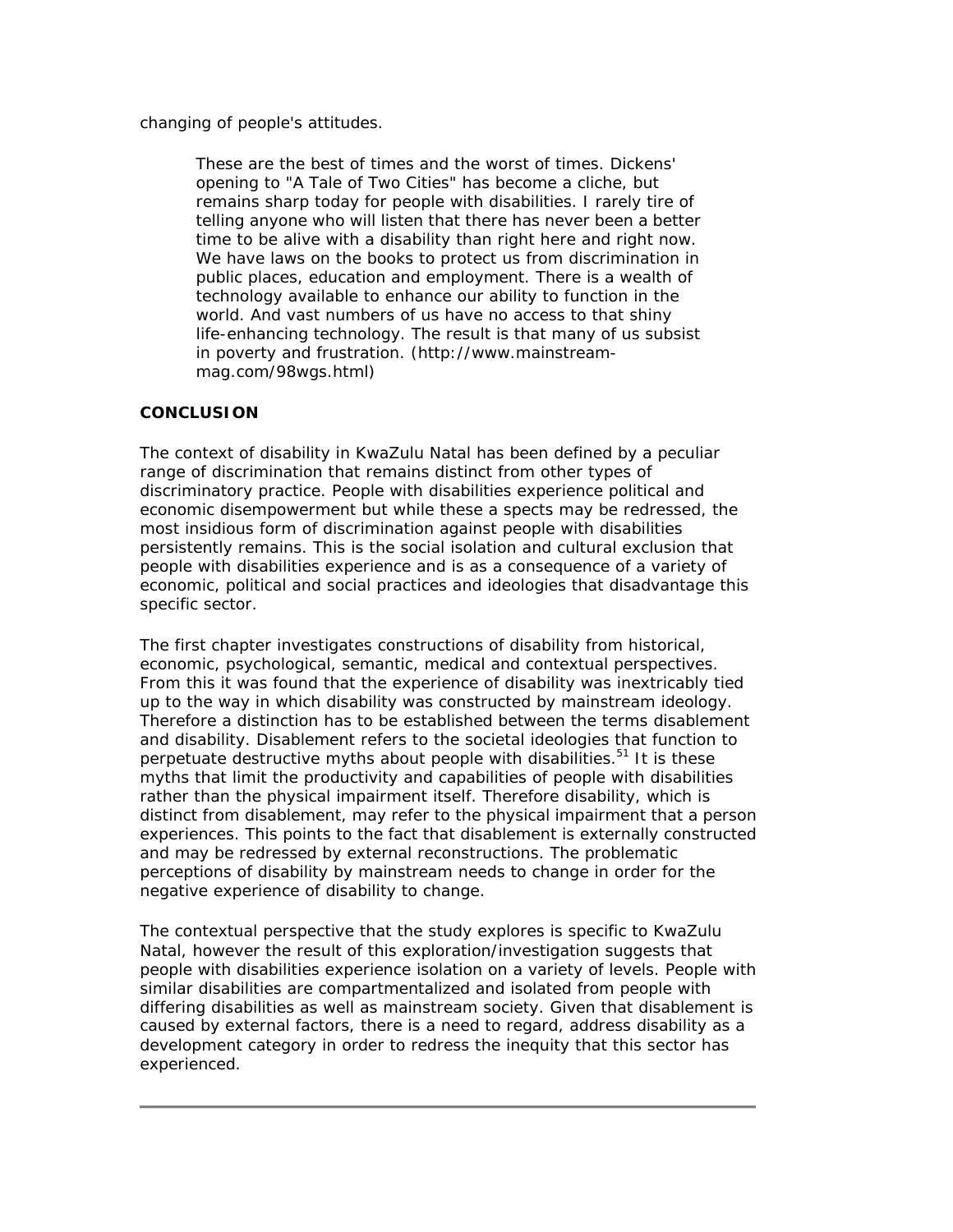<sup>51</sup>These myths refer to the economic, social and cultural constructs of people with disabilities as uni-dimensional beings that are unable to function pro ductively. This construction necessarily distorts their existence and perpetuates negative ideologies around disability as a burdensome and useless state.

However, the psychological aspects suggests that people with disabilities often internalize and retain negative self images due to societal pressures. This aspect needs to be included in the reviewing of disability development.

The second chapter reviews development paradigms and explores which development paradigm is most suited to disability development. It was found that the participatory development paradigm was most conducive to disability development central to which was the work of Paulo Freire.

Key debates around identity and the issue of disability non-culture<sup>52</sup> are foregrounding disability theorists works.

Over centuries, many individual disabled people have fought against the negative and tragic stereotypes foisted upon them by a dominant culture. A second way of fighting back against a disabling culture is to get involved oneself in cultural production, usually through the arts. (Mason cited in Campbell & Oliver, 1996: 110-111)

The area of cultural and identity development are the most ignored areas of disability development yet these remain the most insidious forms of discrimination against people with disabilities. It is from this position that the arts becomes a cherished agent for disability development. The arts represents a sacred space which is the cite of primary creation. This becomes crucial for the cause of disability development, for this therefore creates the space for people with disabilities to deconstruct, reconstruct and negotiate an identity that they can define on their o wn terms.

The arts, which may be very useful in the cultural development of disability, need careful consideration in how it is manipulated. This is because the arts has many facets, each with different ideologies and purposes. Art for the purpose of devel opment has a very different ideological thrust to art for the purpose of production. It was found that for the cause of disability development art needed to be engaged in on the level of development rather than production. For the ideology of production is intrinsically mainstream in nature and this imposes even more discriminatory practices and pressurizes people with disabilities unnecessarily especially if the participants are not 'schooled' artists.

 $52$ <sup>-</sup>Disability non-culture' refers to the way in which the identity of people with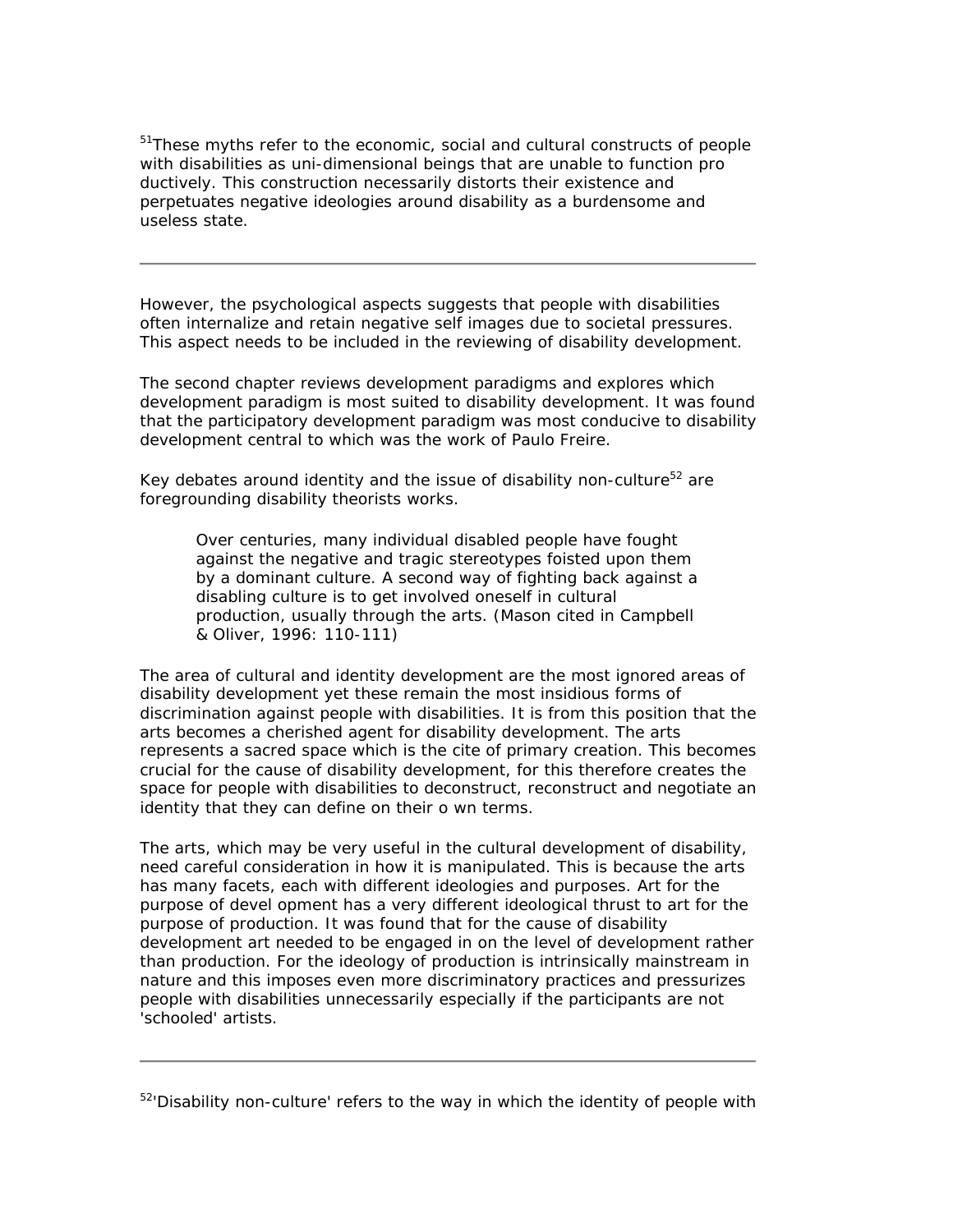disabilities becomes distorted. This could be as a result of the medicalisation of the identity, the isolation from mainstream culture and the g eneral exclusion that people with disabilities experience.

The third chapter focussed on the emperical study of the participation of V.S.A.-KwaZulu Natal in the 'First Latin American Arts Without Barriers Festival' in 1998. Here the methodology used was specified and a description of the organization, V.S.A. - KwaZulu Natal followed. The development practice of this organization become the central focus of the study. The normative theory of the organization was interrogated in relation to the development theories outlined as well as organization's practice. The findings of the study indicated that the normative theory of the organization was tangential to the context of KwaZulu Natal. Disparate international and the local contexts were problematically conflated. A range of production work and development work were also problematically conflated. There was a lack of ability to disseminate relevant information to the relevant parties. There was a lack of self-reflexive critique and a lack of clear development strategies.

The context of disability in KwaZulu Natal illustrates that the experience of disability is bleak. V.S.A. - KwaZulu Natal needs to implement many changes in order to make a substantial difference to this experience and this organisation urgently needs to question or reform it's ideology which in turn needs to be contextually relevant.

As a disability development organisation, V.S.A. - KwaZulu Natal needs to galvanise its internal structure by strengthening the already existing support base. Edgar Pieterse states that development organisations in South Africa are in a crisis because of the outdated methodologies that they employ. Thus such organisations, that fall within the ambit of development need to, "develop more indigenous visions, with appropriately **pragmatic strategies**  to actualise" their vision of development (Pieterse, 1995). This is very relevant to V.S.A. - KwaZulu Natal as this organisation exhibits a tendency to ignore the local aspects of disability development and rather, engage in international or global aspects before having a strong enough organisational structure. Therefore "it is critical to assert the vital importance of grassroots based political-cultural activism," (1995: 26) which for V.S.A. - KwaZulu Natal translates into shifting the 'centre' from the international to the local context.

When engaging in "emancipatory politics" it is important to consider a "holistic conceptualisation of social change" where "highly individualised or personal dimensions" are included (Pieterse, 1995: 26). V.S.A. - KwaZulu Natal needs to deconstruct it's methodology in a very detailed way so as to assess whether it's development practices are cultivating social change or fuelling discriminatory practices amongst all its constituents (people or children with disabilities and teachers or care-givers involved with disability in any way).

In conclusion, the organisation needs to take a long and introspective look as itself in order to determine a normative design that is relevant to the current context that it finds itself in. The ideology of disablement need not necessarily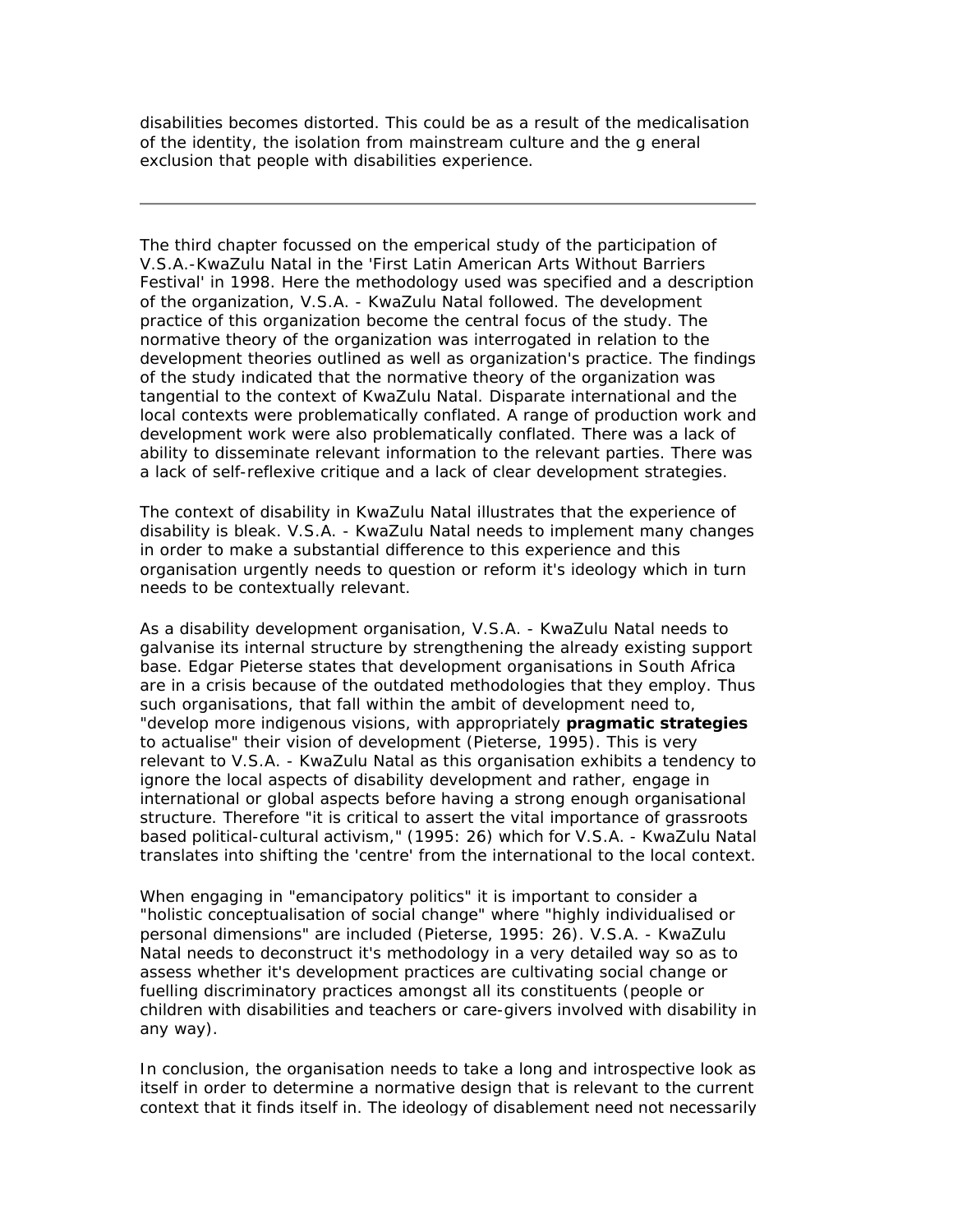"colonize the future" (Jan Nederveen Pieterse cited in Pieterse, 1995: 26) if V.S.A. - KwaZulu Natal and other disability organisations succeed in prioritising and promoting the needs of people with disabilities as articulated by people with disabilities themselves.

#### **BIBLIOGRAPHY**

#### *A: PRIMARY SOURCES:*

A brief guide to training in participatory methods in the workshop. 1998. *PLA Notes (Notes on participatory learning action)*, 26 (13) October, 82-85.

About V.S.A. (http://www.vsarts.org/info/index.html).

Telephone interview with Ansuya Bhagwanjee: member of Vert Special Arts - KwaZulu Natal.

Telephone interview with Lewis Nzimande: Secretary of the Federal council on disability in KwaZulu Natal.

Very Special Arts (V.S.A.) 1996 Annual Report.

V.S.A.: Frequently asked questions. (http://www.vsarts.org/faq.html).

V.S.A. Programs. (http://www.vsarts.org/programs/index.html).

White Paper on an Intergrated National Disability Strategy. 1997 (November). South Africa: Office of the Deputy President: T.M. Mbeki.

### *B: SECONDARY SOURCES:*

Ainley, S.C., G. Becker & L.M. Coleman (Eds.). 1986. *The dilemma of difference: A multi disciplinary view of stigma.* New York: Plenum Press.

Althusser, L. 1971. *Lenin's philosophy and other essays*. London: NLB.

Auslander, P. 1994. 'Boal, Blau, Brecht: The body'. In M. Schutzman and J Chen-Cruz. *Playing Boal. Theatre, therapy, activism*. London: Routledge, 124  $-157.$ 

Biggs, S.D. 1995 (06). 'Participatory Technology Development: A critique of the new orthodoxy.' Durban: OLIVE (Organization Development and Training).

Blaxter, M. 1976. *The meaning of disability*. Great Britain: The Chaucer Press.

Boal, A. 1992. *Games for actors and non-actors*. London: Routledge.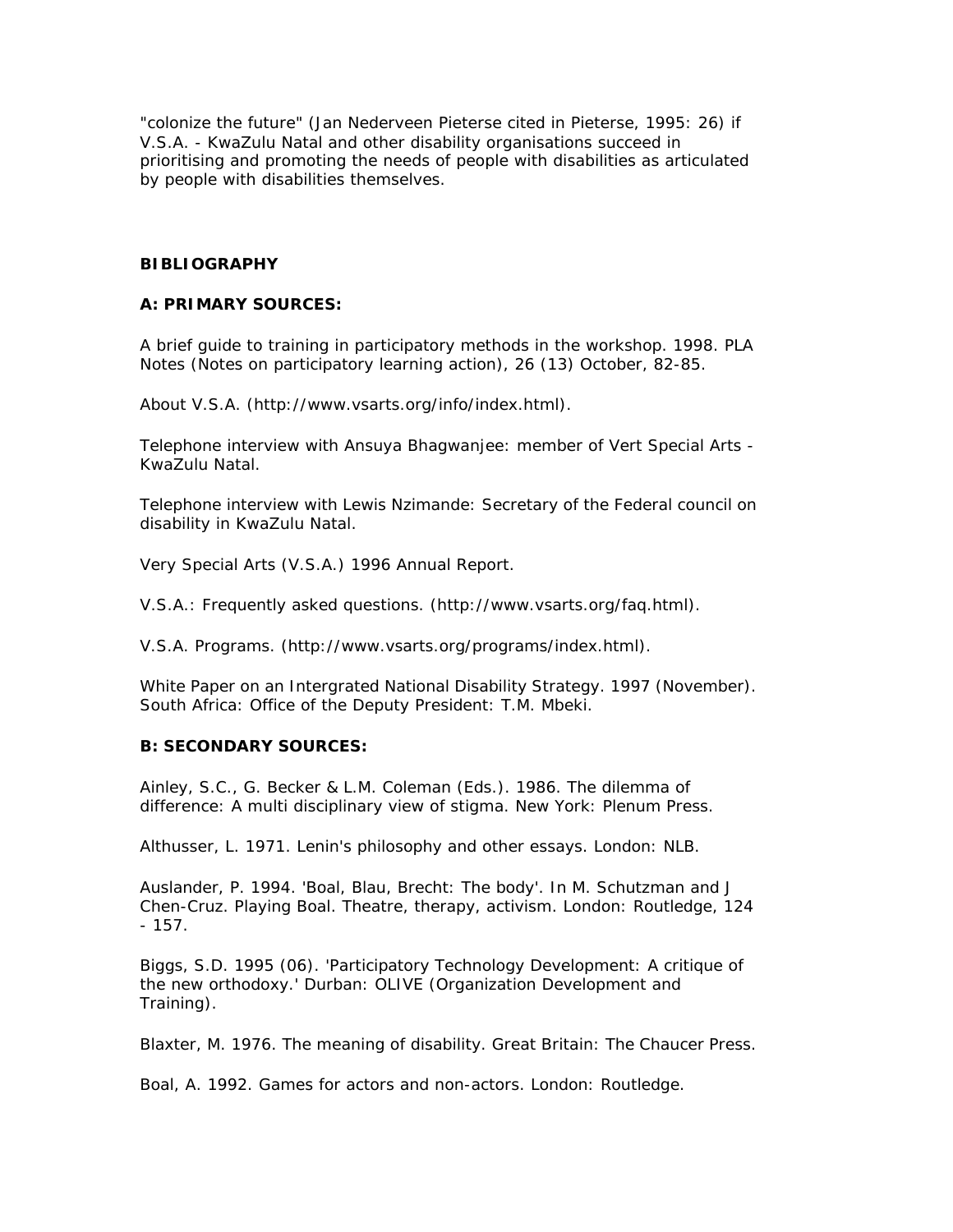Boal, A. 1995. *The rainbow of desire*. London: Routledge.

Brinson, P. 1991. *Dance as education*. Great Britain: Falmer Press.

Campbell, J. and M. Oliver. 1995. *Disability politics: Understanding our past, changing our future*! London: Routledge.

Clark, J. 1995. 'The State, Popular Participation, and the Voluntary Sector.' *World development.* 23 (4), 593 - 601.

Coetzee, J.K. (Ed.) 1989. *Development is for people*. Cape Town: Stigma Press.

Denzin, N.K. 1991. *Images of a postmodern society: A social theory of contemporary cinema*. London: Sage.

Esteva, G. 1992. Development. In W. Sachs (Ed.), *Development dictionary*. London: Zedbooks, 6-29.

Frederick, H. 1993. *Global communication and international relations*. Belmount, C.A. : Wadsworth.

Freire, P. 1972. *Pedagogy of the oppressed*. Great Britain: Penguin Books.

Freire, P & I. Shor. 1987. *A pedagogy for liberation. Dialogues on transforming education*. New York: Bergin & Garvey.

Fry, R. 1969. 'Art as Form.' In J. Hospers (Ed.), *Introductory readings in aesthetics*.New York: The Free Press, 100-114.

George, V. and P. Wilding (Eds.) 1976. *Ideology and social welfare*. London: Routledge.

Gibson, K. 1995. 'Becoming Self-Sufficient: The experience of US nongovernmental organisations in achieving sustainability.' May. Durban: OLIVE (Organization Development and Training).

Hallowes, D. 1995. 'Paper in the wind: Development funding: Who's got and where is it going?'. February. Durban: OLIVE (Organization Development and Training).

Hawkings, S. 1988. *A brief history of time*. Great Britain: Bantam Press.

Hedebro, G. 1982. *Communication and social change in developing countries*. USA: Iowa State University Press.

hooks, b. 1993. 'bell hooks speaking about Paulo Freire - The Man, His Work.' In P. Leonard and P. McLaren (Eds.) *Paulo Freire: A critical encounter*. London: Routledge, 146 - 154.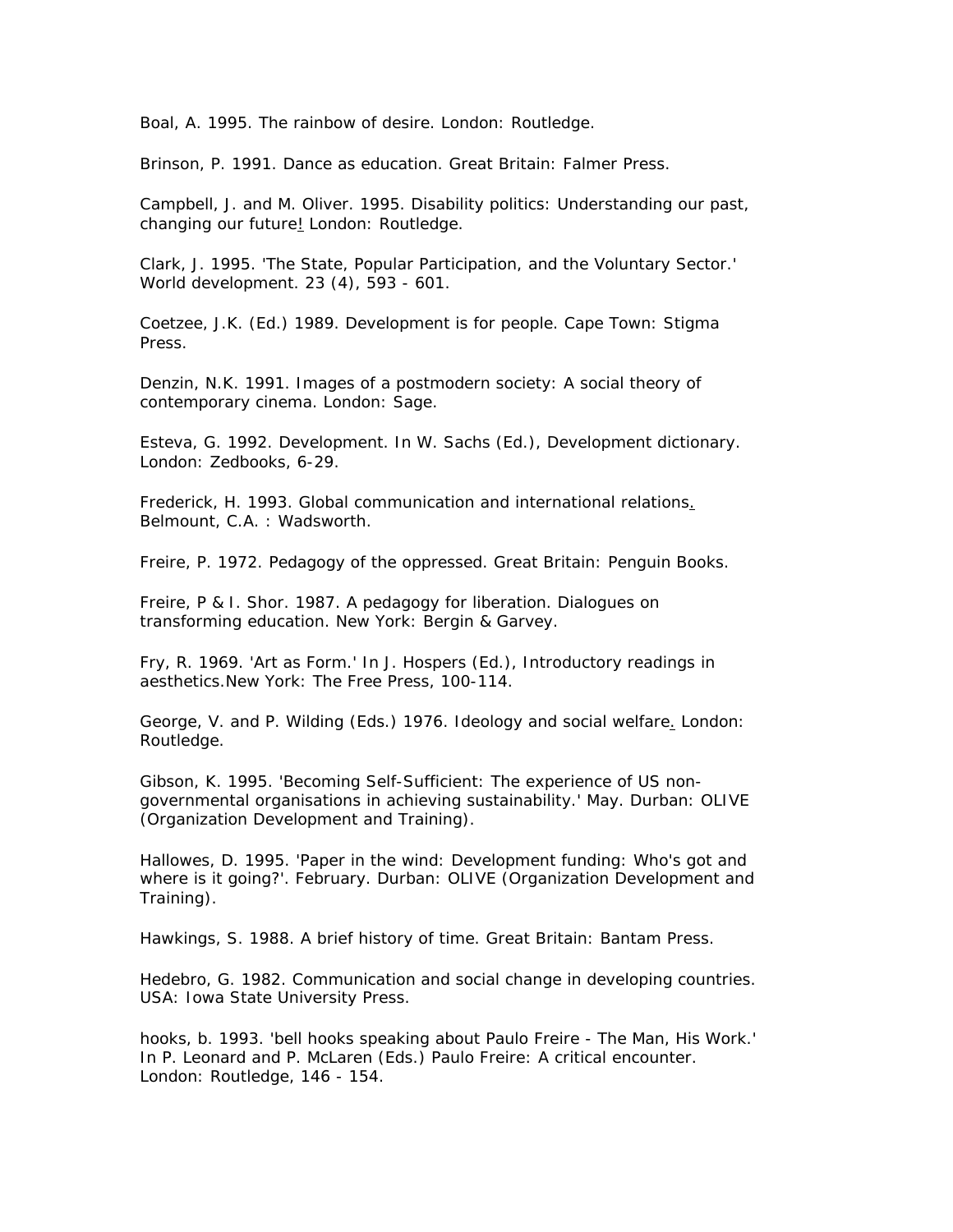Hoosain, M.F. 'Alternative Cultural Practices in Drama Studies: An Exploratory Study.' (http://www.und.ac.za/und/ccms/articles/hoosain2.html).

Jameson, F. 1995. *Postmodernism, or, the cultural logic of late capitalism.* Durham, N.C.: Duke University Press.

Kerr, D. 1995. *African popular theatre*. Cape Town: David Philip Publishers.

Kittrie, N. N. 1971. *The right to be different*. USA: The John Hopkins Press.

Kumar, A. 1996. 'Quality Circles and Institutional Culture: a proposal.' *PLA Notes (Notes on participatory learning action*), 26 (12), June, 53-55.

Kumar, K.J. 1994. 'Communication Approaches to Participation and Development: Challenging the Assumptions and Perspectives.' In. S. White, A. Nair & J. Ashcroft (Eds.), *Participatory communication*. London: Sage, 76 - 91.

Leonard, P. 1984. *Personality and Ideology: towards a materialist understanding of the individual.* London: Macmillian.

Leonard, P. and P. McLaren (Eds.). 1993. *Paulo Freire: A critical encounter*. London: Routledge.

Lummis, D. 1992. 'Equality.' In. W. Sachs (Ed.), *Development dictionary*. London: Zedbooks, 38-53.

Masilela, T.S.B. 1996. 'Alternative Media and Political Change in Africa: Analytical schemes for assessing the significance and potential.' *African media review*. 10 (1): 92 - 114.

Mazibuko, D. 1996. 'The Political Weapon in South Africa.' In G.V. Davis & A. Fuchs (Eds.), *Theatre and change in South Africa.* The Netherlands: Harwood Academic Publishers, 219-224.

Mda, Z. 1996. 'Politics and the theatre: Current Trends in South Africa.' In G.V. Davis & A. Fuchs (Eds.), *Theatre and change in South Africa*. The Netherlands: Harwood Academic Publishers, 193 - 216.

Melkote, S. 1991. *Communication for development in the third world*. London: Sage.

Mikkelson, B. 1995. *Methods for development work and research: A Guide for Practitioners*. India: Sage.

Moodley, G. 1997. 'Disability, Employment and Development. The economic integration of physically disabled adults into the open labour markets with special reference to the analysis of trends in the greater Durban metropolitan Area' (G.D.M.A.). MA thesis. University of Natal - Durban.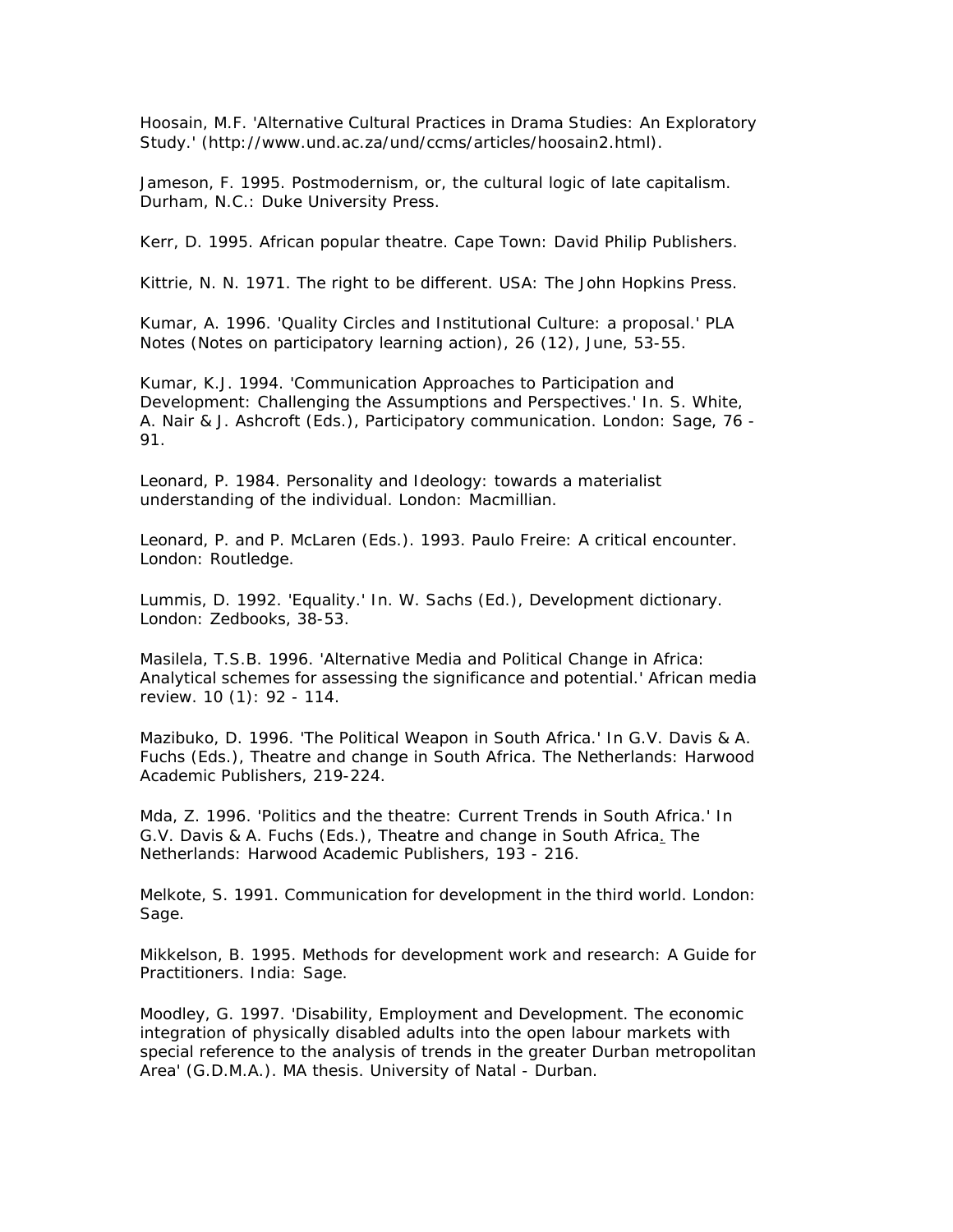Moodley, S. 1994. 'Culture and consciousness of physically disabled persons: The need for drama within the special school curriculum.' MA thesis. University of Natal - Durban.

Narayansamy, N. and R. Ramesh. 1996. 'Process observation in PRA: guidelines and reflections.' *PLA Notes (Notes on participatory learning action)*, 26 (13) June, 56-58.

Oliver, M. 1990. *The politics of disablement*. New York: St. Martin's Press.

Parpart, J.L. 1995.' Deconstructing the Development Expert.' In M. Marchand & J. Parpart (Eds.), *Feminism, postmodernism, development*. London: Routledge, 221 - 241.

Pieterse, E. 1995. 'Transition Dynamics in South Africa in the context of the RDP.' January. Durban: OLIVE (Organization Development and Training).

Pieterse, E. 1995. 'Local Activism in a Global Era. Emerging Debates for CBOs and NGDOs.' April. Durban: OLIVE (Organization Development and Training).

Pilar, R. 1994. 'Gender in Communication: Women's Contributions.' In R. Pilar (Ed.), *Women in grassroots communication*. London: Sage, 30 -44.

Protz, M. 1994. 'Understanding women's grassroots experiences.' In R. Pilar (Ed.), *Women in grassroots communication.* London: Sage, 102 - 120.

Scull, A. 1977. *Decarceration: Community treatment and the deviant: A radical view*.Cambridge: Polity Press.

Seers, D. 1994. 'The Meaning of Development.' In. D. Lehmann (Ed.), *Development theory: Four critical essays*.London: Frank Cass, 9-29.

Servaes, J. 1995. '*Development Communication - For Whom and for What?' Communicatio*, 21 (2) : 39 - 49.

Stake, R.E. 1995. *The art of case study research*. London: Sage.

Steinberg, S. 1998. 'Sign Language as the bridge across Deaf boundaries: A South African experience.' *Communication* , 24 (1): 59-66.

Stone, D.A. 1984. *The disabled state*. USA: Macmillian.

Stothers, W.G. Struggling a two-front war. (http://www.mainstreammag.com/998wgs.html).

The Constitution of the Republic of South Africa. 1996. Act 108 of 1996.

Thomas, D. 1982. *The experience of handicap*. London: Methuen & Co. Ltd.

Thomforde, D. 1998. 'Participatory assessment for people with disabilities.'